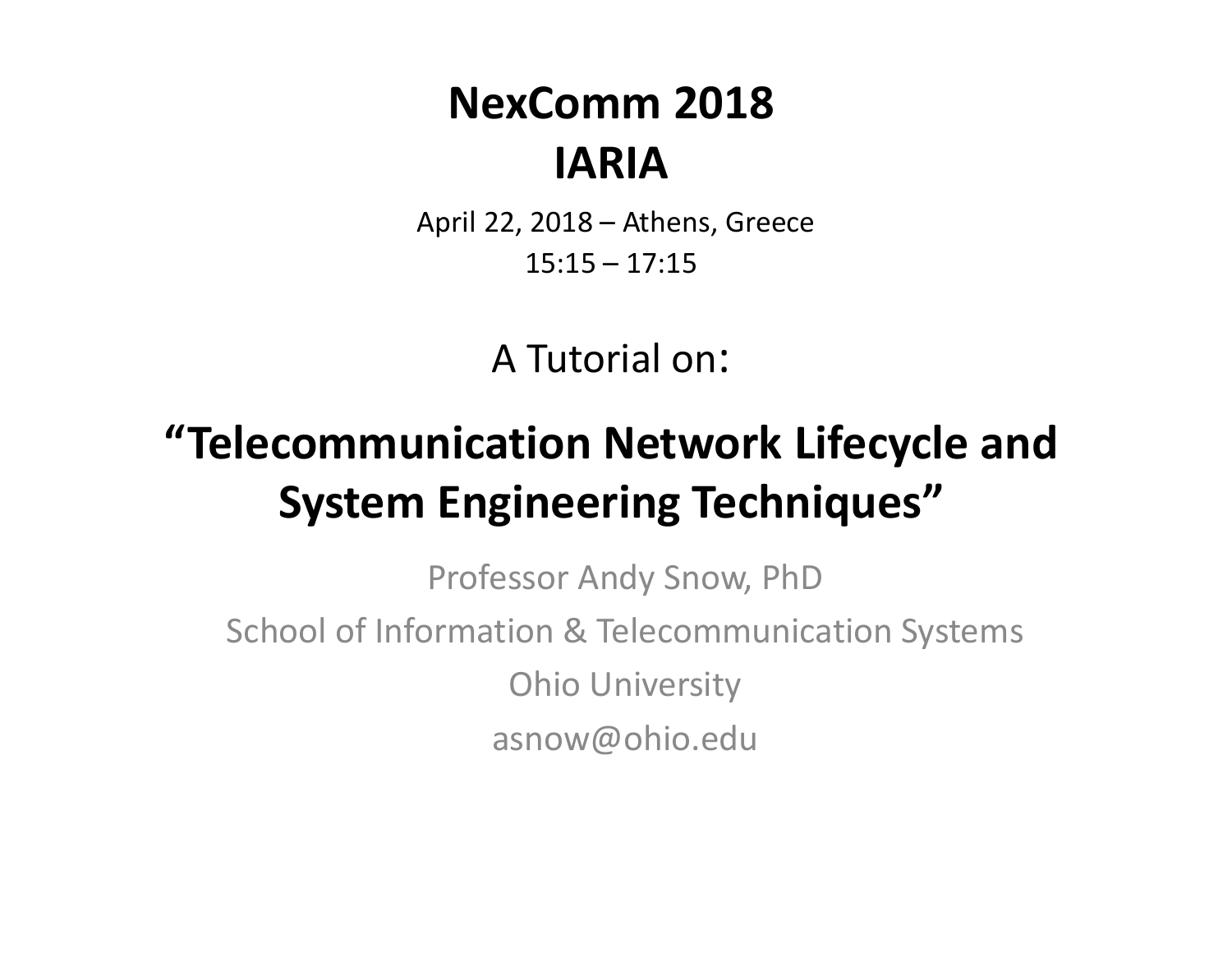### Tutorial Based on Book

- • Lifecycle Management for Telecommunications & Networking Professionals
- • Two intended audiences
	- Professional Handbook
		- Individuals, corporations
		- Training seminars/courses
	- University Textbook
		- Capstone course in undergraduate telecom programs
		- Graduate course in telecom programs
- • Status
	- Draft book complete
	- In process of selecting publisher; target publication by Fall 2018
	- Looking for feedback on content
- $\bullet$ • If interested in book, please contact author at asnow@ohio.edu Copyright <sup>2010</sup>‐<sup>18</sup> Andrew P. Snow; All Rights Reseved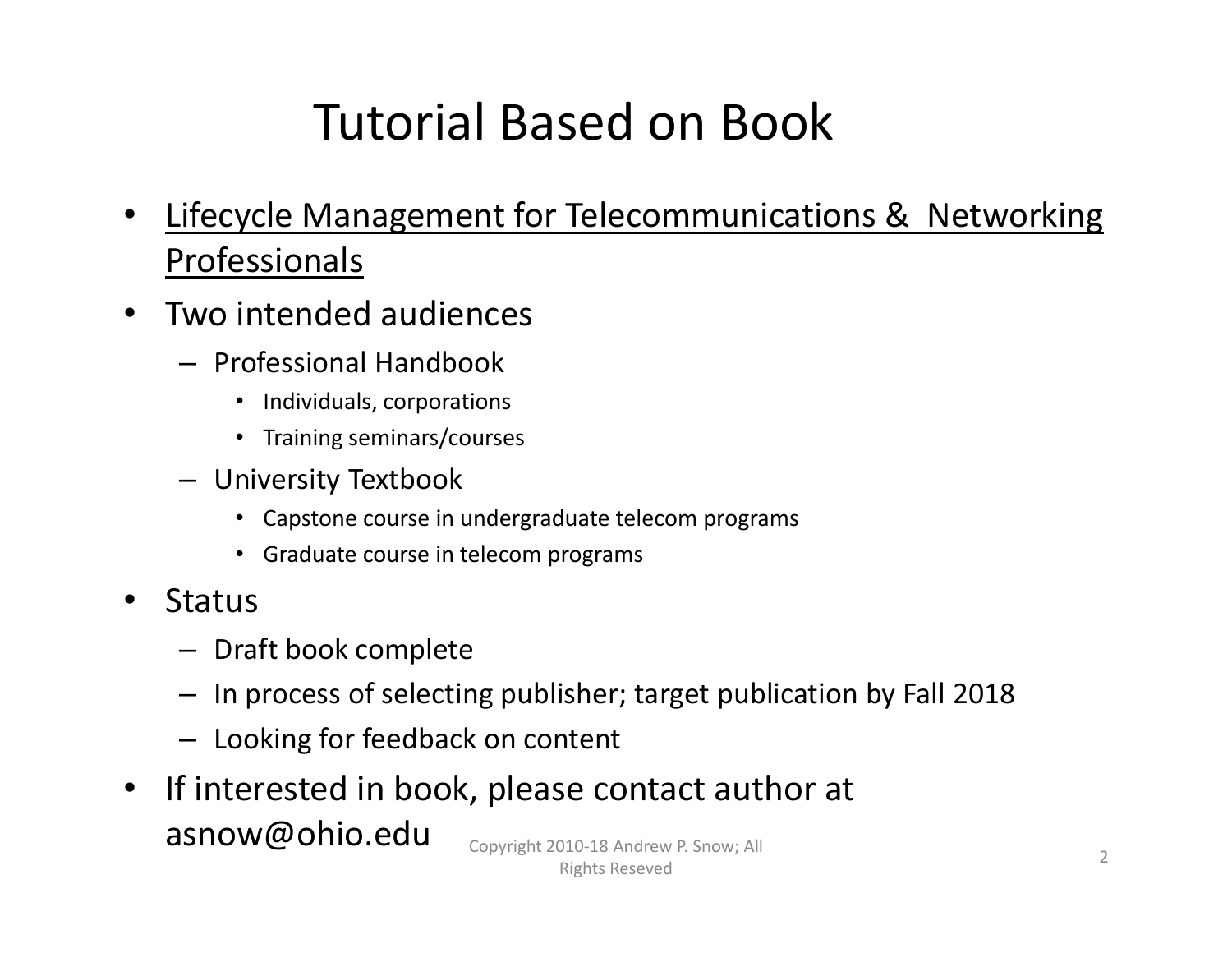#### Typical Telecom Network Environment

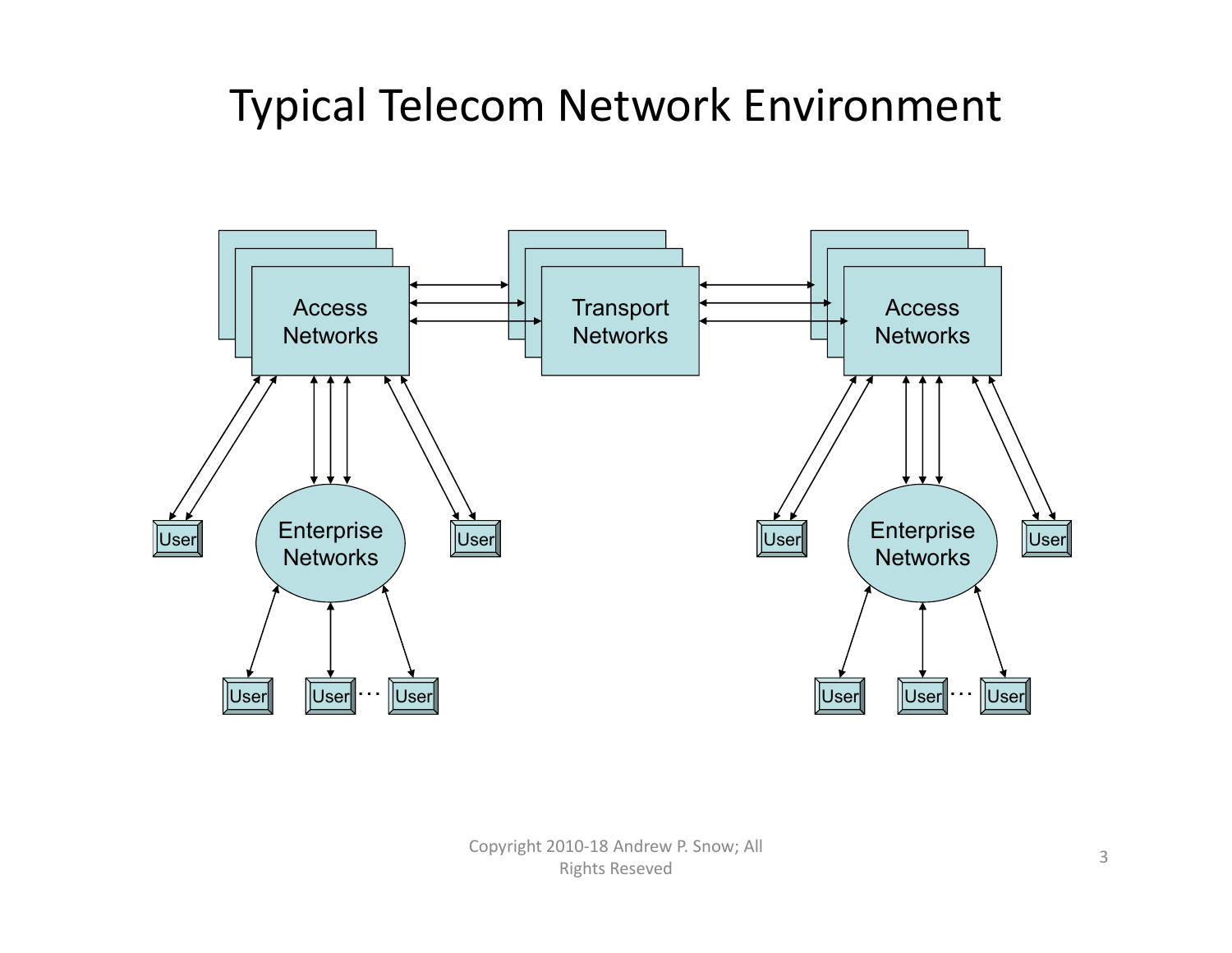#### Network Infrastructure and Application Convergence

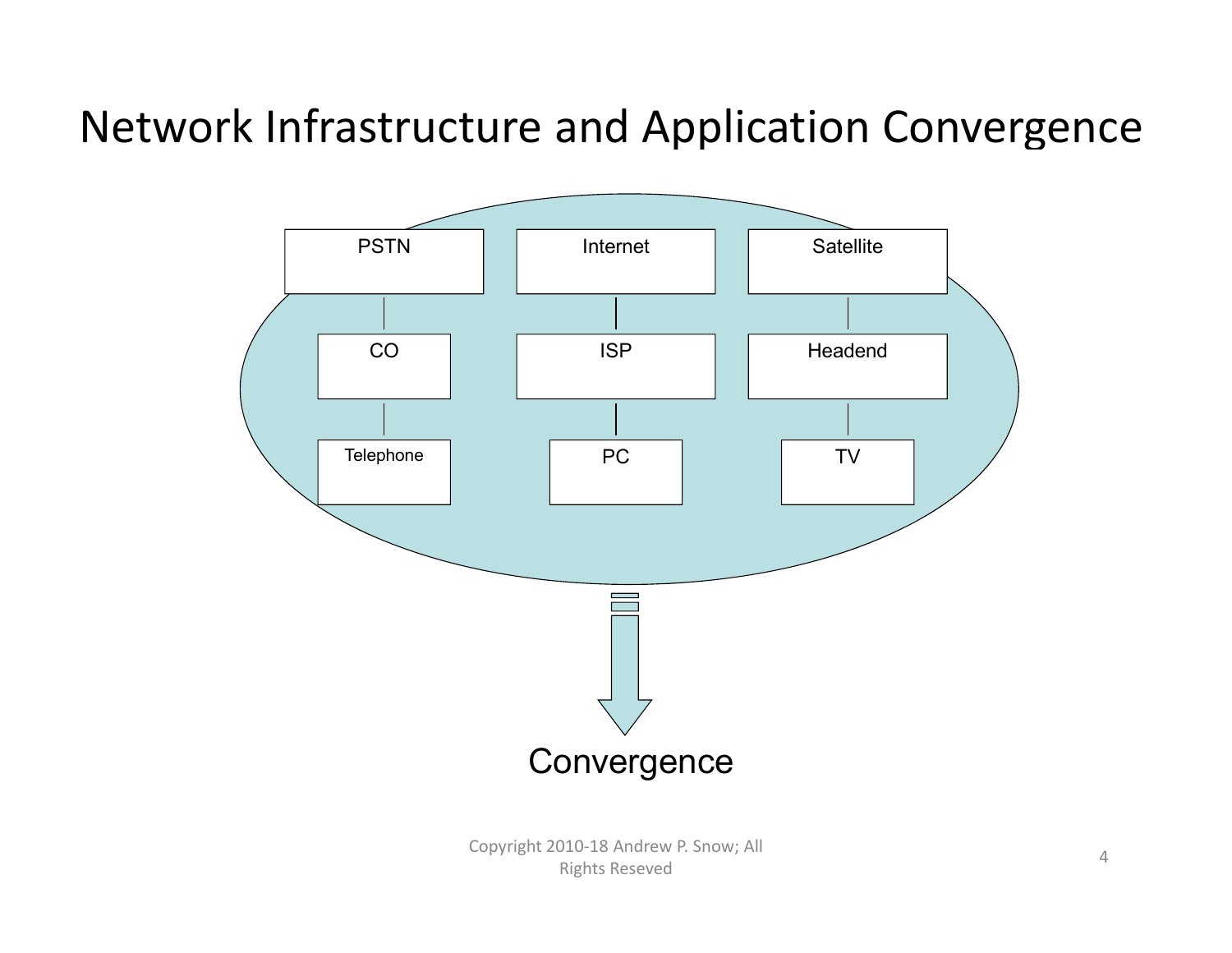#### Stakeholders in the Telecom Network Domain

- Consumers
- • Corporate/Nonprofit/Government Organizations
	- Users
	- Network and System Administrators
	- Executives
- Service Providers
	- Traditional Carriers
	- Internet Service Providers
	- Cable
- Policymakers
	- Regulators
	- Legislators
	- Consumer Advocates

#### • Equipment and System Vendors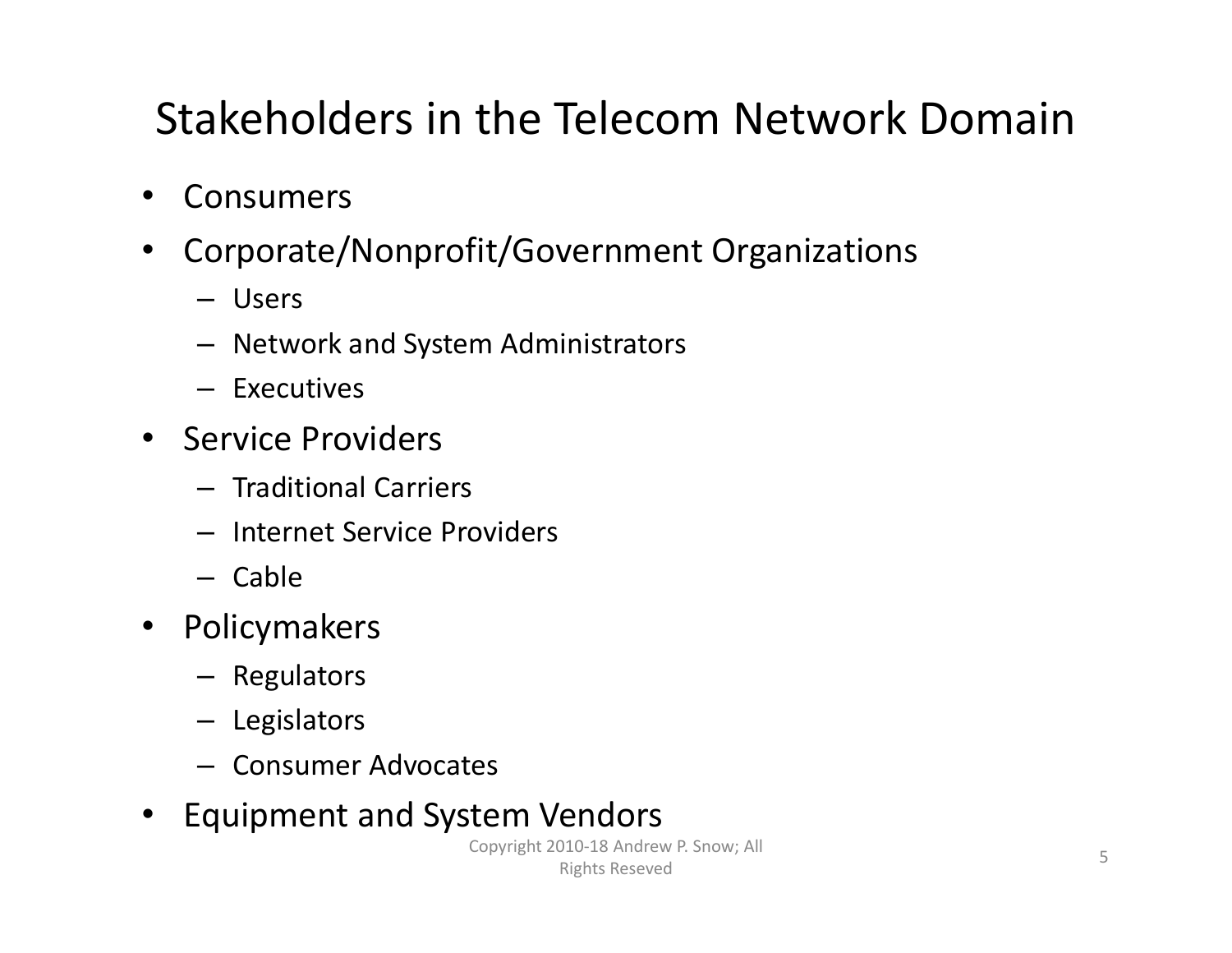### Why is this Challenging?

- •• Each network is unique - Spatially, in usage, and in offered services
- Projects are often migration or upgrades rather than fresh starts
- The network is often part of <sup>a</sup> larger project or system, such as an IT project
- $\bullet$ • It is difficult to separate performance requirements from end user applications
- Everyone is an expert ‐‐ users mistake vendor solutions for requirements
- Project management visibility is difficult because of geographic dispersion
- $\bullet$ • It is easy to underestimate the largest cost component - $\mathsf{operations}\; \&\; \mathsf{mainte}_{\mathsf{B}\not{\mathsf{Py}}\n{\mathsf{H}}\not{\mathsf{B}}\n{\mathsf{m}}\n{\mathsf{S}}_{{\mathsf{010}\text{-}18}\;\mathsf{Andrew}\;\mathsf{P.} \;\mathsf{Show};\;\mathsf{All}}$ Copyright 2010-18 Andrew P. Snow; All Rights Reseved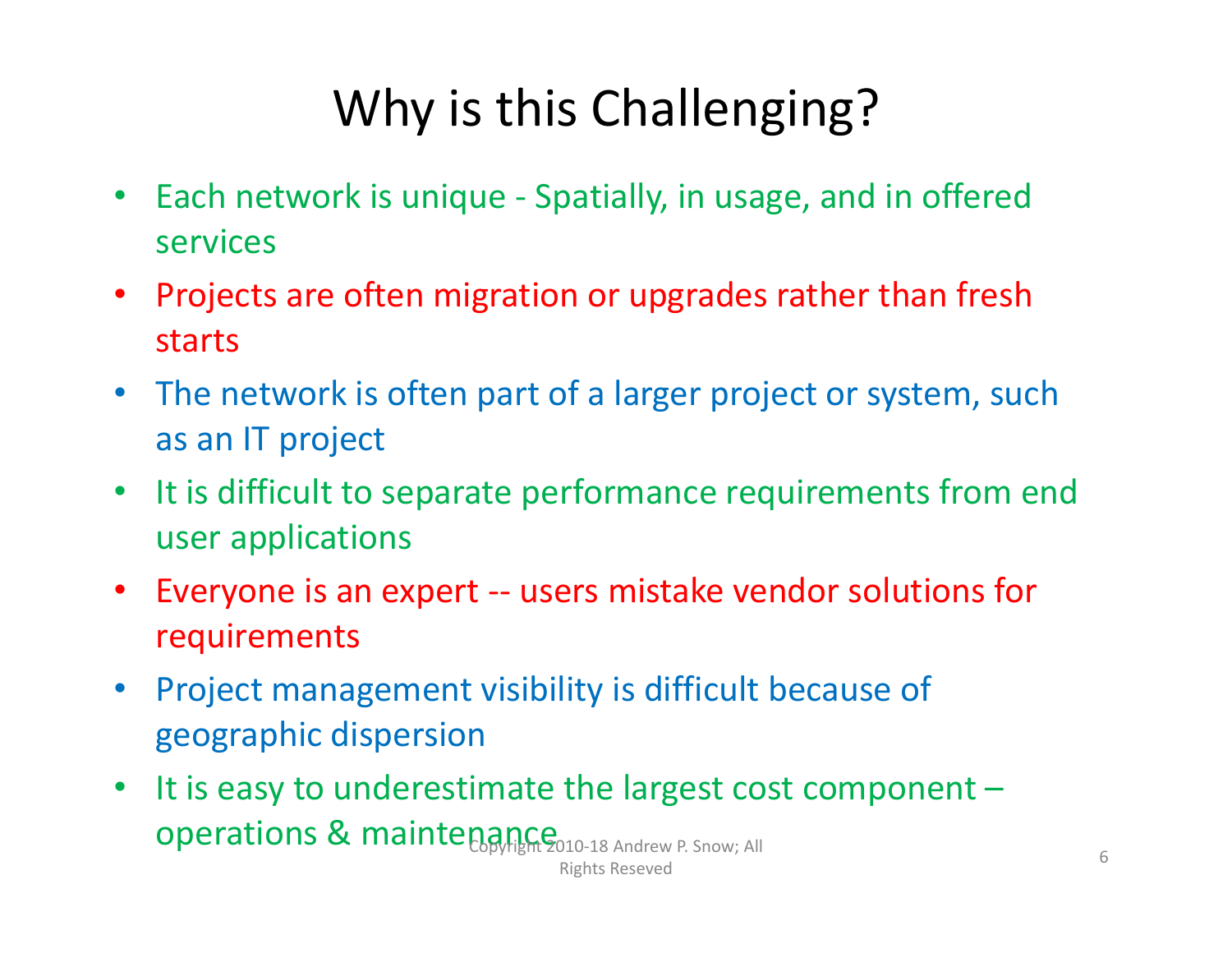### Why is this Challenging?

- $\bullet$  Rapid technological evolution makes network deployments ripe for obsolescence and unsuccessful emerging standards
- $\bullet$  A myriad of service providers and product vendors results in complex decisions and tradeoffs
- $\bullet$  Convergence complicates the ability to offer consistent quality of service to all traffic types and applications
- $\bullet$  Projects are not properly separated from day‐to‐day network operations for in‐place networks
- $\bullet$  No extant PM methodology is dedicated to network integration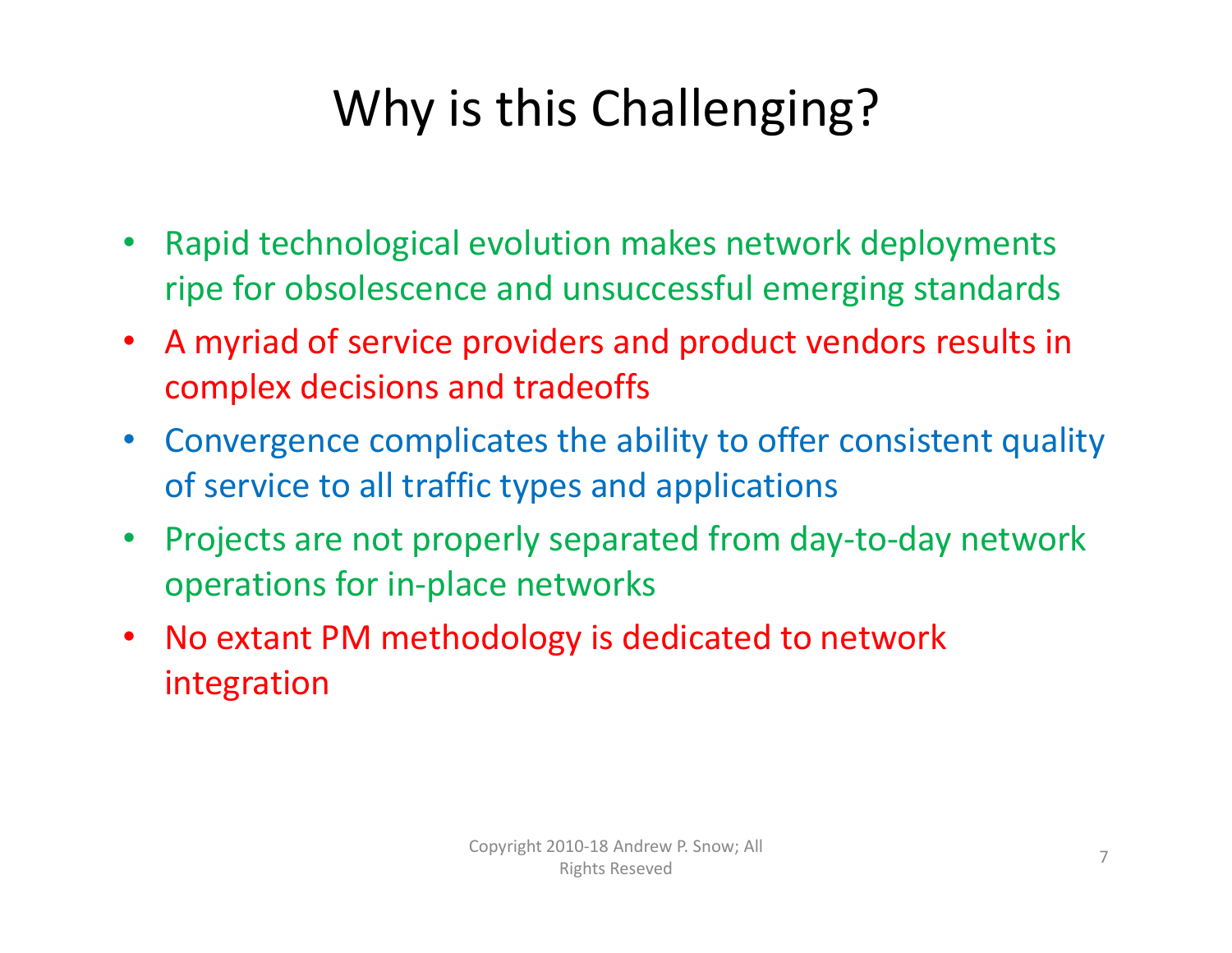## Overview of Lifecycle Management

- A combination of
	- Lifecycle management
	- Project management
	- Systems engineering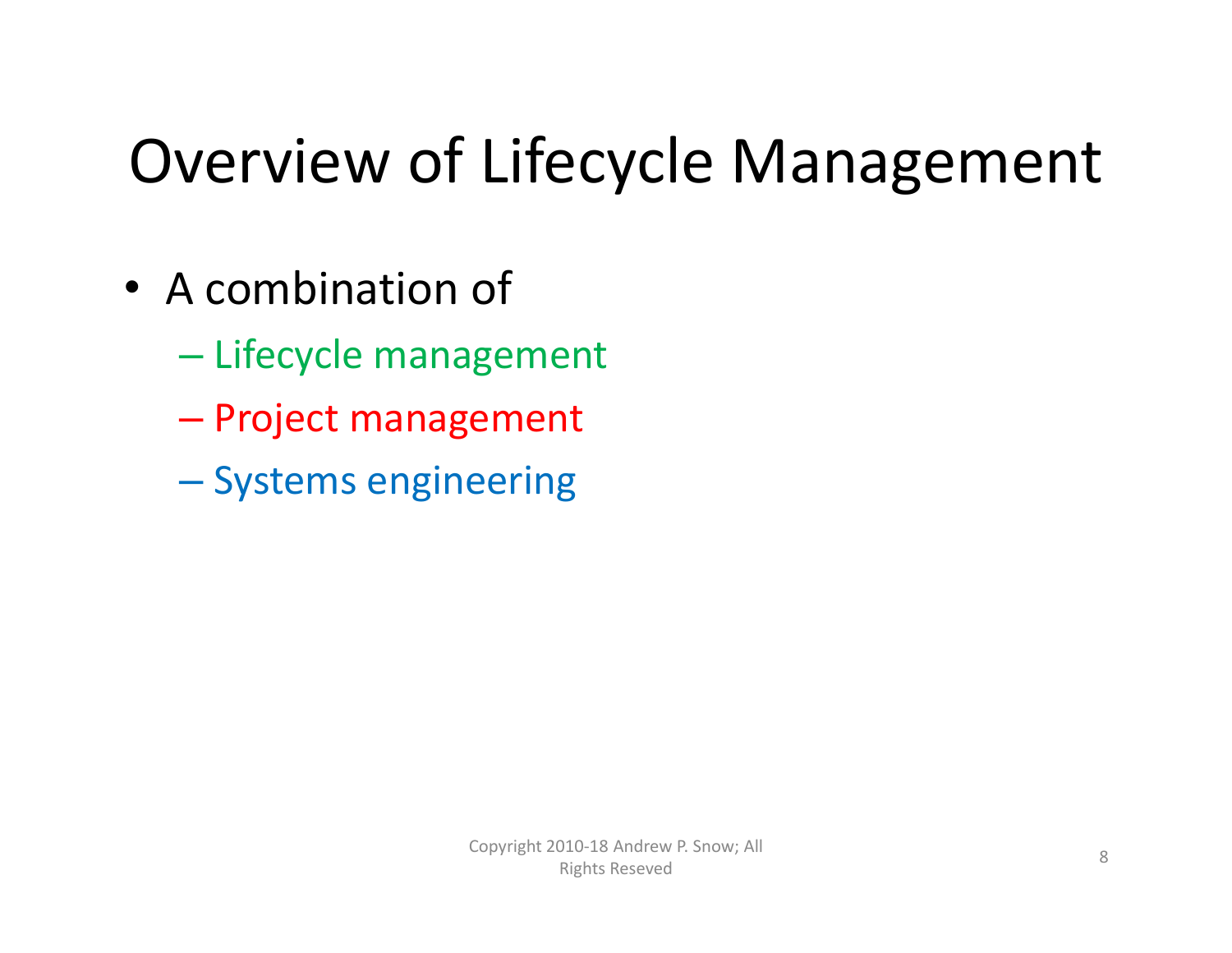#### Roles in <sup>a</sup> Project

- $\bullet$  **The Project Manager**: *The one person responsible for achieving project objectives and satisfying the customer.*
- **The Customer:** *The customer is the individual or organization who pays for the project.*
- $\bullet$  **User**: *Users are the individuals or organization receiving beneficial use of the delivered product or service.* In some projects, the customer and user are the same entity while on others they are two different entities.
- $\bullet$  **Executive Management:** *The manager responsible for seeing that the organization using the product or service is successful.* The project manager may or may not report to the executive manager – often these two individuals are in different companies.
- • **Experts:** *The individuals who provide expertise in order to perform project task activities.* Copyright <sup>2010</sup>‐<sup>18</sup> Andrew P. Snow; All Rights Reseved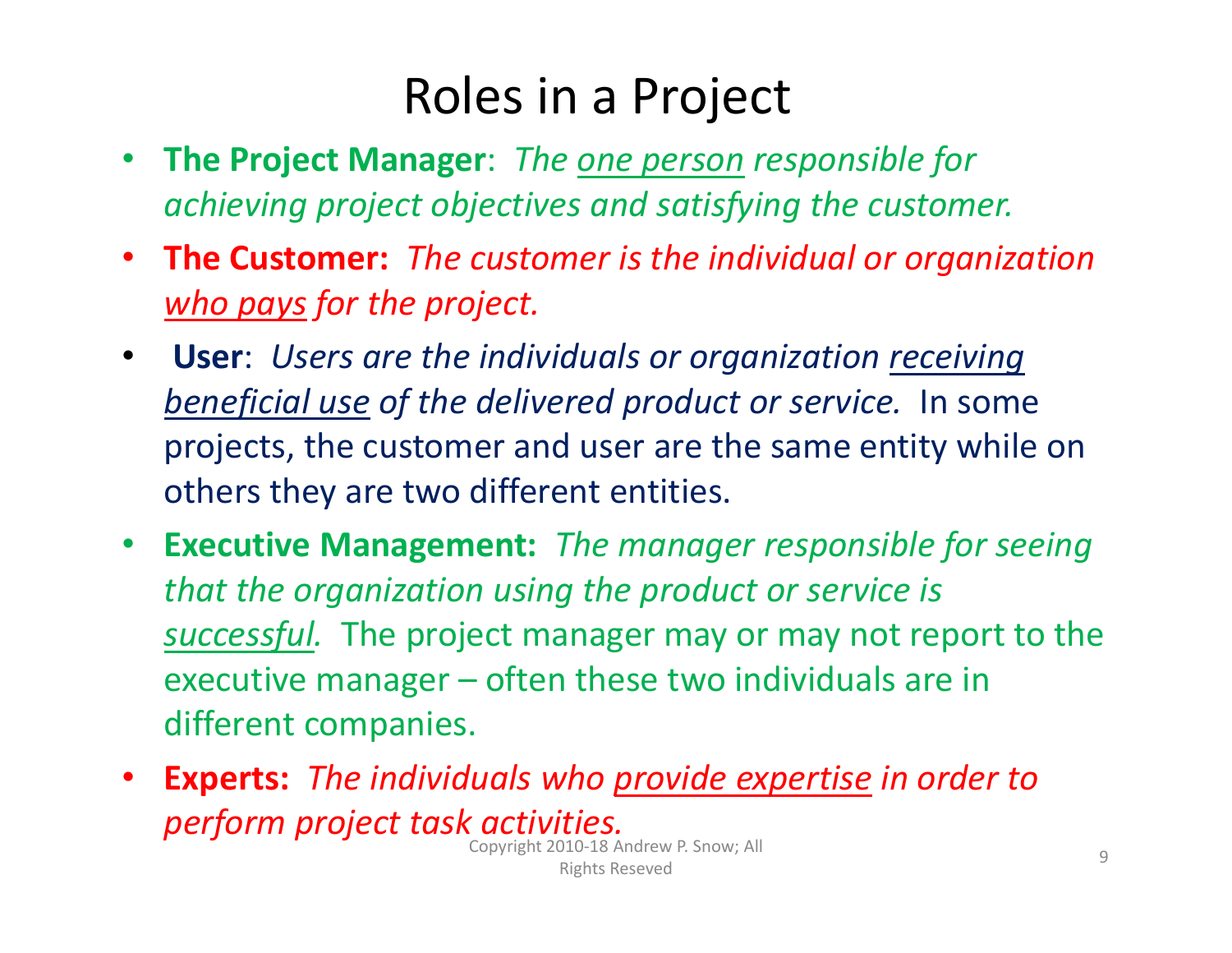## Project Management

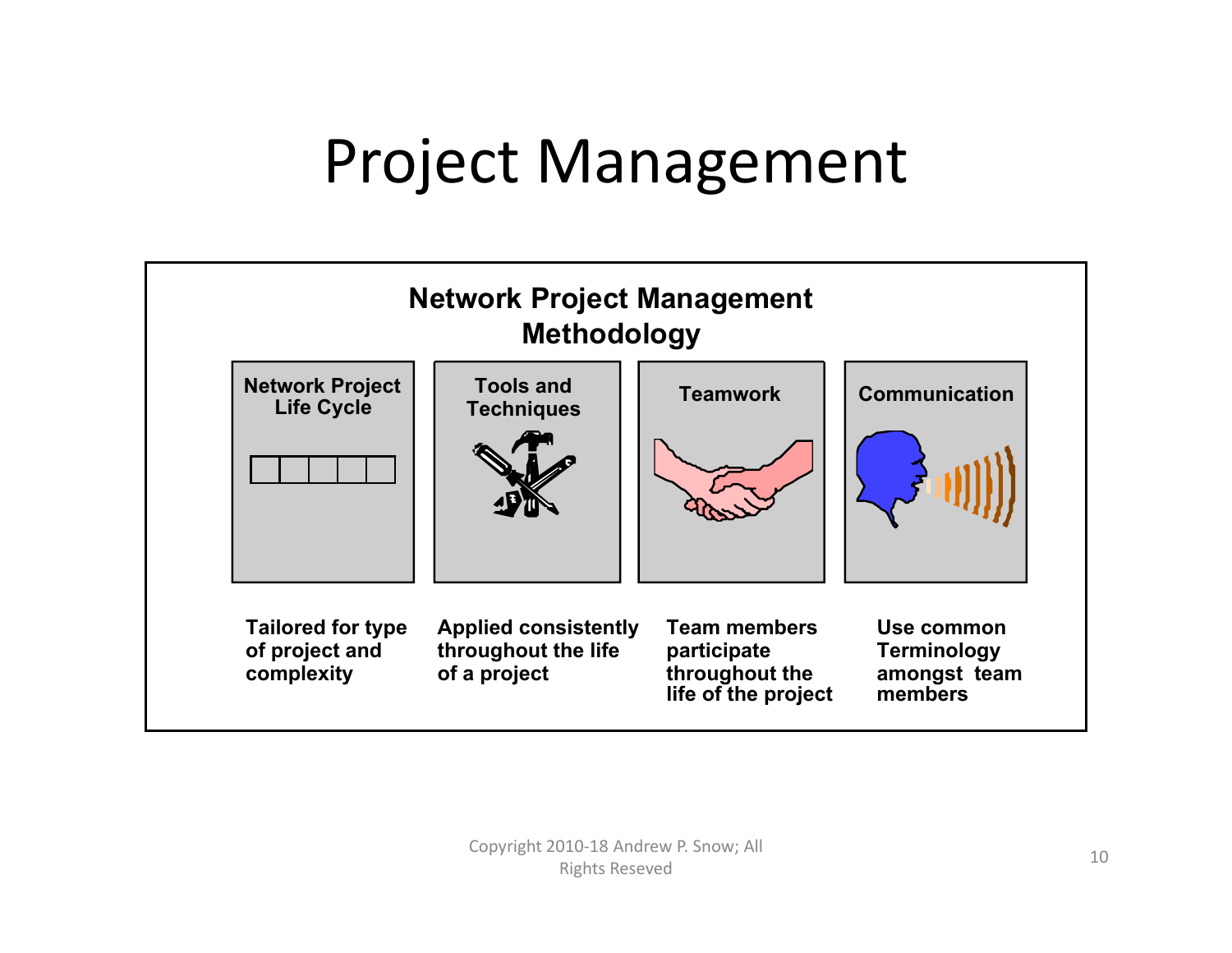## Network Lifecycle Stages

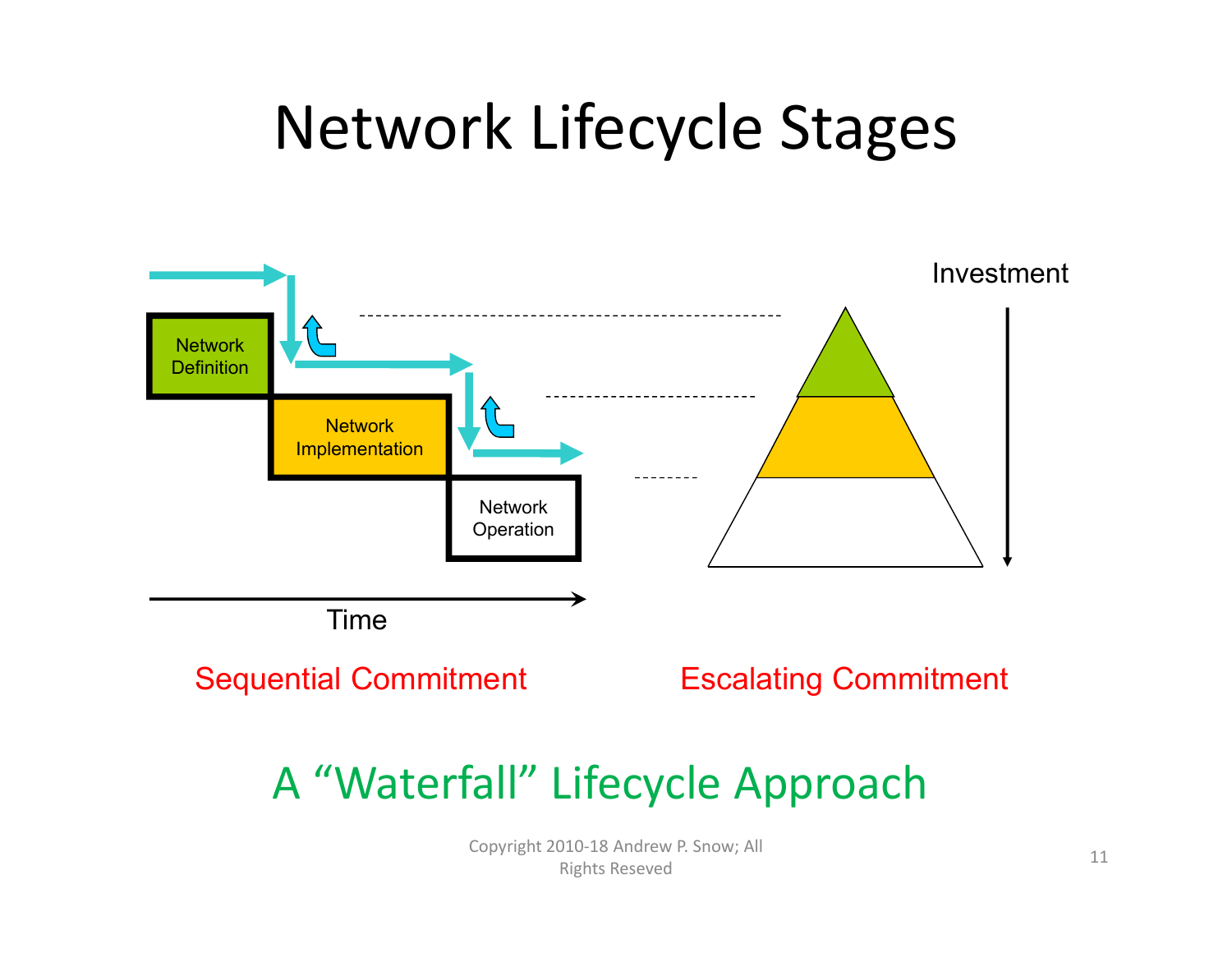### Network Lifecycle Stages and Phases

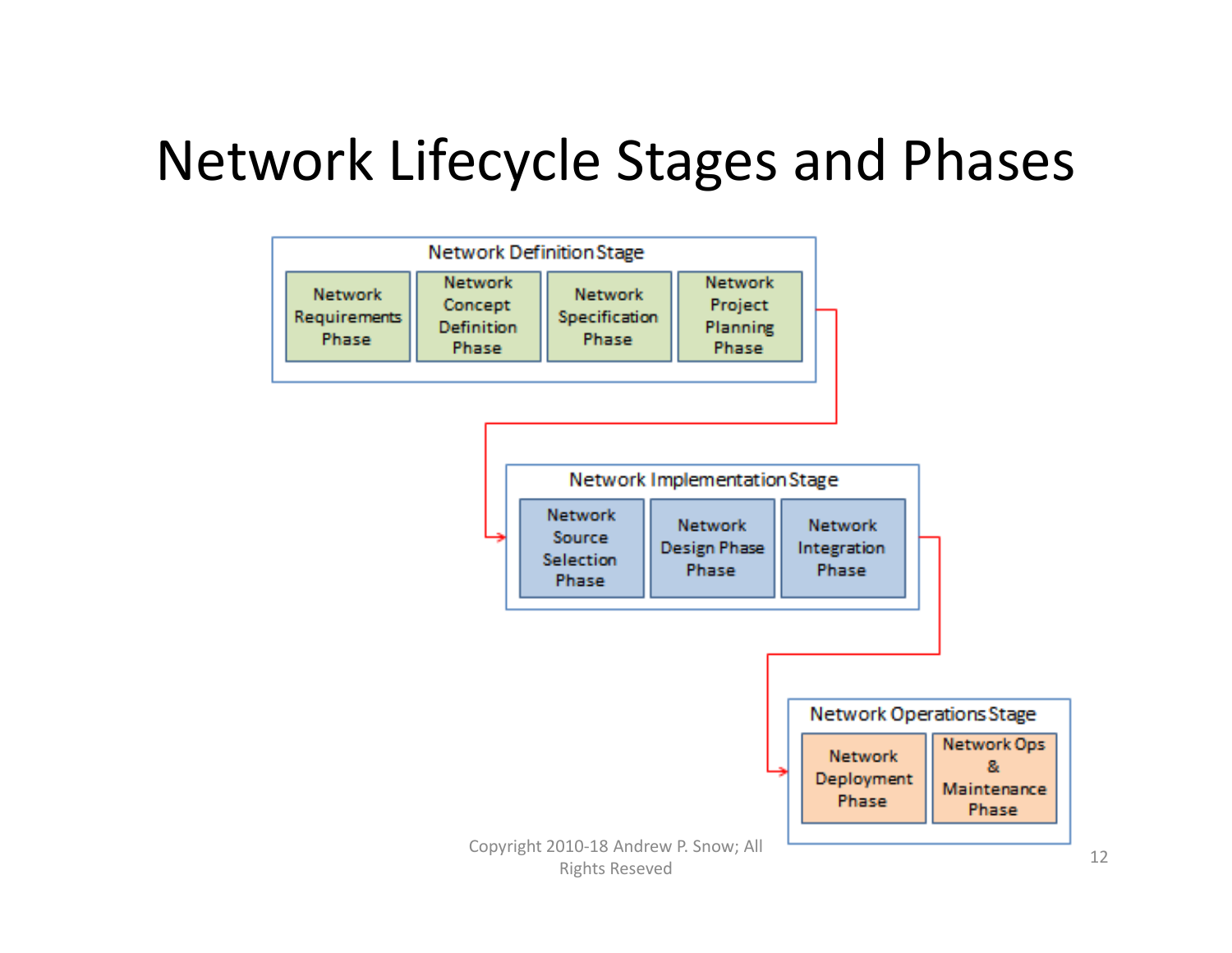## Control Gates

- A lifecycle phase go/no‐go decision point, usually accompanied with <sup>a</sup> review of phase objectives and documentation.
- Include appropriate project stakeholders!
- Can be <sup>a</sup> formal presentation
- Outcomes:
	- Green Light: proceed to next project phase
	- Yellow Light: must address minor deficiencies before proceeding
	- Red Light: (1) redo phase, or (2) terminate project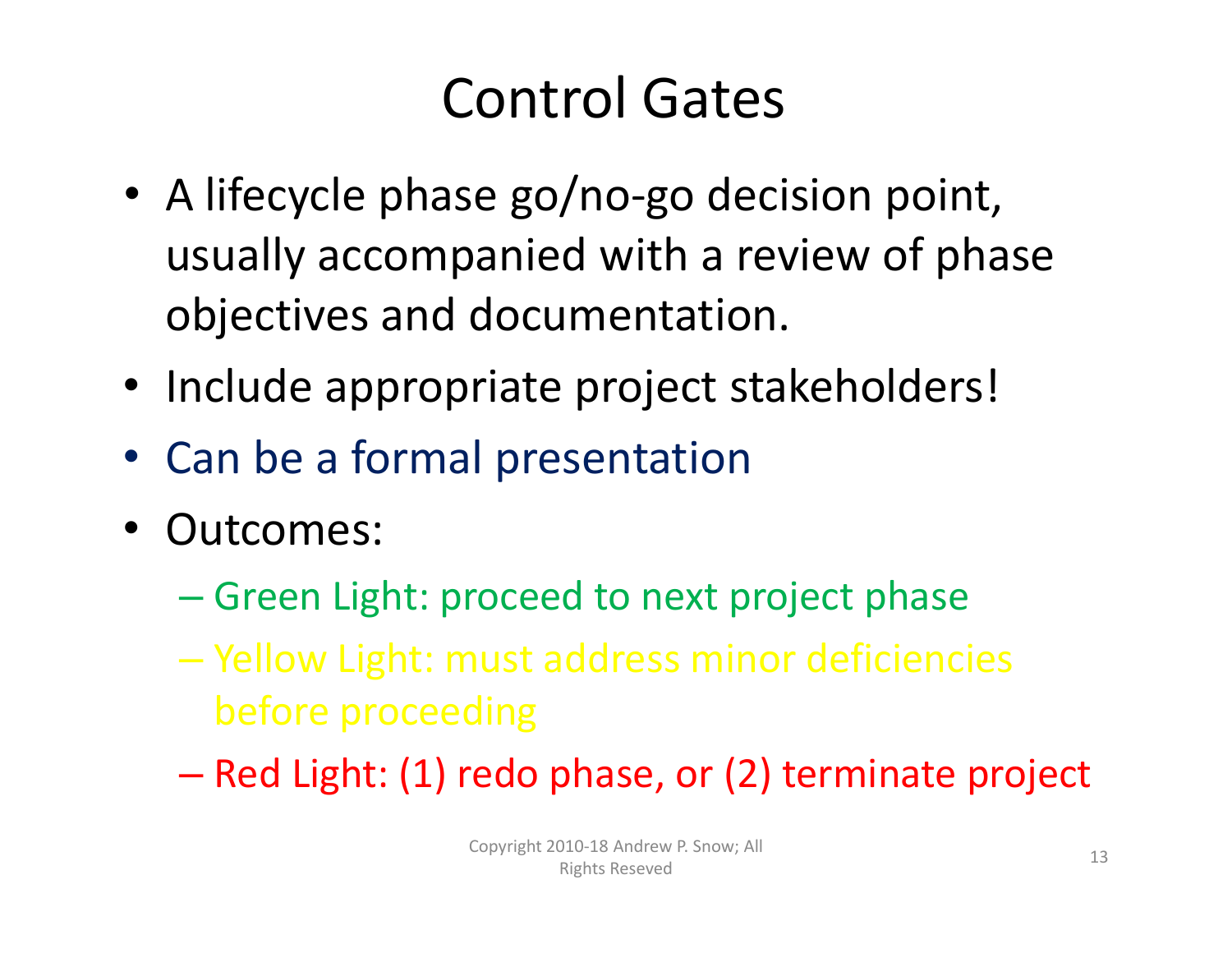| <b>PART ONE</b>   | <b>INTRODUCTION</b>                                            |  |  |  |  |
|-------------------|----------------------------------------------------------------|--|--|--|--|
| Chapter 1         | Network Lifecycle and Project Management Methodology           |  |  |  |  |
| Chapter 2         | <b>Network Project Archetypes</b>                              |  |  |  |  |
|                   |                                                                |  |  |  |  |
| <b>PART TWO</b>   | <b>NETWORK PROJECT DEFINITION</b>                              |  |  |  |  |
| <b>Chapter 3</b>  | <b>Network User Requirements</b>                               |  |  |  |  |
| <b>Chapter 4</b>  | <b>Network System Requirements</b>                             |  |  |  |  |
| <b>Chapter 5</b>  | <b>Network Concept Definition</b>                              |  |  |  |  |
| Chapter 6         | <b>Network Specification</b>                                   |  |  |  |  |
| Chapter 7         | <b>Network Project Planning</b>                                |  |  |  |  |
|                   |                                                                |  |  |  |  |
| <b>PART THREE</b> | <b>NETWORK PROJECT IMPLEMENTATION</b>                          |  |  |  |  |
| <b>Chapter 8</b>  | <b>Network Source Selection</b>                                |  |  |  |  |
| <b>Chapter 9</b>  | <b>Network Design and Integration</b>                          |  |  |  |  |
|                   |                                                                |  |  |  |  |
| <b>PART FOUR</b>  | <b>NETWORK OPERATIONS</b>                                      |  |  |  |  |
| <b>Chapter 10</b> | <b>Network Deployment</b>                                      |  |  |  |  |
| <b>Chapter 11</b> | <b>Network Operations &amp; Maintenance</b>                    |  |  |  |  |
|                   |                                                                |  |  |  |  |
| <b>PART FIVE</b>  | <b>PROJECT MANAGEMENT ELEMENTS</b>                             |  |  |  |  |
| Chapter 12        | <b>Project Configuration Management</b>                        |  |  |  |  |
|                   | Copyright 2010-18 Andrew P. Snow; All<br><b>Rights Reseved</b> |  |  |  |  |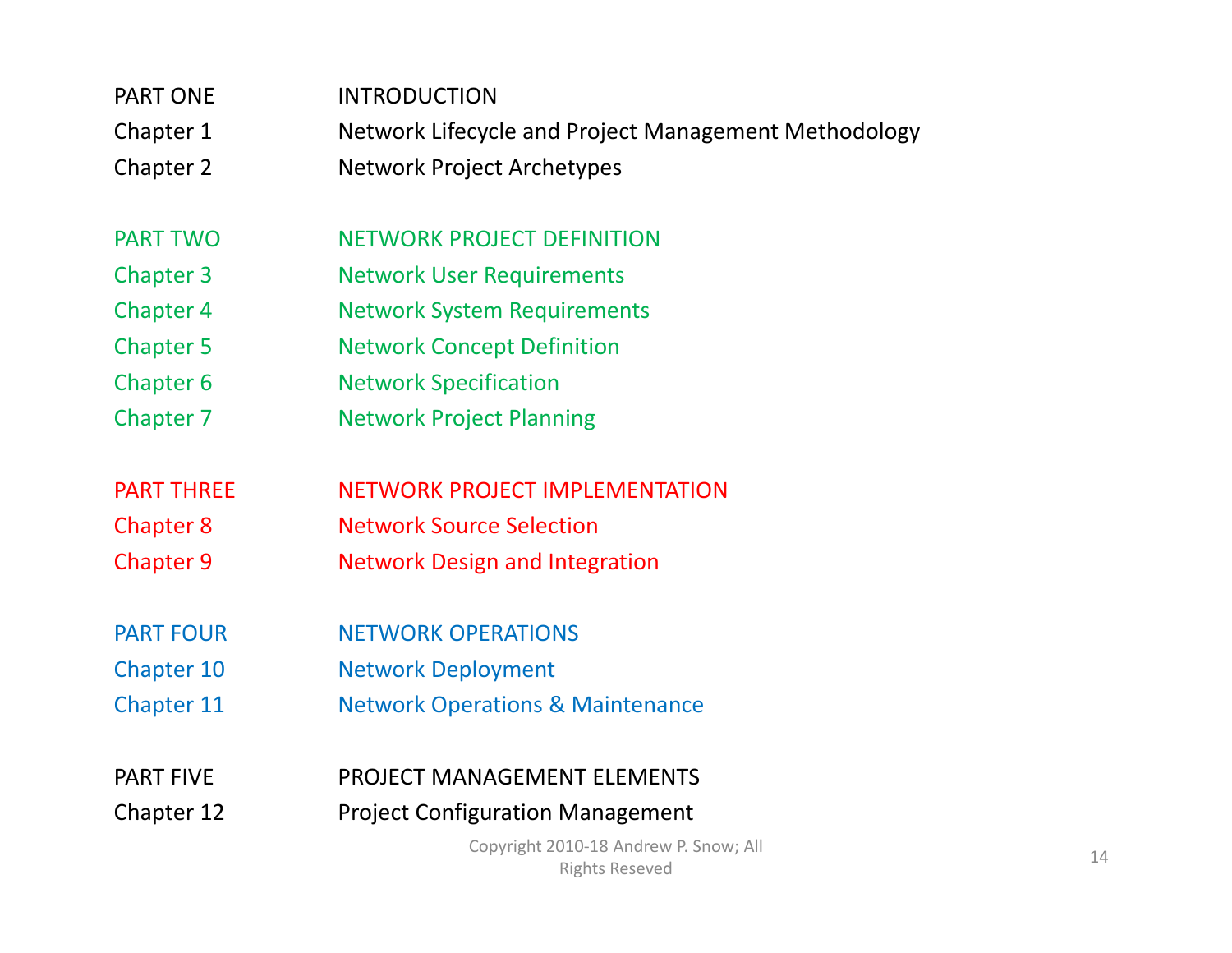## Network Project Archetypes

- Network project "archetyping" is the process of comparing the anticipated network effort to the characteristics of <sup>a</sup> set of archetypal network projects, and
- Placing the proposed effort into one of these known project categories
- Helps establish risk profile for project before it begins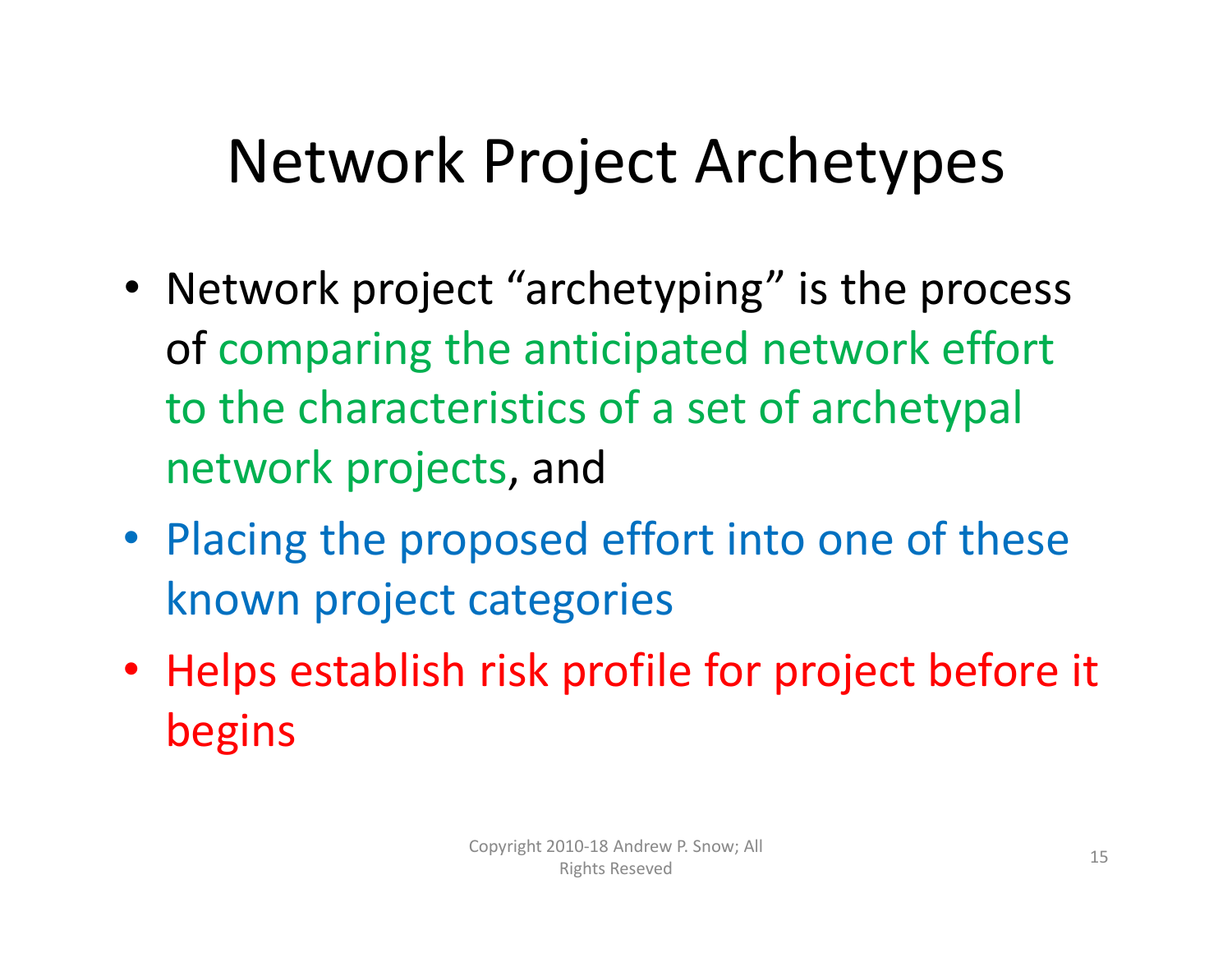## Network Project Archetypes

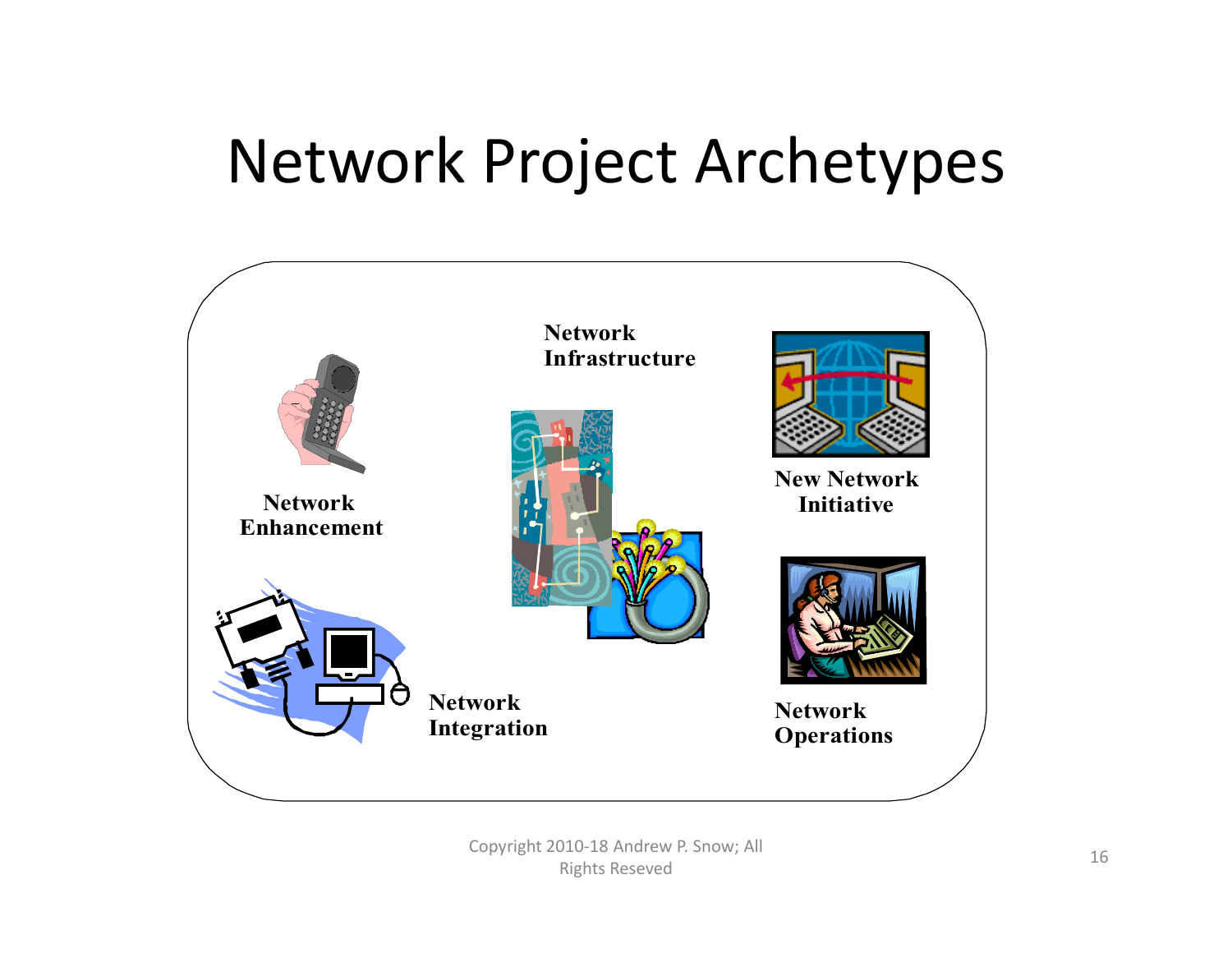### Network Project Archetypes

- •• New network initiative project is typically a "fresh start" in that the project creates <sup>a</sup> new network that did not exist before, rather than modifying an existing network.
- Network enhancement project is <sup>a</sup> major enhancement to an existing network.
- Network operations and maintenance project is incremental functionality/performance refinements to an existing network that has been deployed and turned over to an operational organization.
- •• Network integration project provides the network services required to support an Information Technology (IT) Project
- •• Network infrastructure project provides network/communication utilities or infrastructure within a new or existing building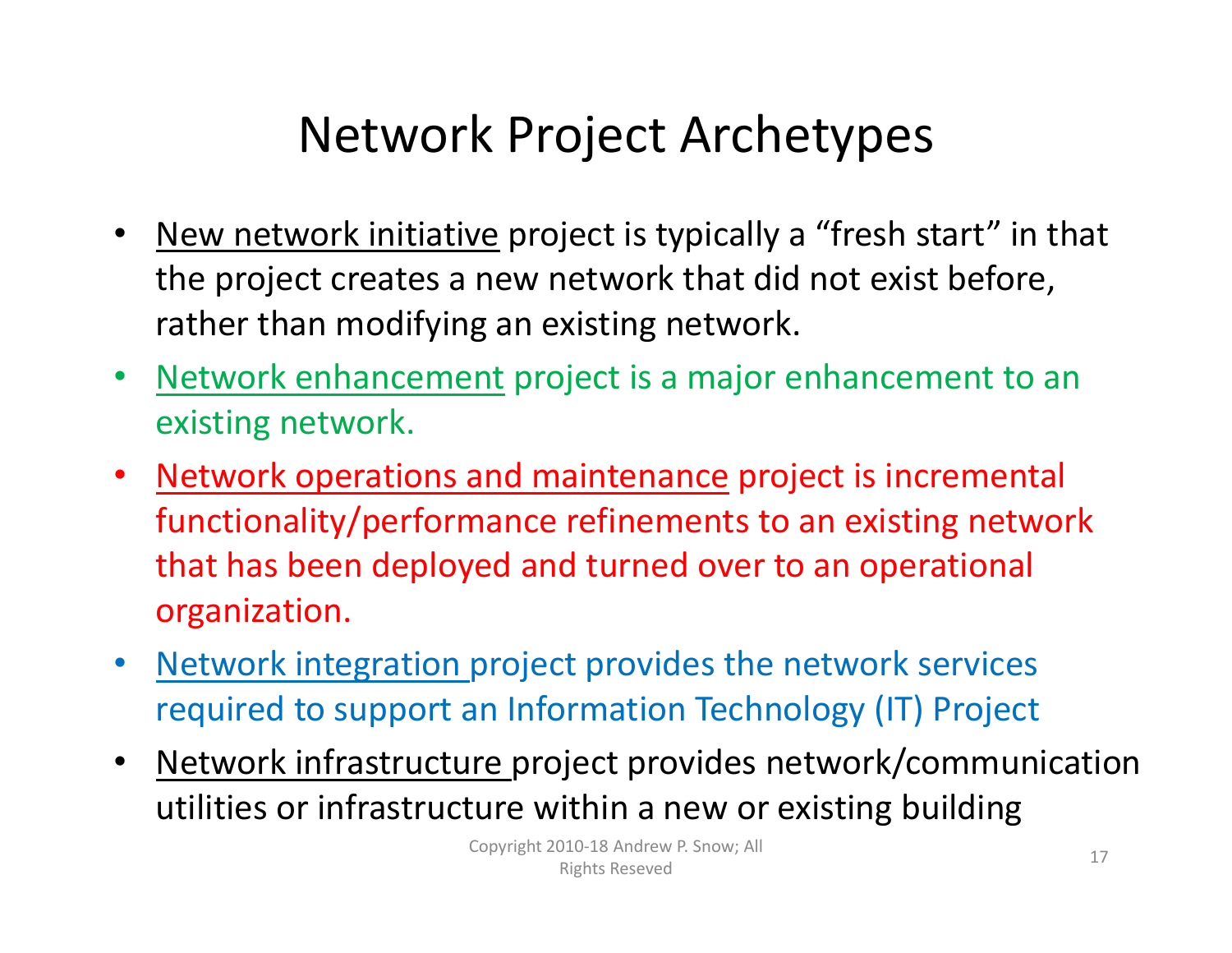## Network Definition Stage

- $\bullet$ • Network Requirements: Defines what the user network needs (user requirements) and the criteria for selecting the best solution (system requirements)
- Network Concept Definition: Describes the best approach for solving the user network needs, by way of the selected network *architecture.* ID major components.
- $\bullet$ • Network Specification: States how well the network must work to satisfy user needs, by *specifying the attributes of the major components* in the network architecture necessary to meet system requirements
- •• Network Project Planning: Develops a plan for acquiring a network solution, allowing the project team to commit to <sup>a</sup> project budget and schedule.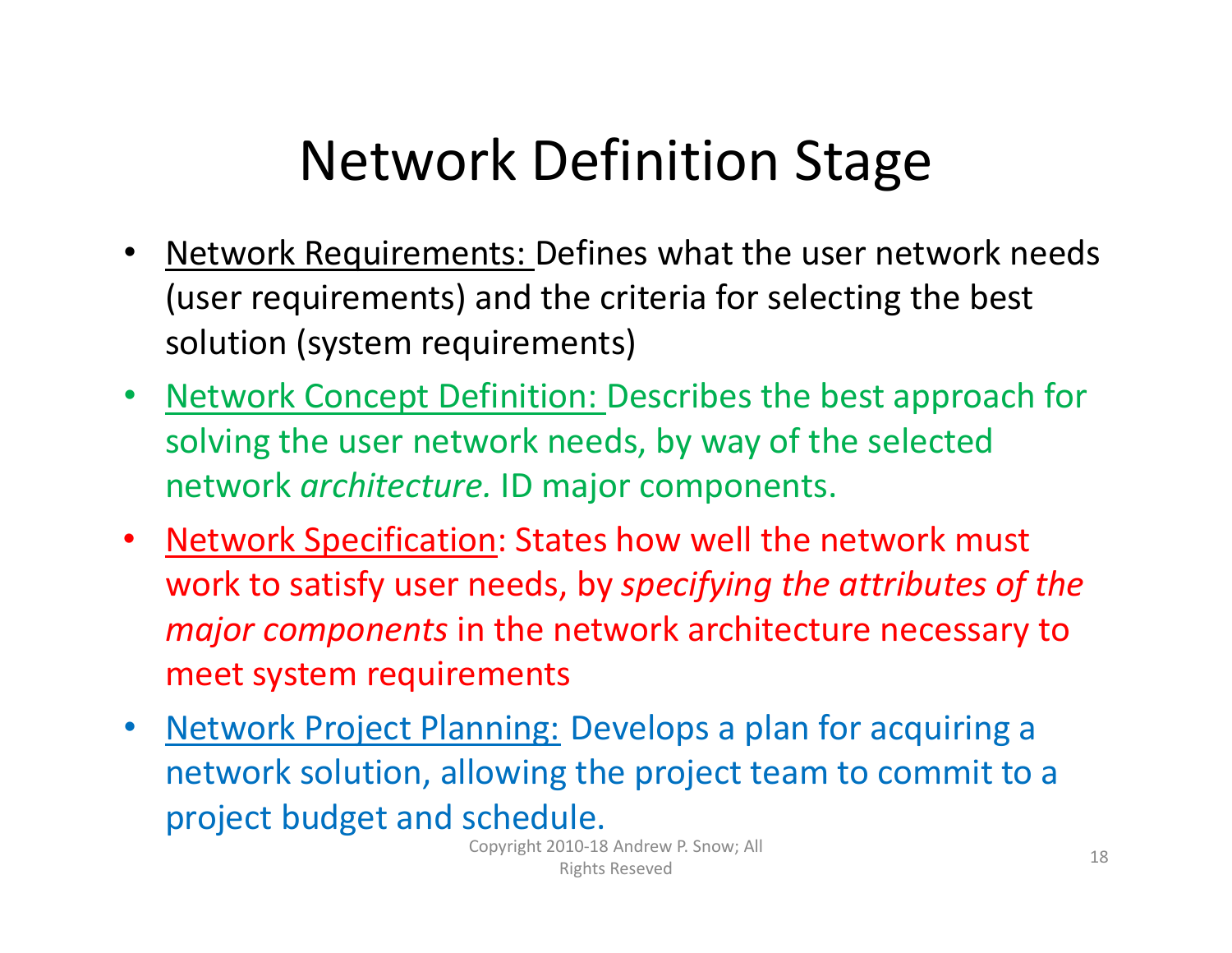### Network Definition

| <b>STAGES &amp;</b>    | <b>NETWORK DEFINITION STAGE</b>  |                        |                                                   |                                       |                                         |  |  |  |
|------------------------|----------------------------------|------------------------|---------------------------------------------------|---------------------------------------|-----------------------------------------|--|--|--|
| <b>PHASES</b>          | <b>Network User Regts Phase</b>  |                        | <b>Network Concept</b><br><b>Definition Phase</b> | <b>Specification</b><br><b>Phase</b>  | <b>Network Planning</b><br><b>Phase</b> |  |  |  |
|                        | <b>Collect Network Establish</b> |                        |                                                   | Tradeoff Candidate Allocate Sys Reqts | Select Acquisition                      |  |  |  |
|                        | <b>User Regts</b>                | <b>Project Control</b> | <b>Net Concepts</b>                               | to Major Network                      | Approach                                |  |  |  |
| <b>MAJOR ACTVITIES</b> |                                  | <b>Board</b>           |                                                   | Components                            |                                         |  |  |  |
|                        | Validate                         |                        | <b>Identify Risks</b>                             |                                       | Develop Network                         |  |  |  |
|                        | Requirements                     | Derive                 |                                                   | Develop Verification Project          |                                         |  |  |  |
|                        |                                  | Network System         | <b>Assess Technical</b>                           | Approach                              | Implementation                          |  |  |  |
|                        | Prepare                          | Requirements           | Feasibility                                       |                                       | Plan                                    |  |  |  |
|                        | <b>Initial Plan</b>              |                        |                                                   | Develop Major                         |                                         |  |  |  |
|                        |                                  | Define Concept         | Estimate LifeCycle Component Specs                |                                       | <b>Commit Resources</b>                 |  |  |  |
|                        |                                  | Selection              | Costs                                             |                                       |                                         |  |  |  |
|                        |                                  | Criteria               |                                                   | Trace Component                       |                                         |  |  |  |
|                        |                                  |                        | <b>Select Concept</b>                             | Specs to Sys Regts                    |                                         |  |  |  |
|                        |                                  |                        |                                                   |                                       |                                         |  |  |  |
|                        |                                  |                        |                                                   |                                       |                                         |  |  |  |
|                        | <b>User Regts</b>                | Network System         | <b>Trade-off Results</b>                          | Net Performance                       | Network Project                         |  |  |  |
|                        | Document                         | Requirements           |                                                   | Specification                         | Implementation                          |  |  |  |
| <b>PRODUCTS</b>        |                                  | Document               | Network Concept                                   |                                       | Plan                                    |  |  |  |
|                        | Initial Project                  |                        |                                                   | Major Component                       | - Tasks                                 |  |  |  |
|                        | Plan                             | Traceability           | Network Concept                                   | Specifications                        | - Schedules                             |  |  |  |
|                        |                                  | Matrix                 | of Operations                                     |                                       | - Resources                             |  |  |  |
|                        |                                  |                        |                                                   | <b>Traceability Matrix</b>            | - Responsibilities                      |  |  |  |
|                        |                                  | Concept                | <b>Feasibility Models</b>                         |                                       |                                         |  |  |  |
|                        |                                  | Selection              |                                                   | Network                               | <b>Funding Document</b>                 |  |  |  |
|                        |                                  | Criteria               | "Should Cost"                                     | <b>Verification Plan</b>              |                                         |  |  |  |
|                        |                                  |                        |                                                   |                                       |                                         |  |  |  |
| <b>CONTROL</b>         | Network User                     | Network System         | Network Systems                                   | <b>Network</b>                        | <b>Source Selection</b>                 |  |  |  |
| <b>GATES</b>           | Regts Review                     | <b>Regts Review</b>    | <b>Concept Review</b>                             | <b>Spec Review</b>                    | Initiation Review                       |  |  |  |
|                        | (URR)                            | (SRR)                  | (SCR)                                             | (NSR)                                 | (SSIR)                                  |  |  |  |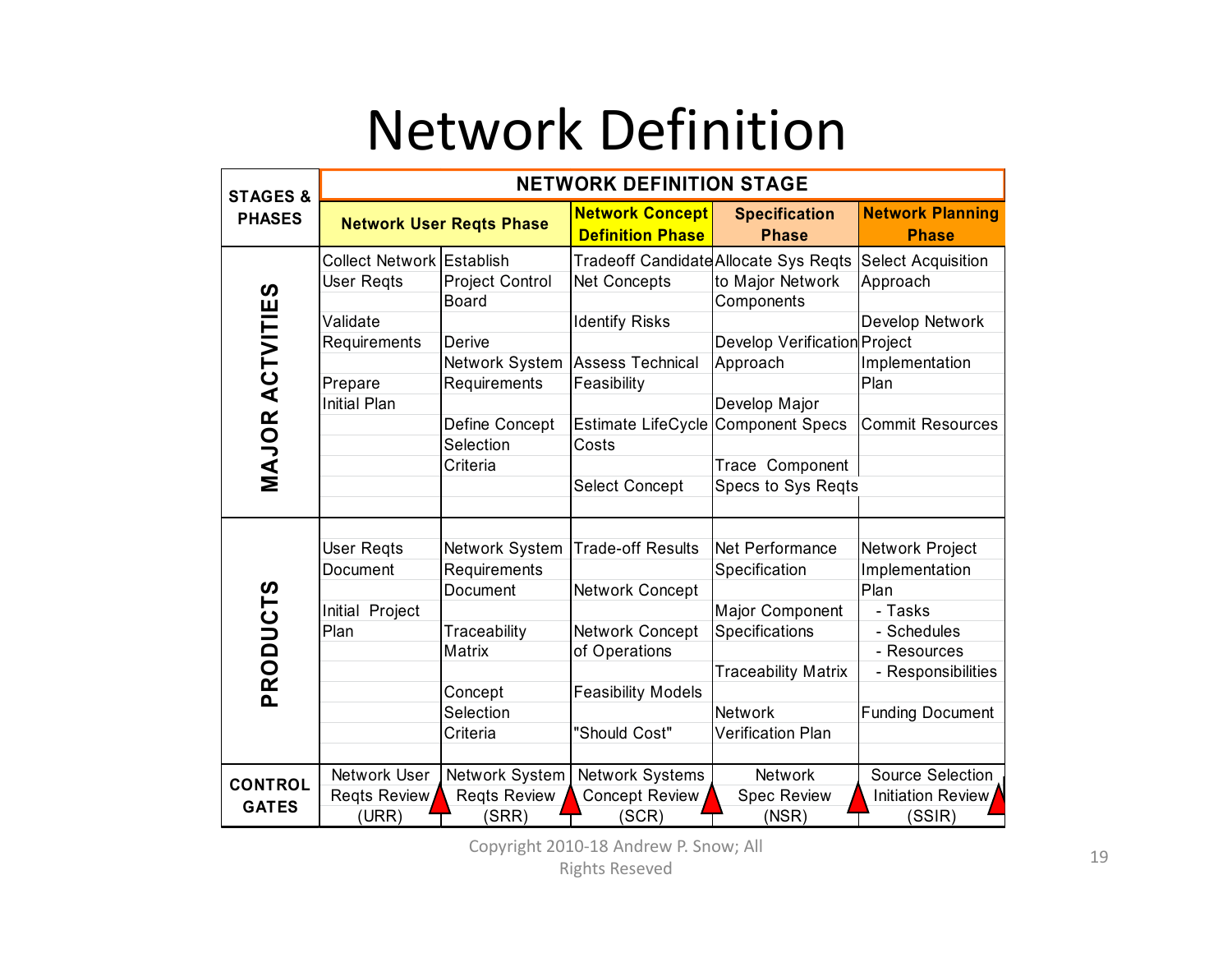### Pay Me Now or Pay Me Later Network Definition



20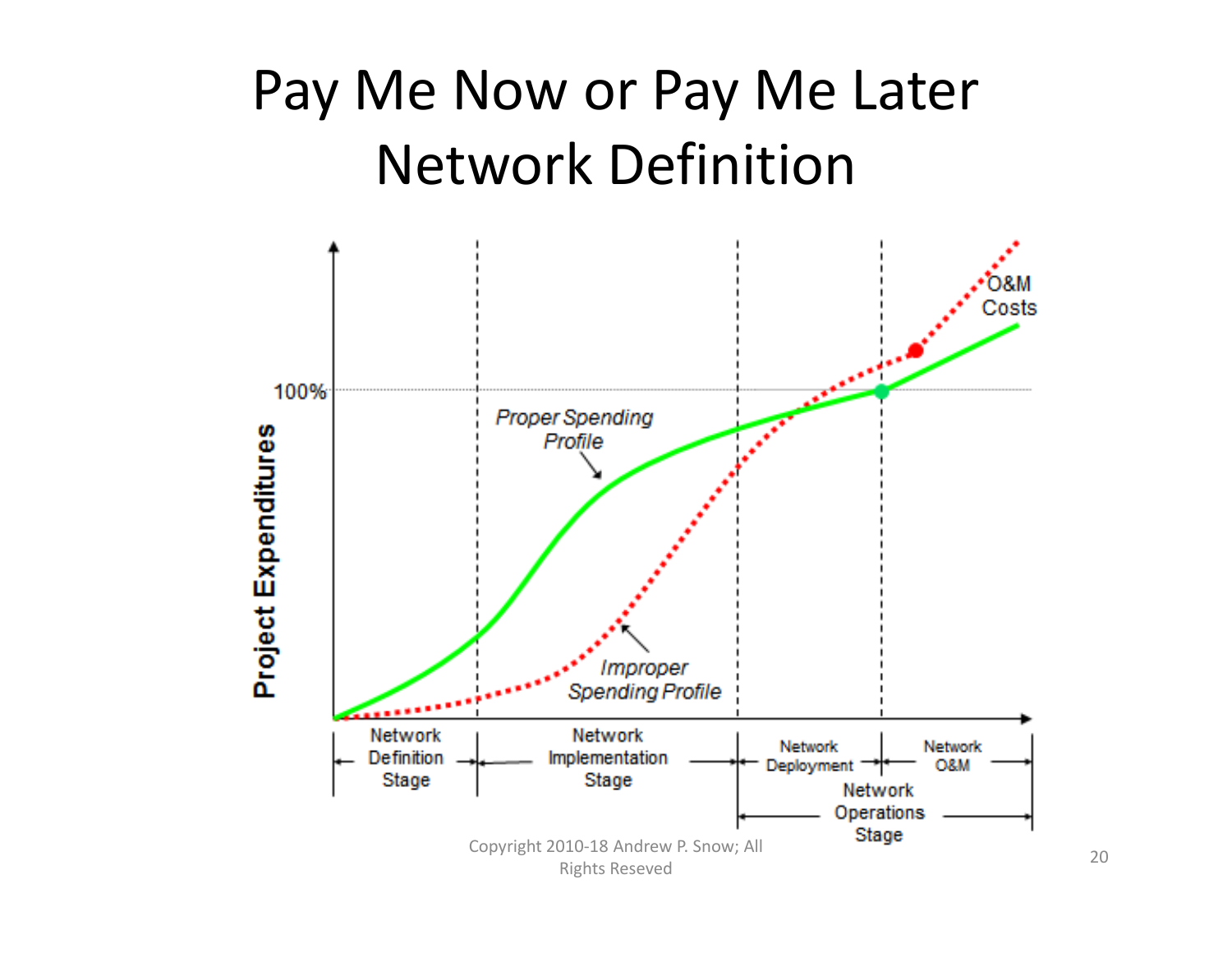User Requirements are Solution Free

- **User Requirement:** *A capability needed by the user(s) to solve <sup>a</sup> problem or achieve an objective, or support <sup>a</sup> business process.*
	- **Operational Needs and Capabilities**
	- –**Schedule Requirement for New Capabilities**
	- –**Interface Requirement to Retained Systems**
- **User requirements are "solution free"**
- **Want**: A perceived need that is often <sup>a</sup> proposed solution, often costs too much, may not be deliverable on time, can be technically infeasible and/or represents high risk*.*
	- "I want <sup>a</sup> Mercedes." vs. "I need transportation."
	- "I want <sup>a</sup> cell phone" vs. "I need to call McAllen, TX four times <sup>a</sup> day"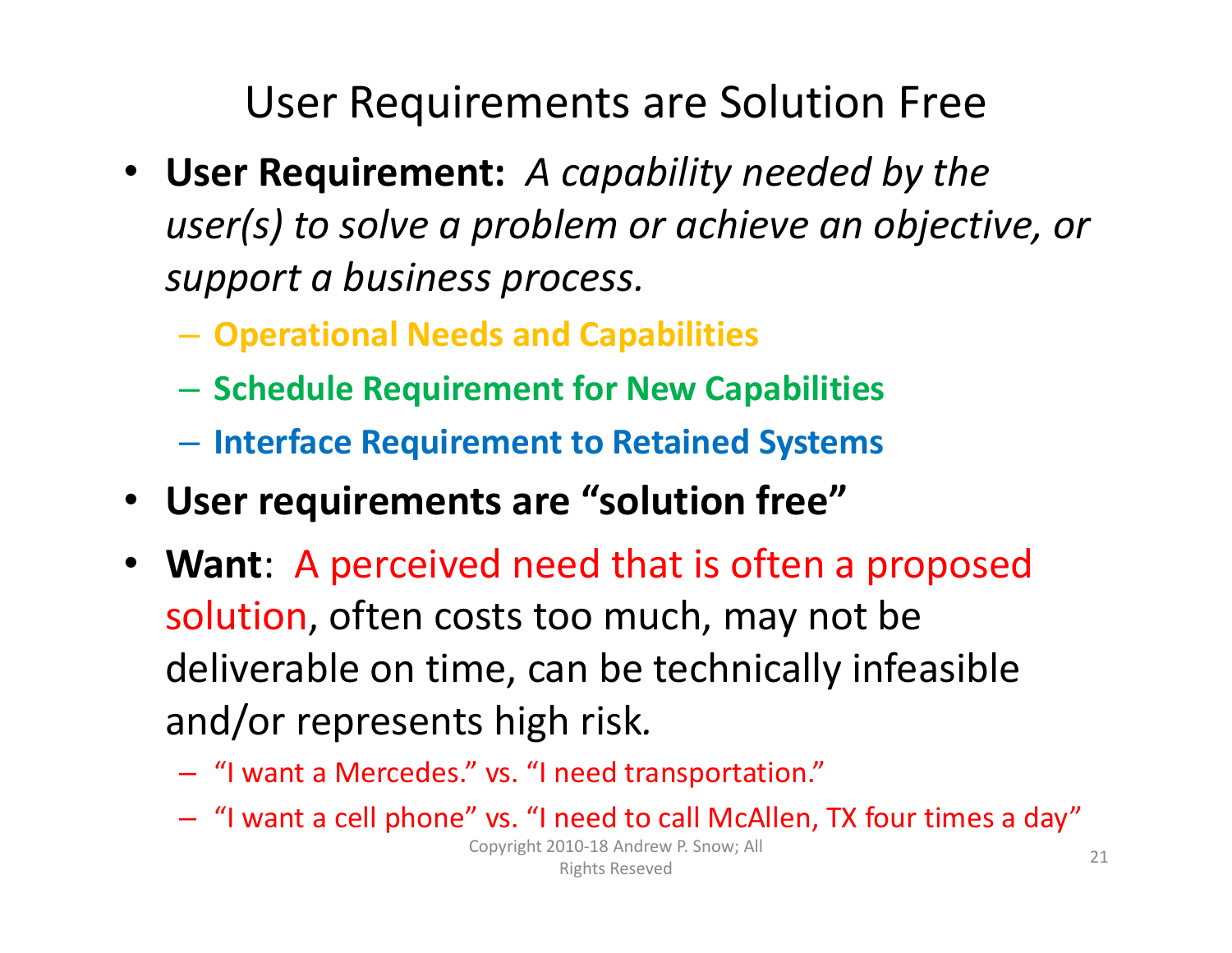# Types of Users

- Executive management users,
	- Effectiveness
- Network administrator users, and
	- Efficiency
- Network/end product users.
	- Responsiveness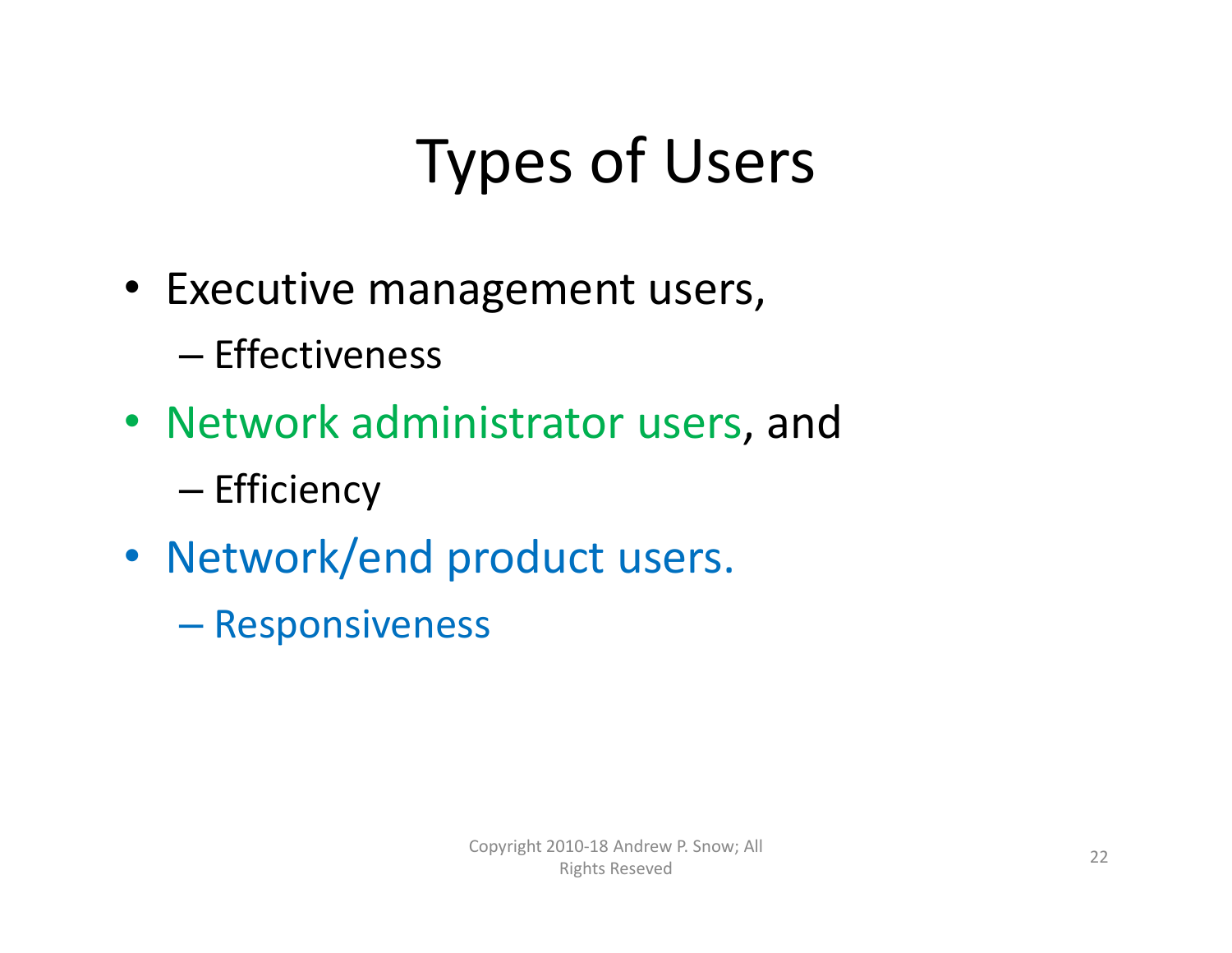## Example of Different User Perspectives on Same General Need

- "Without revenue I can't make <sup>a</sup> profit. Because of the limitations of our voice and IT system, our inside salespeople are losing sales."
- "The current call center equipment is hard to maintain and requires too many people to keep it running. In addition, I need network management capabilities well beyond what I now have."
- "As an inside salesperson, I can tell you right now that I need to see <sup>a</sup> screen telling me how many incoming calls I have queued up. When I answer <sup>a</sup> call, I could work faster if I knew who is calling and, if the caller is an existing client, could see their account information already displayed."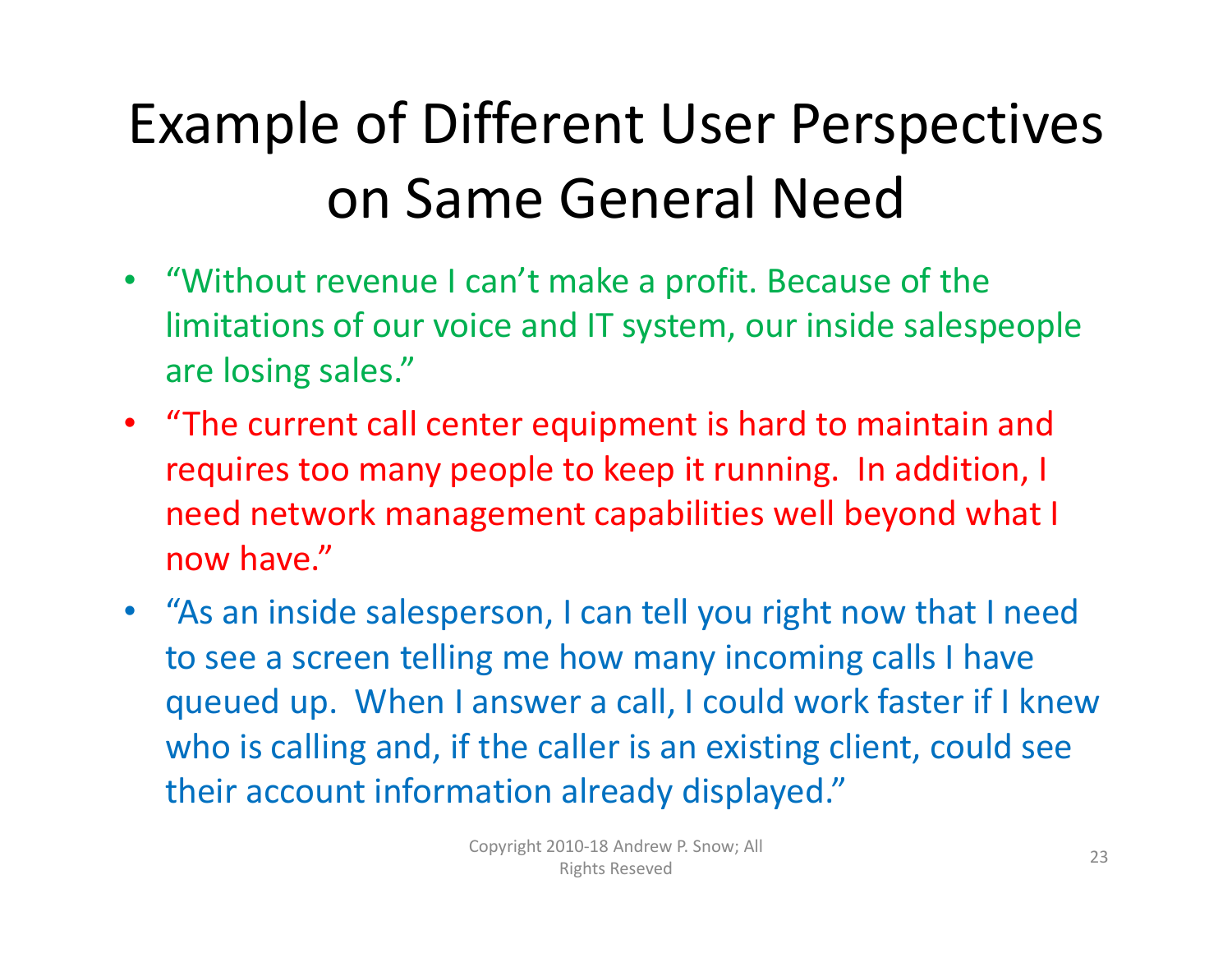#### User Requirements Example: Peak Voice Traffic Between Locations

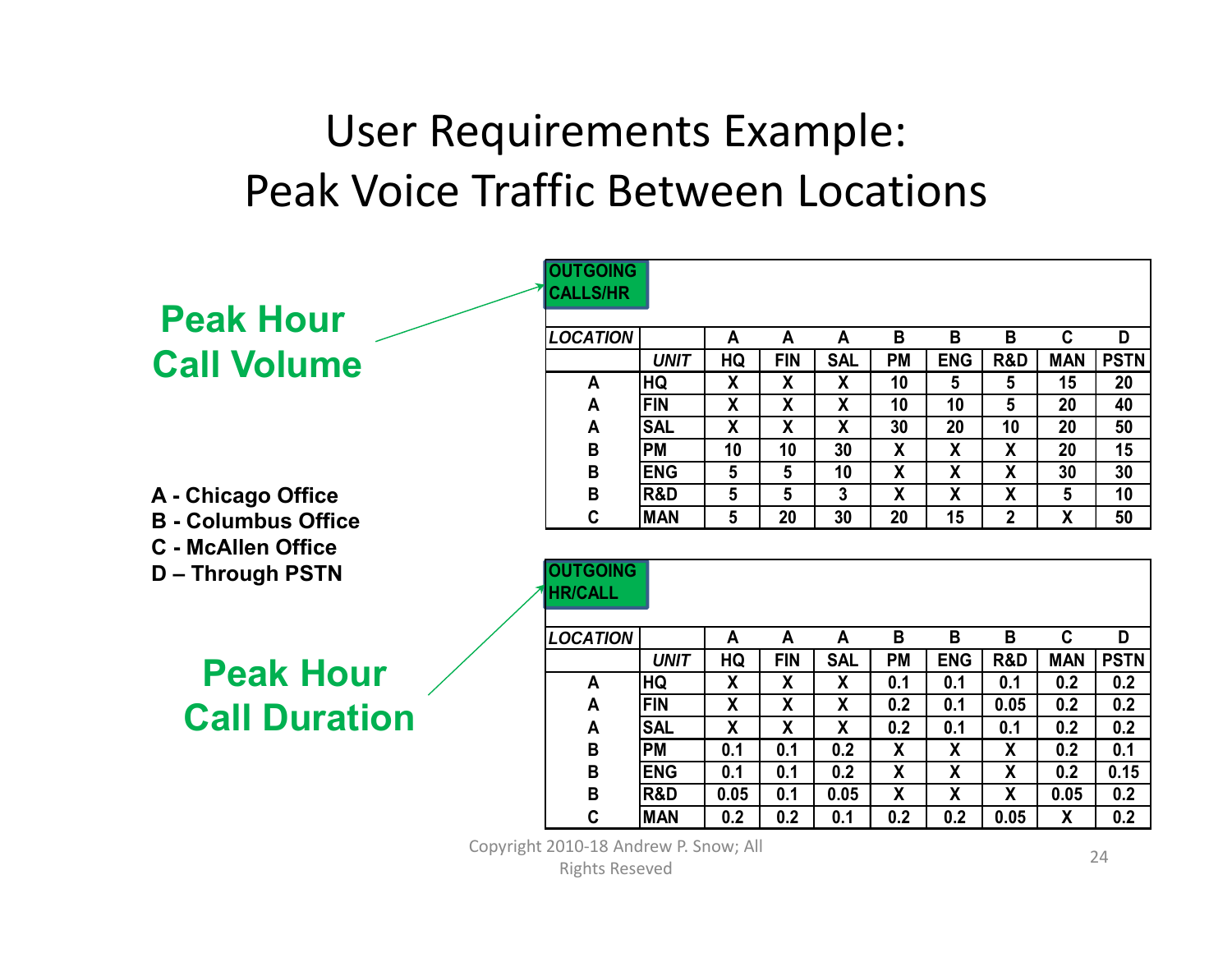## Gathering Requirements

- Documentation review,
- Interviews,
- Surveys and
- Focus groups.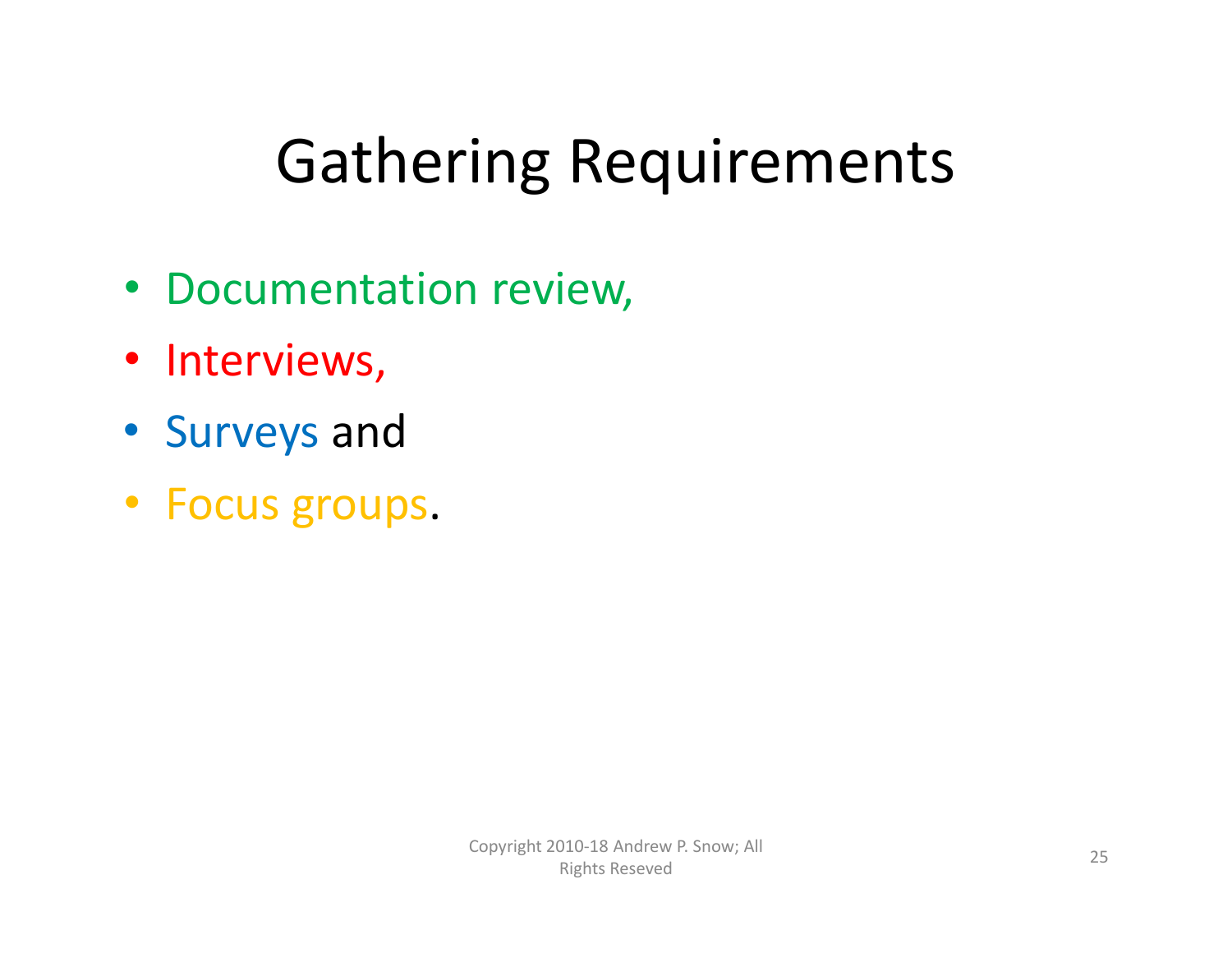### Network System Requirements

- •• Network system requirements are the set of attributes the network must have to satisfy the network user requirements.
- User requirements must be translated into system requirements ‐‐ *statements that can be proven or verified*.
- System requirements are also *solution, vendor and implementation free* – does not describe <sup>a</sup> technical solution or "How to"
- System requirements are used:
	- As the basis for considering and choosing <sup>a</sup> network architecture
	- To "accept" the system after rollout/deployment at end of <sup>a</sup> project



- Systems requirements are verified through
	- Demonstration
	- Test
	- Analysis
	- Inspection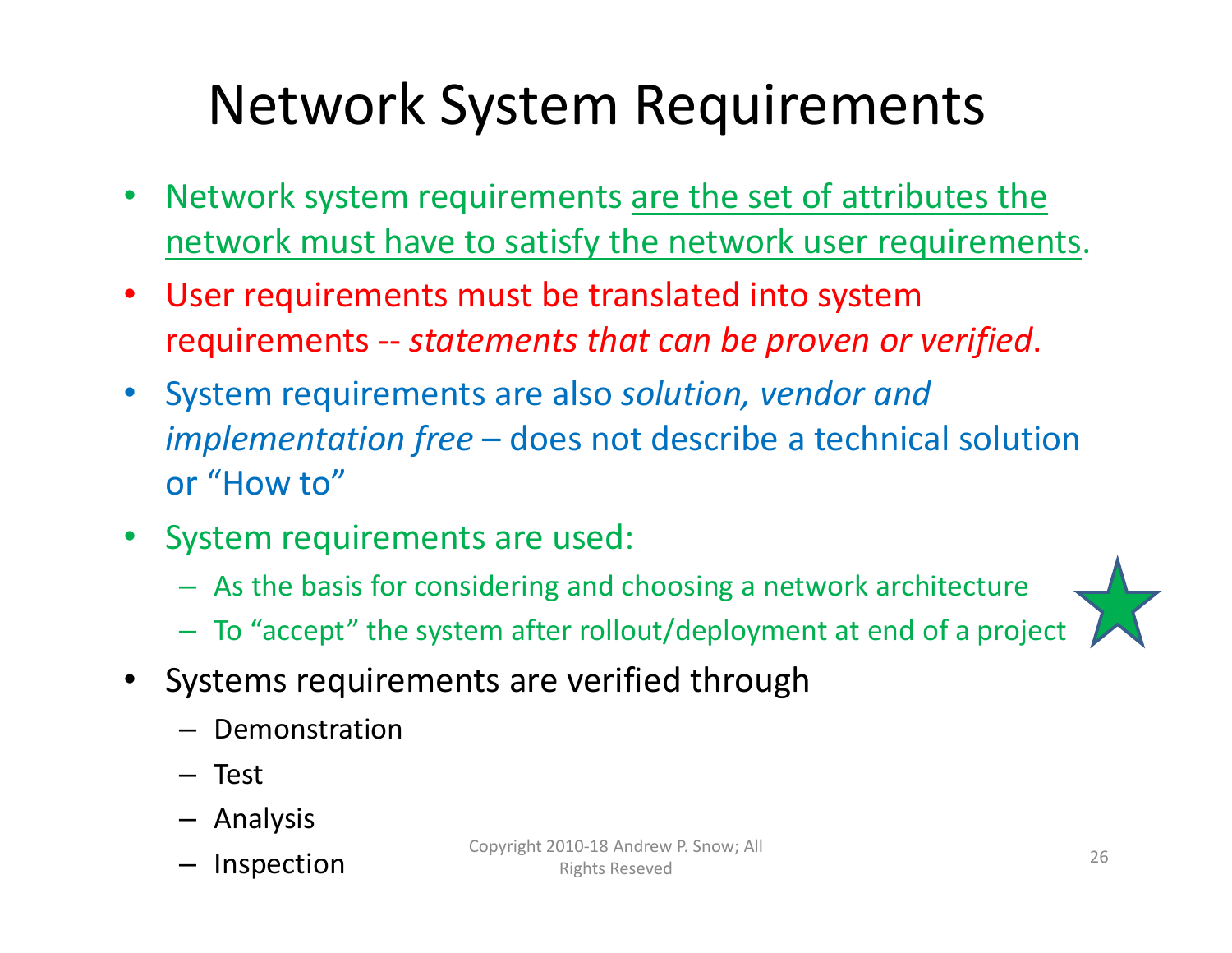## Deriving System Requirements

| <b>LOCATION</b> |             | A    | A          | A              | B  | B           | B    | C          | D                |
|-----------------|-------------|------|------------|----------------|----|-------------|------|------------|------------------|
|                 | <b>UNIT</b> | HQ   | <b>FIN</b> | <b>SAL</b>     | PM | <b>ENG</b>  | R&D  | <b>MAN</b> | <b>PSTN</b>      |
| A               | HQ          | χ    | χ          | X              |    | 0.5         | 0.5  | 3          | 4                |
| A               | <b>FIN</b>  | χ    | χ          | χ              | 2  |             | 0.25 | 4          | 8                |
| A               | <b>SAL</b>  | X    | X          | X              | 6  | $\mathbf 2$ | л    | 4          | 10               |
| B               | PM          |      |            | 6              | X  | χ           | χ    | 4          | 1.5              |
| B               | <b>ENG</b>  | 0.5  | 0.5        | $\overline{2}$ | X  | X           | X    | 6          | 4.5              |
| B               | R&D         | 0.25 | 0.5        | 0.15           | X  | χ           | χ    | 0.25       | $\boldsymbol{2}$ |
| C               | <b>MAN</b>  |      | 4          | 3              | 4  | 3           | 0.1  | X          | 10               |

Aggregated by By Location into "Traffic Matrix"

By Unit

| <b>ERLANGS</b> |                 |      |       |       |    |  |  |
|----------------|-----------------|------|-------|-------|----|--|--|
|                | <b>LOCATION</b> |      |       |       |    |  |  |
| <b>FROM</b>    | Л               |      | 14.25 | 11    | 22 |  |  |
|                |                 | 11.9 |       | 10.25 |    |  |  |
|                |                 |      | 7.1   |       |    |  |  |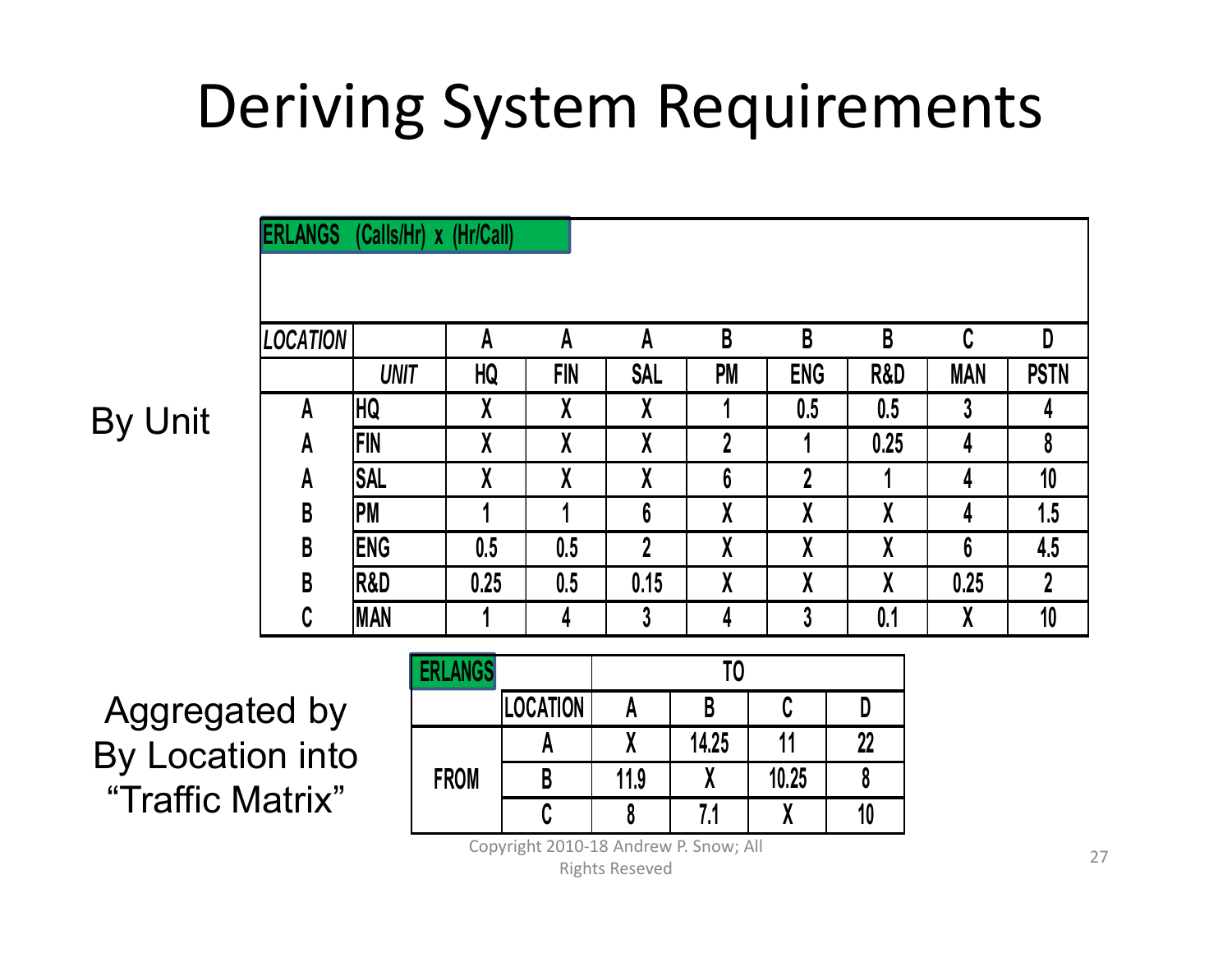#### System Requirements are Solution Free

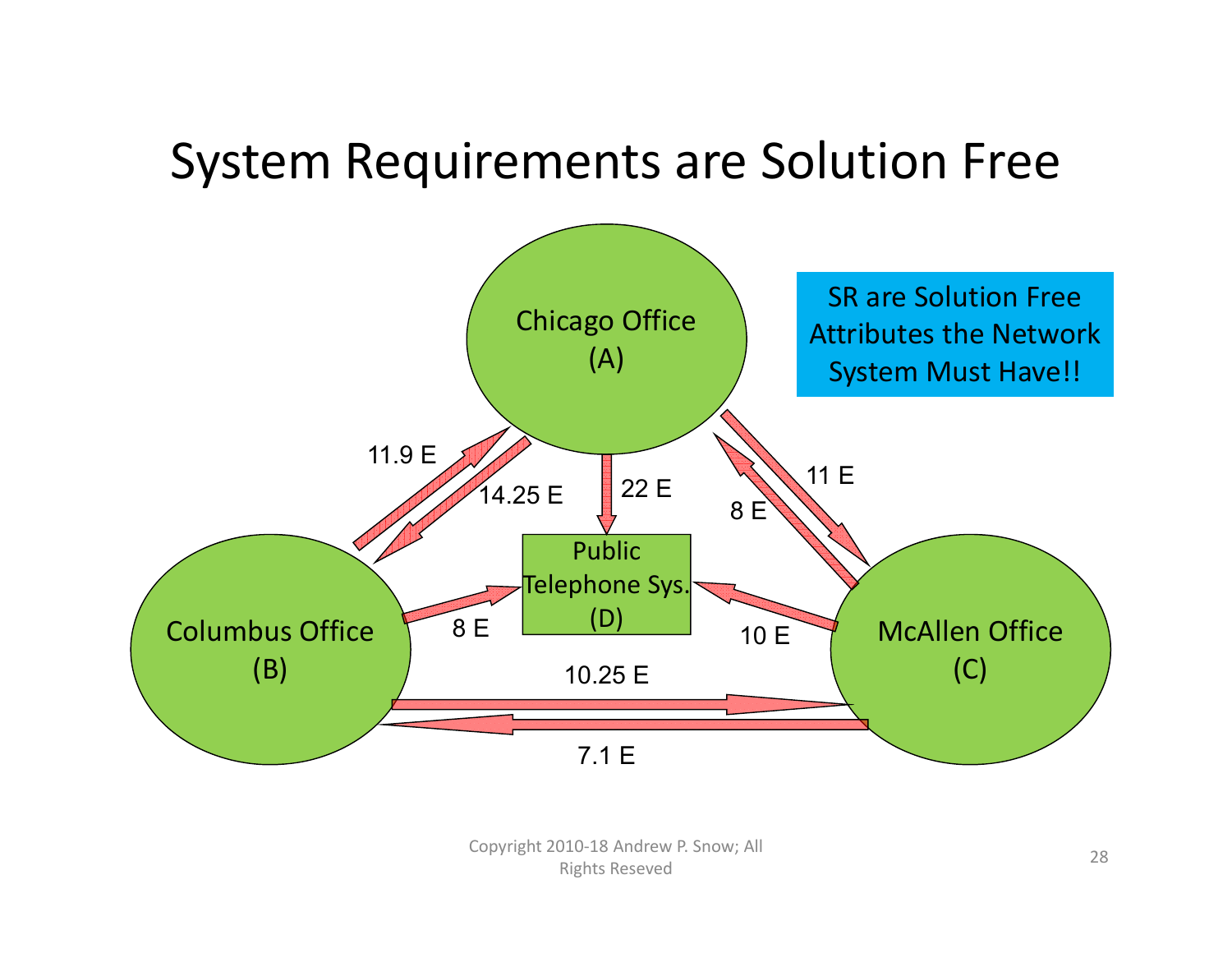#### Network System Requirements are often "Embedded" in IT System Requirements

*User Requirement***:** "Response to queries shall not negatively impact the ability of the financial analyst to process two loans per hour."

*IT System Requirement*: "A characteristic user database query and response shall average 3‐seconds, and not exceed 6‐seconds, 95% of the time."

*Network System Requirement*: "The time for <sup>a</sup> characteristic database query and response to traverse the network shall average 0.2‐second and not exceed 0.4‐seconds, 95% of the time."

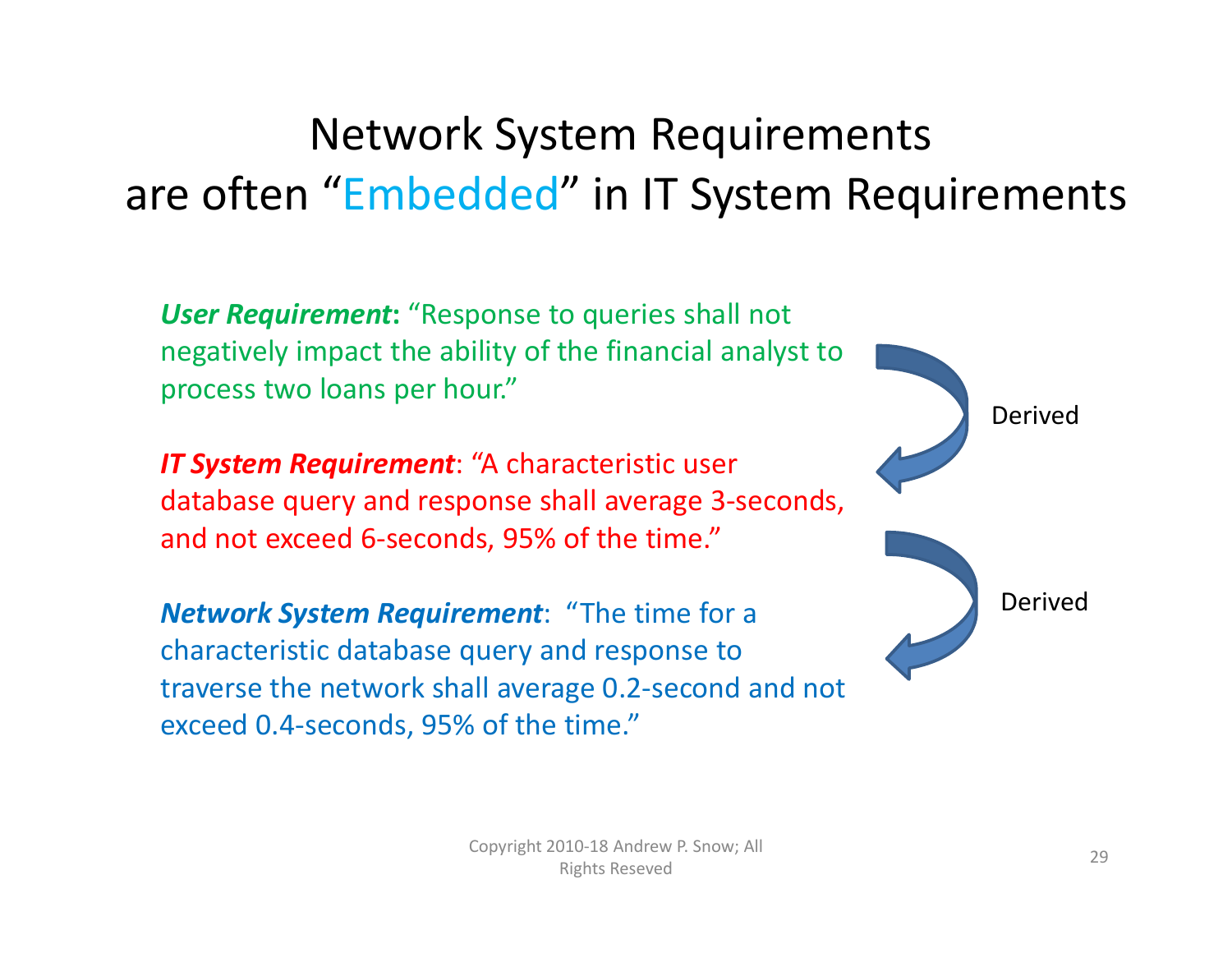#### Example of Embedded Requirement

- • Example: A user complains that the *LAN is too slow*, because it uses a 10Mbps Ethernet and takes too long to transfer large files (1MB) regularly used in the conducting business.
- The IT department asks the network group to *upgrade the LAN to 100Mbps*.
- The network manager asks for <sup>a</sup> demonstration by the user during the lunch hour when no one else is using the LAN or the Server and *finds the transfer to take 12 seconds*.
- Ignoring overhead bits from protocols, the network manger calculates that the *file is transferred across the network in 0.8 seconds*, as seen on next page.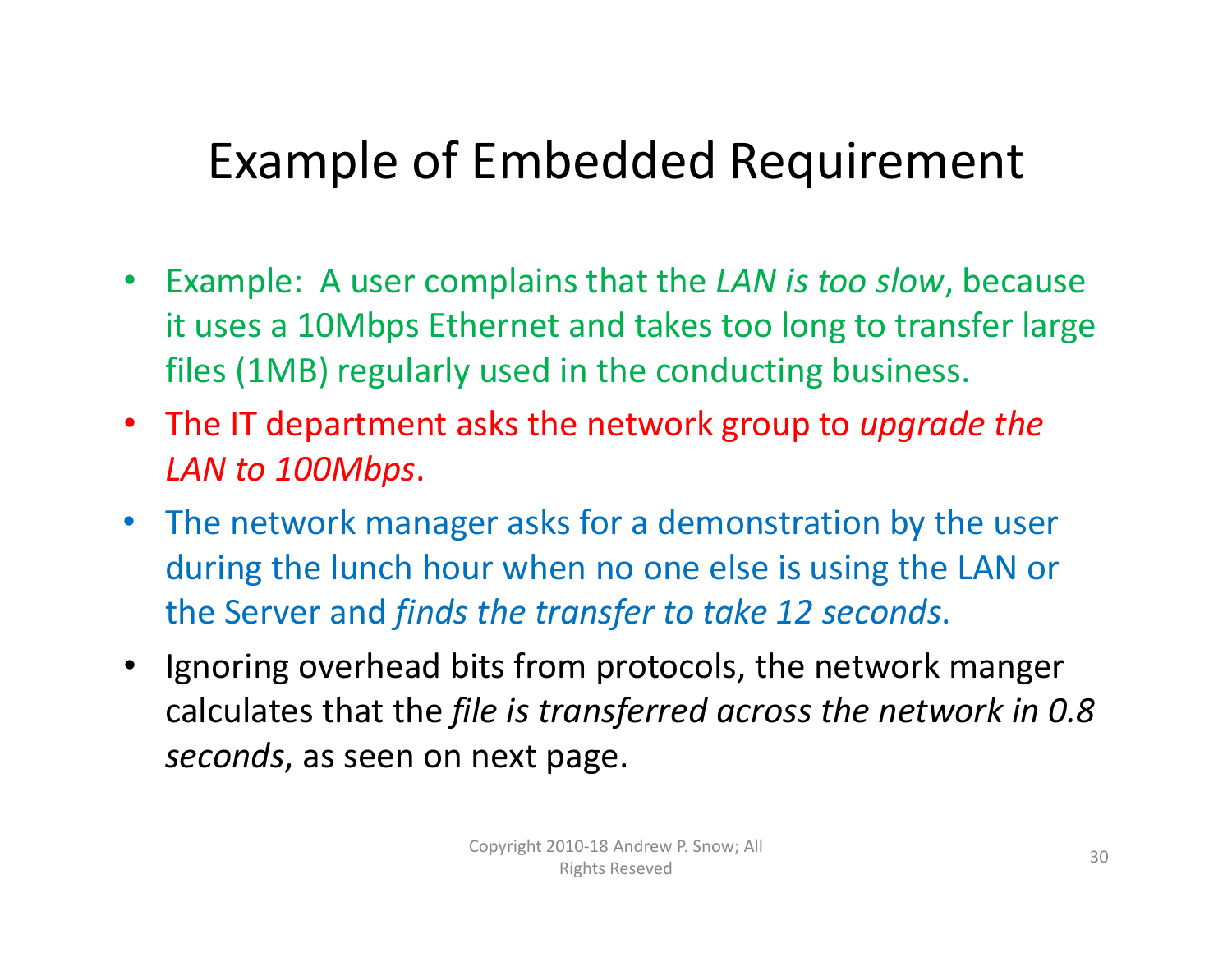### Latency Estimates



If L  $_{\text{TOTAL}}$  is observed to be 12s in the demonstration, then the network manager should recommend:

a) Upgrading the LAN to 100 Mbps b) Upgrade the sever c) Upgrade the client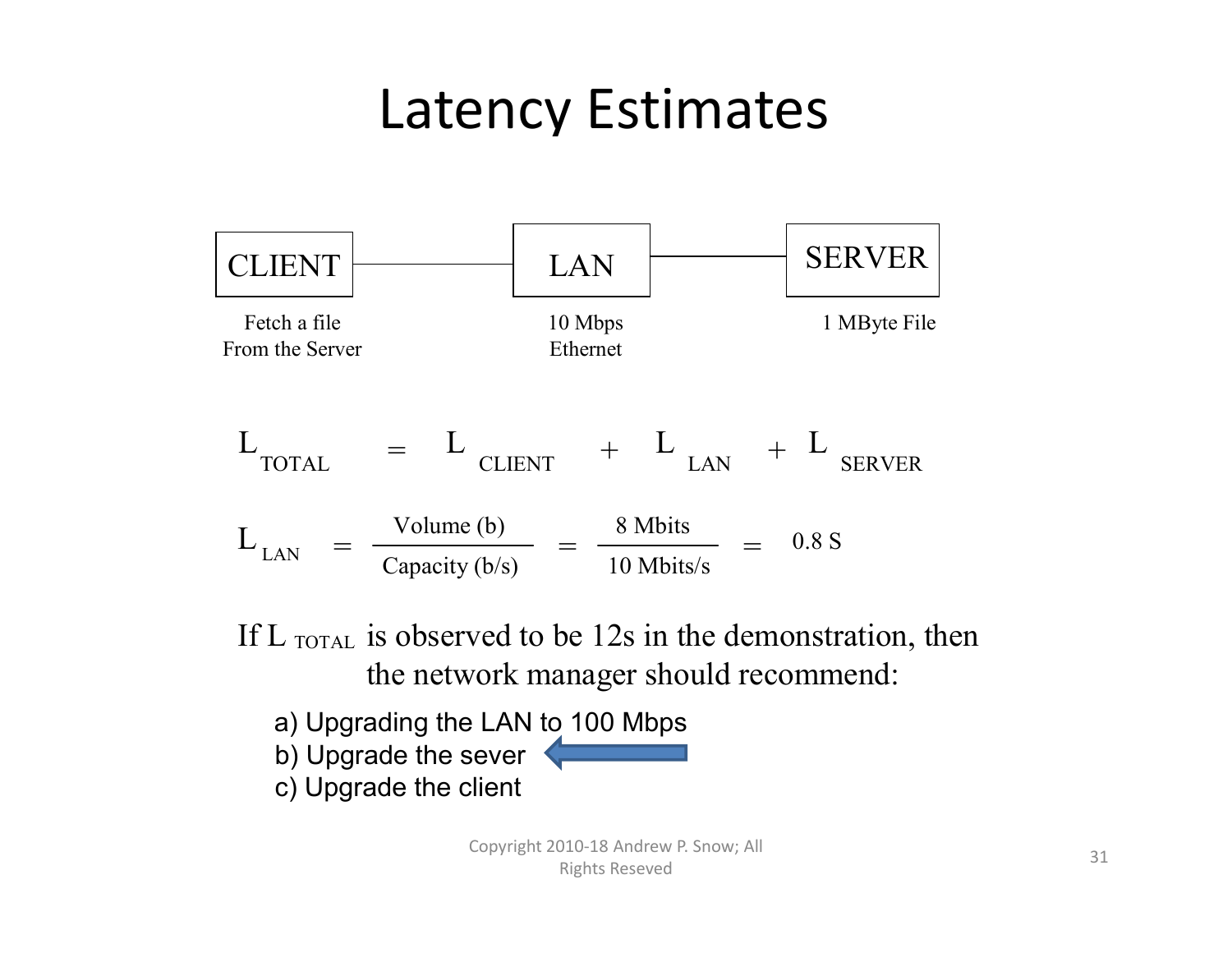#### Characteristics of "Good" System Requirements

- • *Complete* ‐ defines which User Network Requirements will be satisfied
- *Consistent* in that one system requirement does not conflict with another
- *Correct* no errors exist that will affect designing <sup>a</sup> solution
- •*Clear* – there is only one possible interpretation
- $\bullet$  *Traceable* – there is an audit trail to at least one user requirement
- *Verifiable* able to show that the network meets the system requirement
- *Implementation Free* does not describe <sup>a</sup> technical solution or "How to"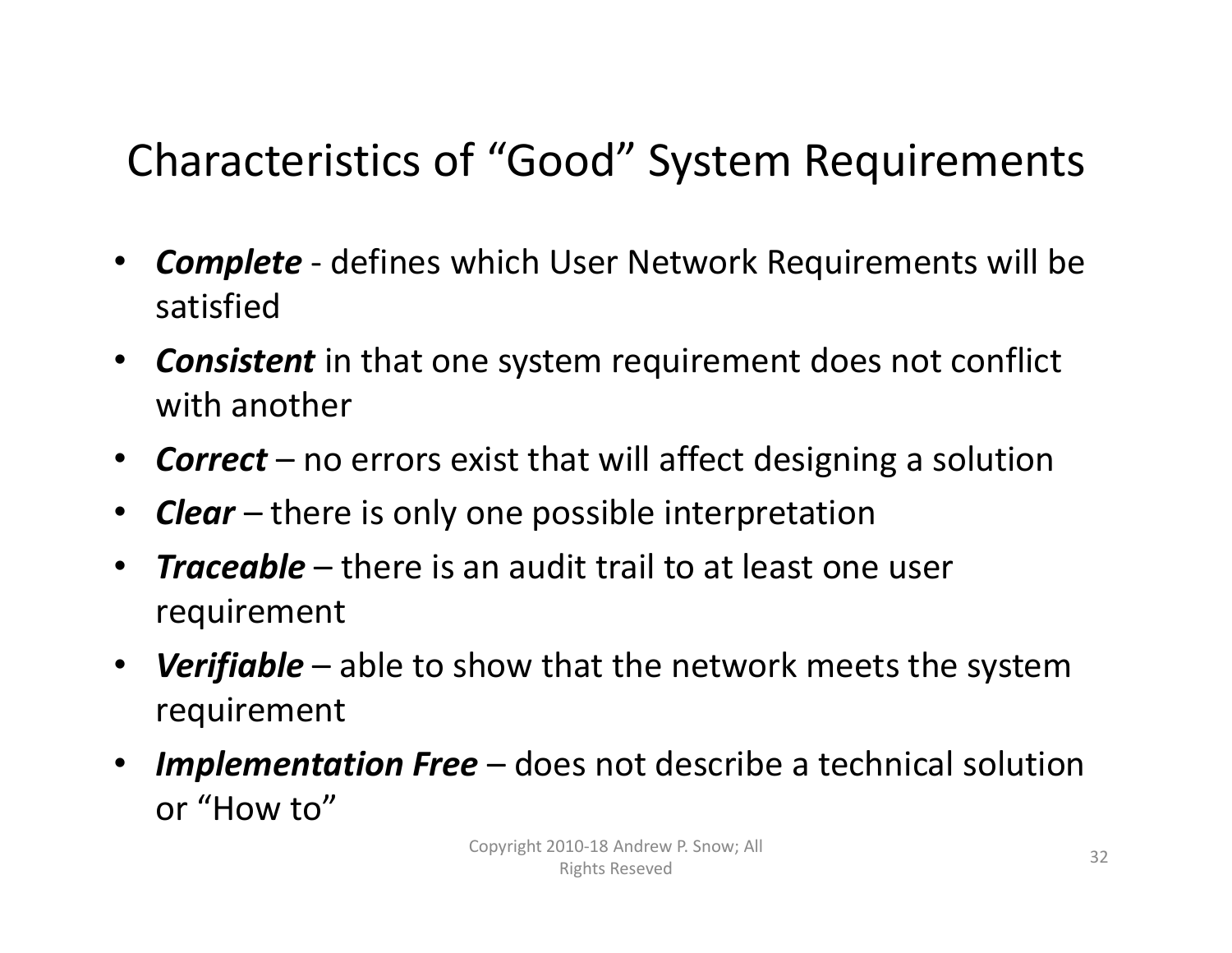## Tracing Requirements



UR3 – missed requirement SR2 – superfluous requirement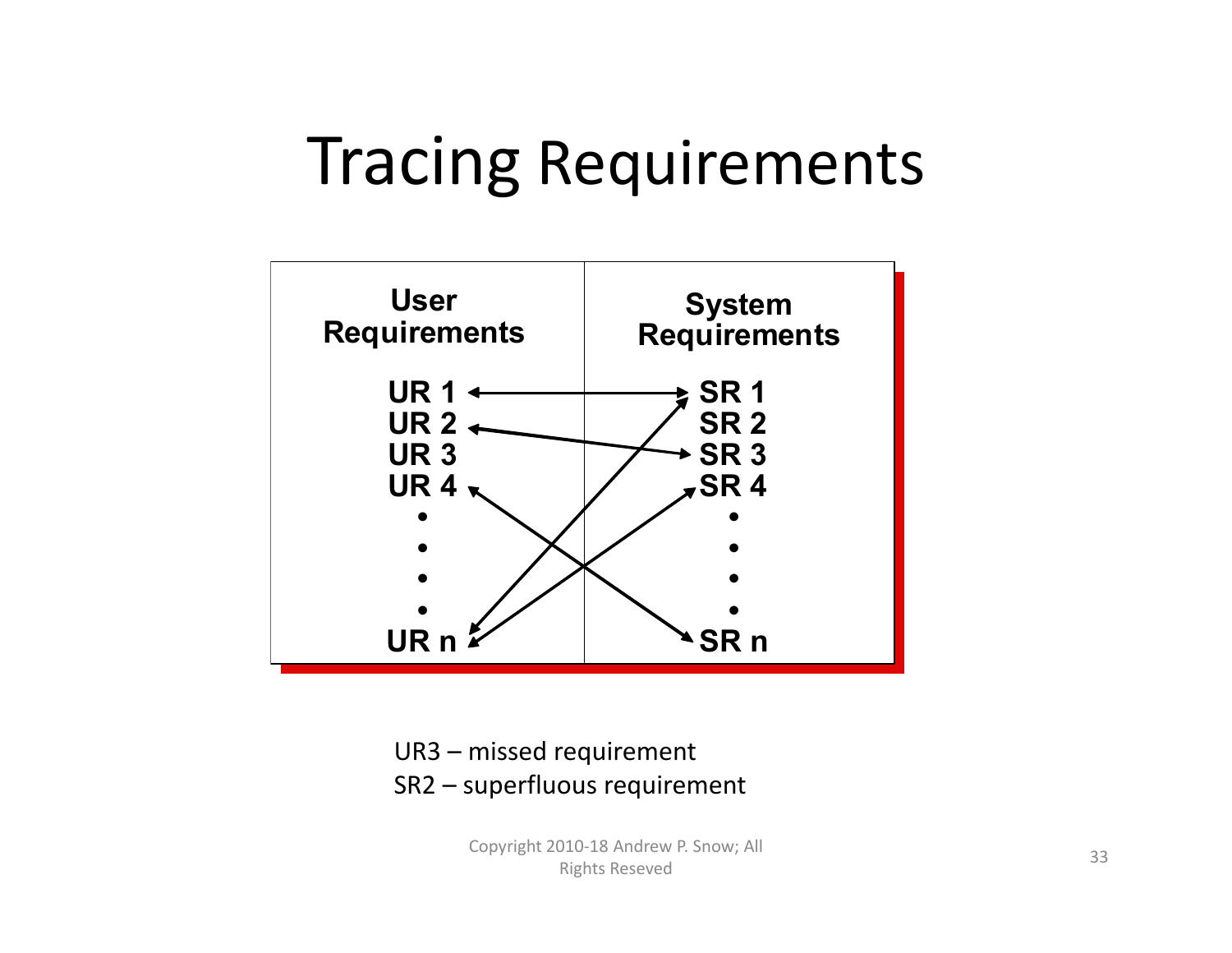## System Requirement Validation

| <b>Requirements</b>                                                      | <b>Description</b> |   |  |  |
|--------------------------------------------------------------------------|--------------------|---|--|--|
| SR <sub>1</sub><br>SR <sub>2</sub><br>SR <sub>3</sub><br>SR <sub>n</sub> |                    | X |  |  |

- •• Demo • Analysis
- Test • Inspect

SR are the "Acceptance Criteria" at the end of the project!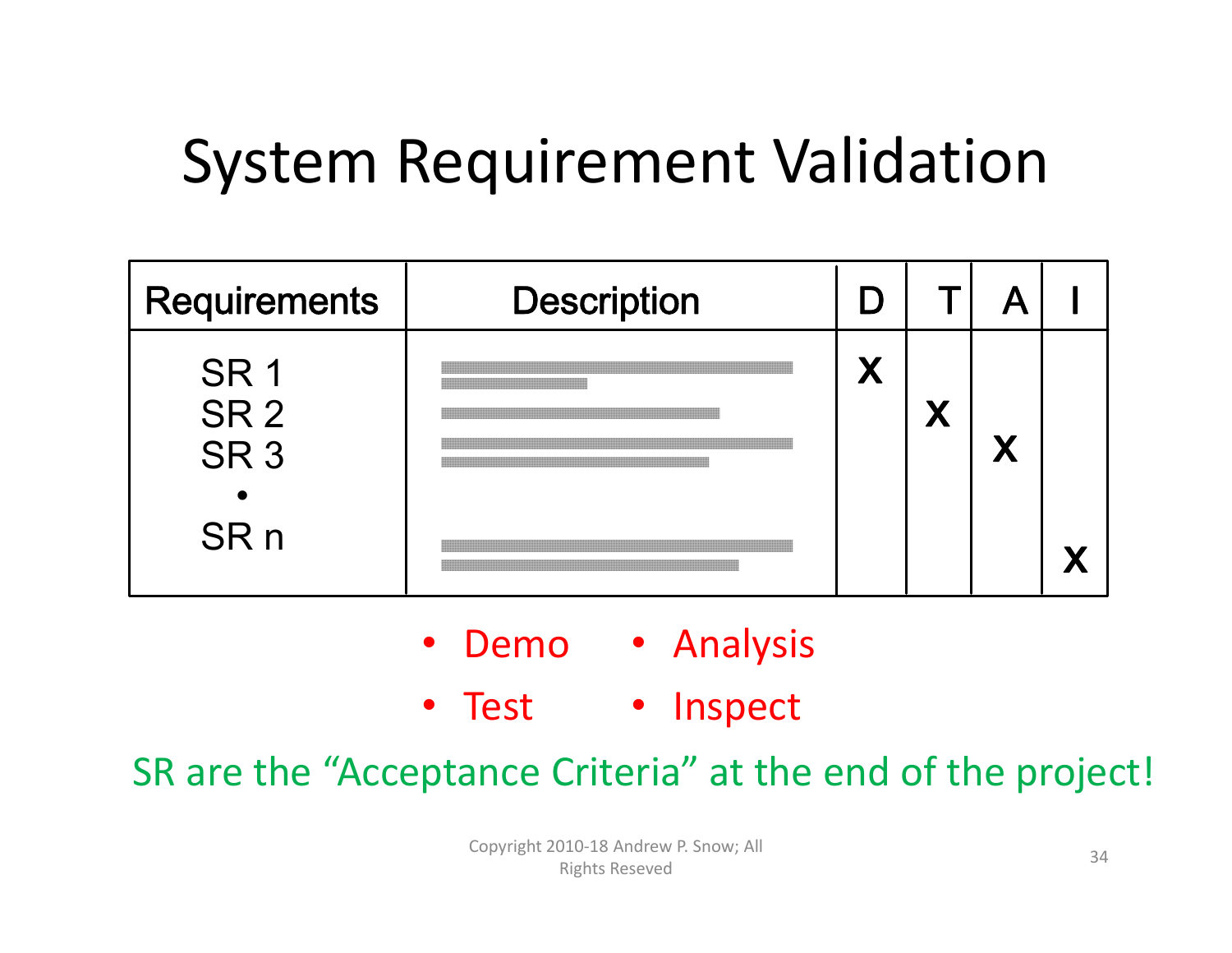## System Requirement Taxonomy

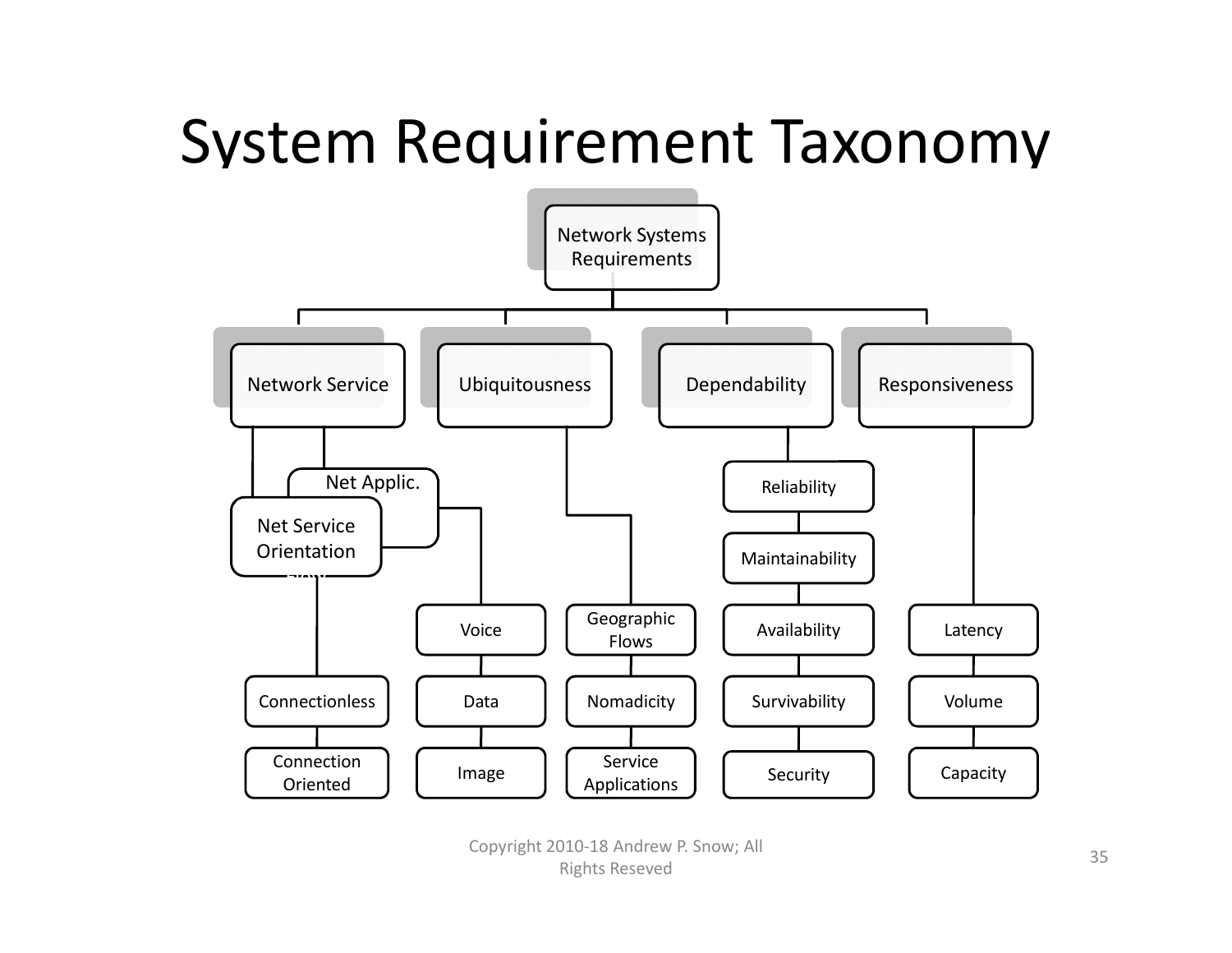## Network Ubiquity Requirements

#### • *Fixed Location*

- At one physical location for the foreseeable future, such as <sup>a</sup> telephone in an office
- *Migrant Location*
	- At one physical location while in use, but location can change, such as <sup>a</sup> laptop with wireless capability in <sup>a</sup> building)
- *Mobile Location*
	- Physical location subject to continuous movement, such as <sup>a</sup> cellular phone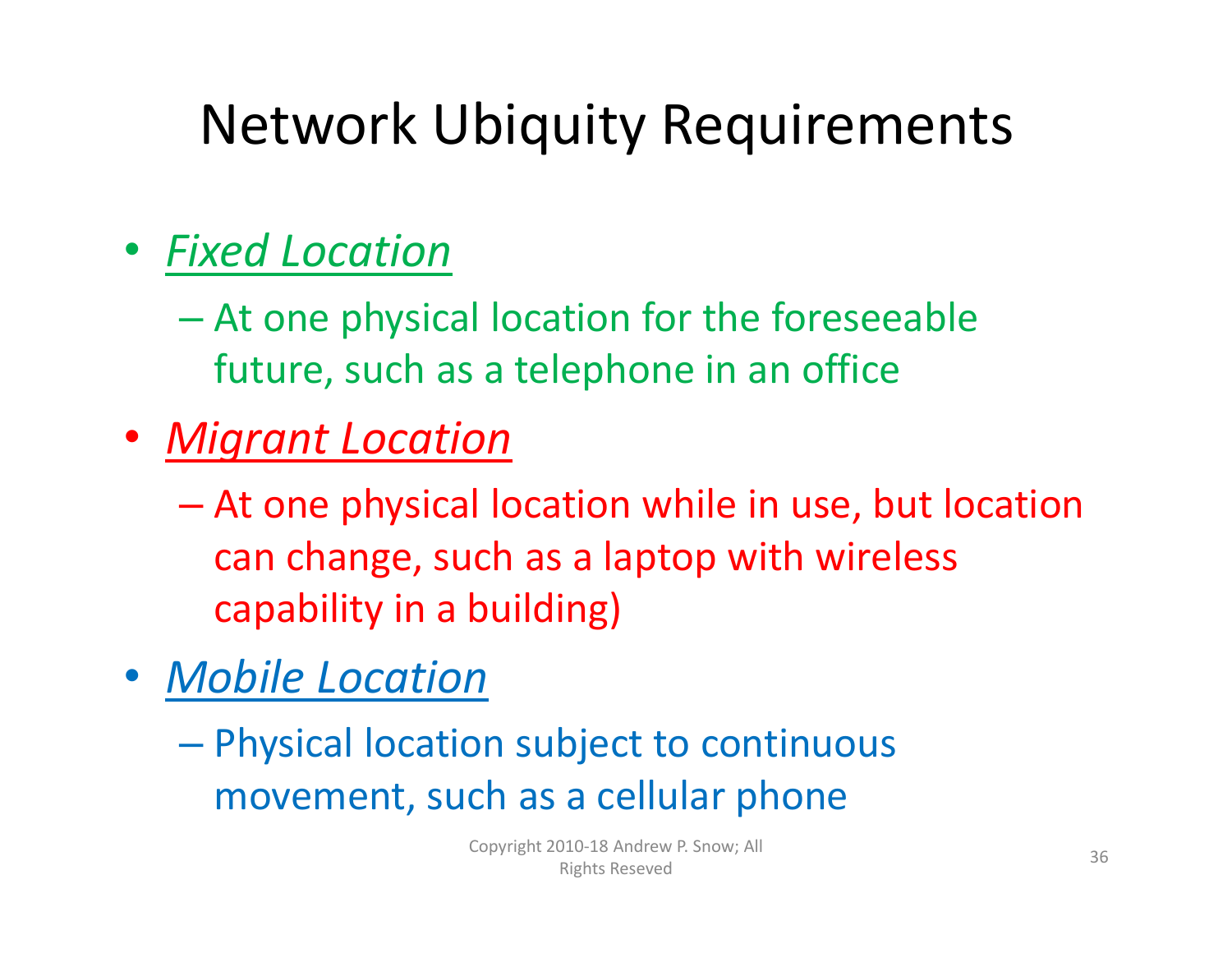## Reliability

$$
R = e^{-\lambda \cdot t} = e^{-t / MTTF}
$$

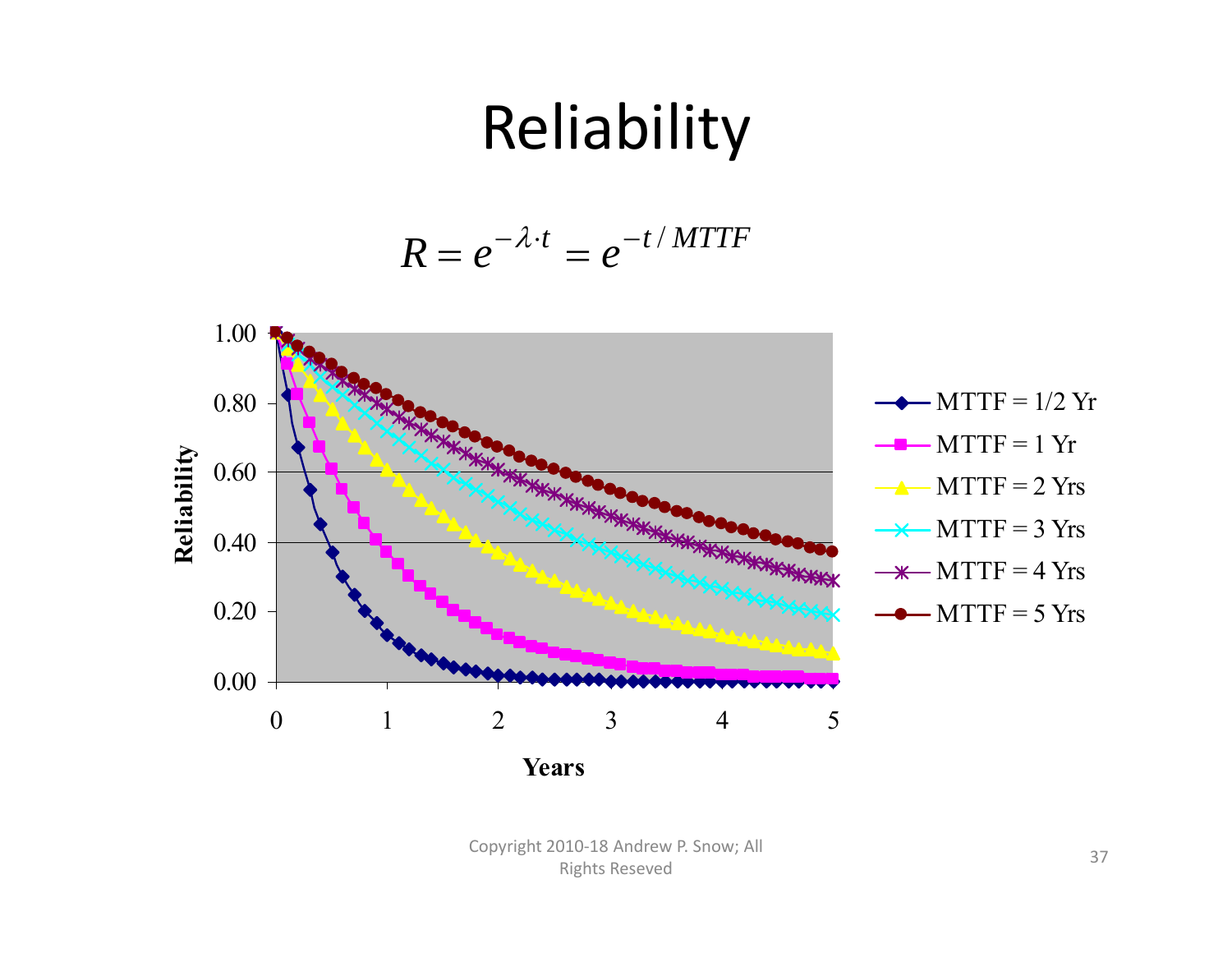## Reliability Examples

- $\bullet$  Reliability Example 1:
	- What is the chance <sup>a</sup> local telecommunications switch with an MTTF of 5 years will operate without failure for 5 years?

$$
R_{5-Yrs} = e^{-\lambda \cdot t} = e^{-t/MTTF} = e^{-5/5} = e^{-1} = 0.368
$$

- $\bullet$  Reliability Example 2:
	- What is the chance <sup>a</sup> switch with an MTTF of 5 years will operate without failure for 1 years?

$$
R_{1-Yrs} = e^{-\lambda \cdot t} = e^{-t/MTTF} = e^{-1/5} = e^{-0.2} = 0.818
$$

- $\bullet$  Reliability Example 3:
	- What is the chance <sup>a</sup> switch with an MTTF of 5 years will operate without failure for 1 week?

$$
R_{2-Yrs} = e^{-\lambda \cdot t} = e^{-t/MTTF} = e^{-(1/52)/5} = e^{-0.00385} = 0.996
$$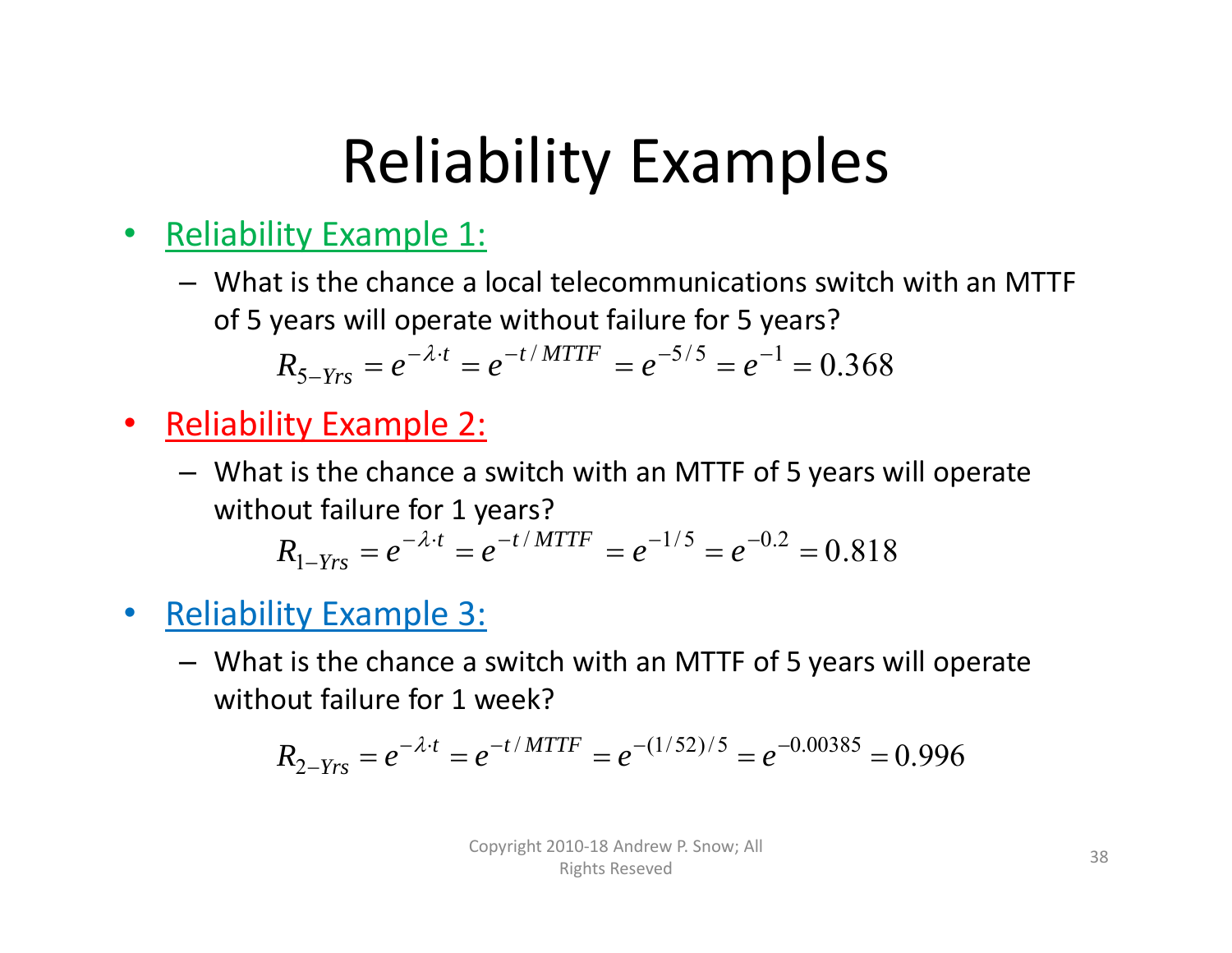## Maintainability

• Service Maintainability is the chance <sup>a</sup> failed service will be restored by <sup>a</sup> specified period of time

$$
M = 1 - e^{-\mu \cdot t} \qquad u = \frac{1}{MTTR}
$$

- • Maintainability Example
	- A DS3 digital circuit has an MTTR of 12 minutes. What is the chance the DS3 will be recovered for use in 1 minute?

$$
M_{1-Min} = 1 - e^{-\mu \cdot t} = 1 - e^{-t/MTTR} = 1 - e^{-1/12} = 1 - e^{-0.0833} = 0.080
$$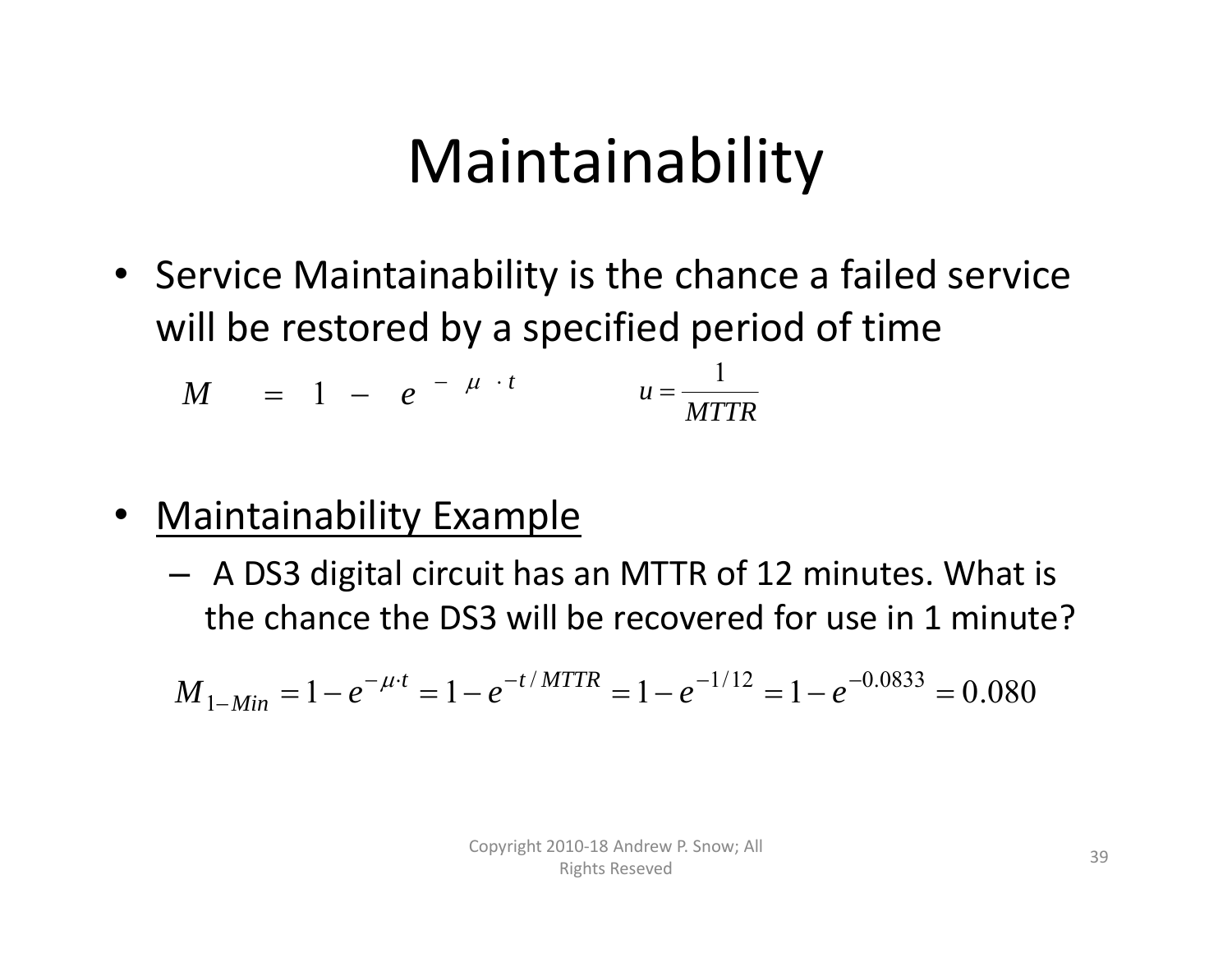

Historical Predictive



 $MTTF+MTTR$ *MTTF* $A=\frac{m}{2}$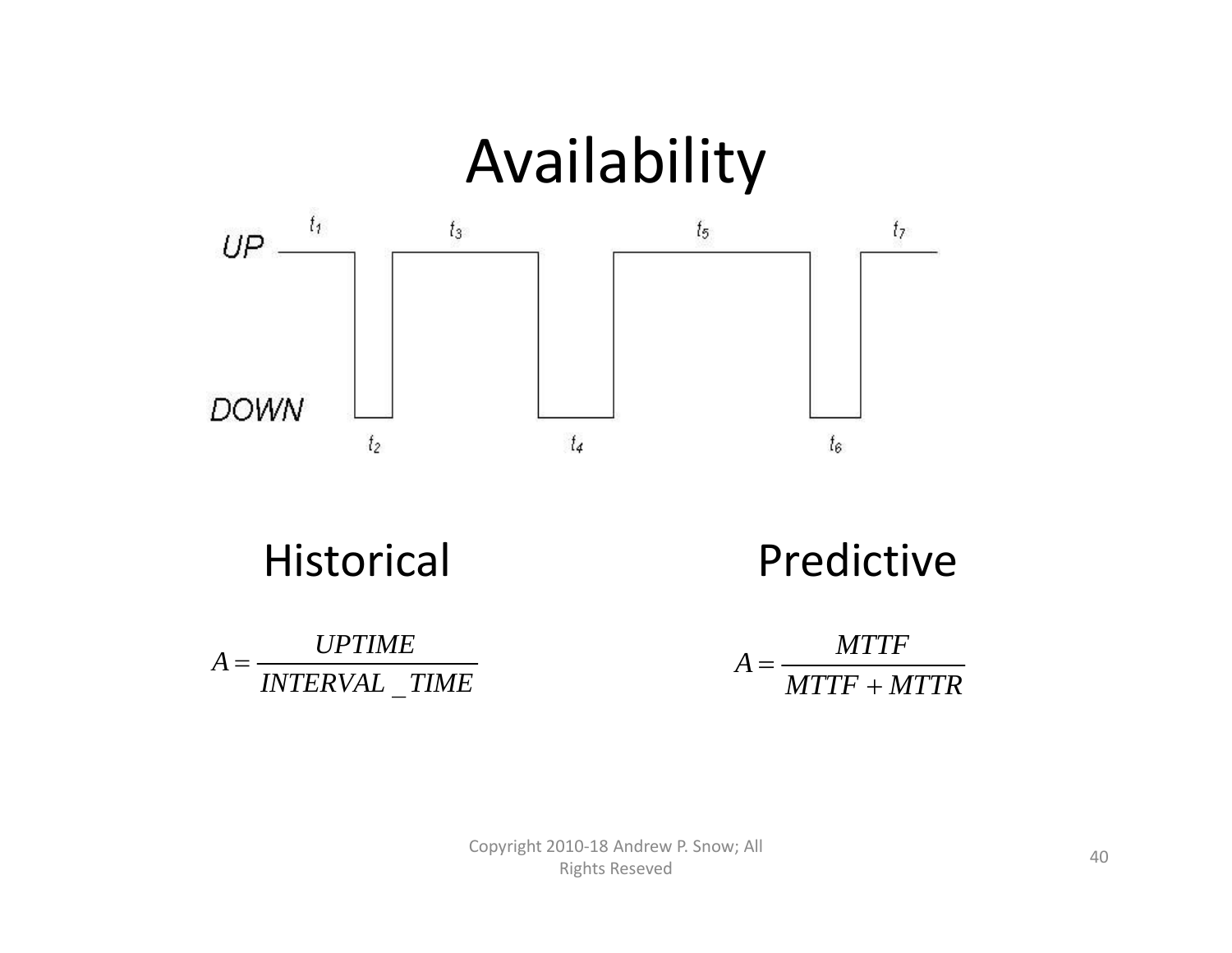## Predictive Availability Example

- A telecommunications service has an MTTF of 620 hours and an MTTR of 30 minutes.
- What is the availability of the service? How many hours per quarter can we expect the service to be down?

$$
A = \frac{MTTF}{MTTF + MTTR} = \frac{620}{620.5} = 0.99919
$$

 $U = 1 - A = 0.00081$ 

 $Down\_Time = 0.00081 \cdot 24 hrs \cdot 30 day \cdot 3 months = 1.74 Hours$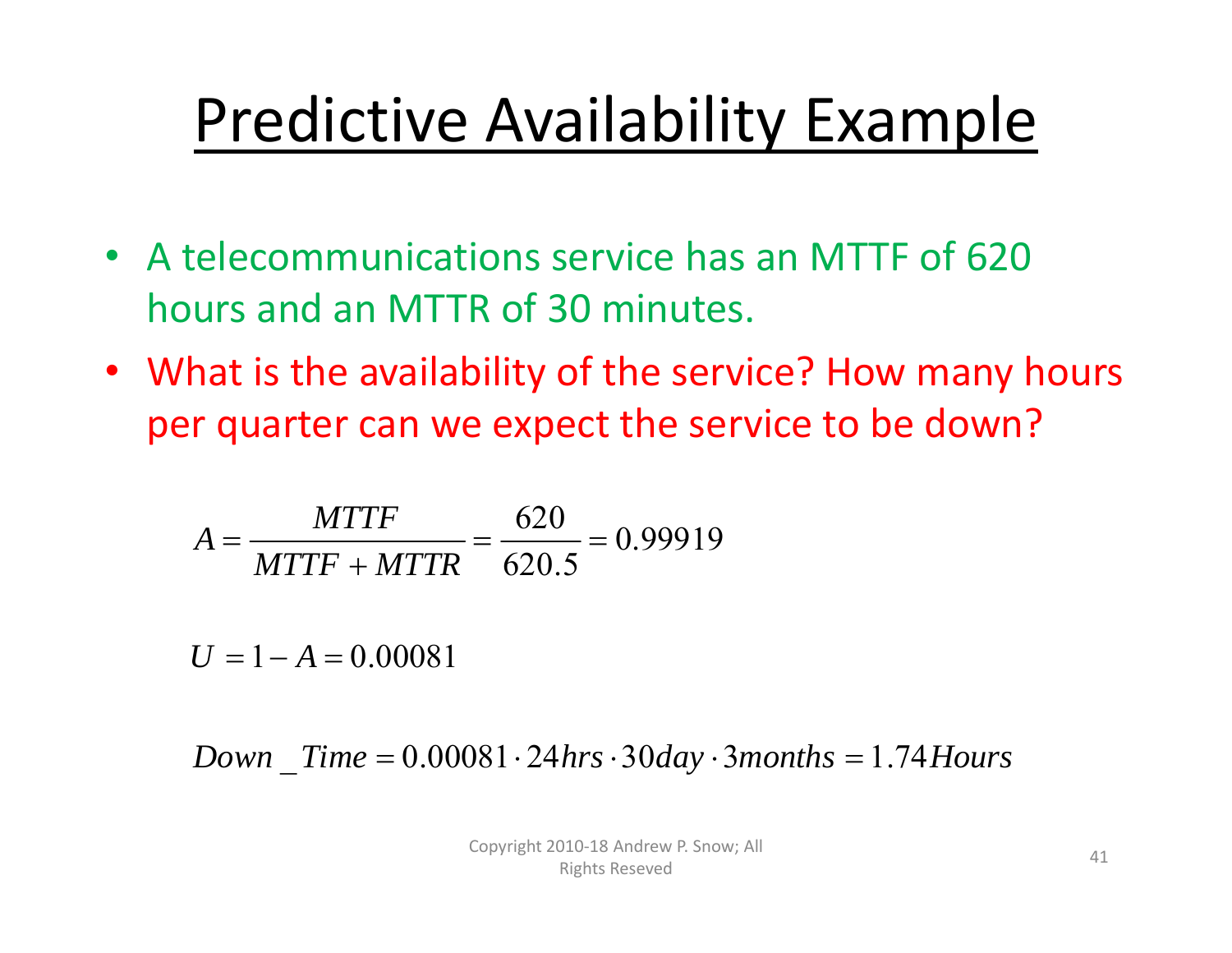## Availability

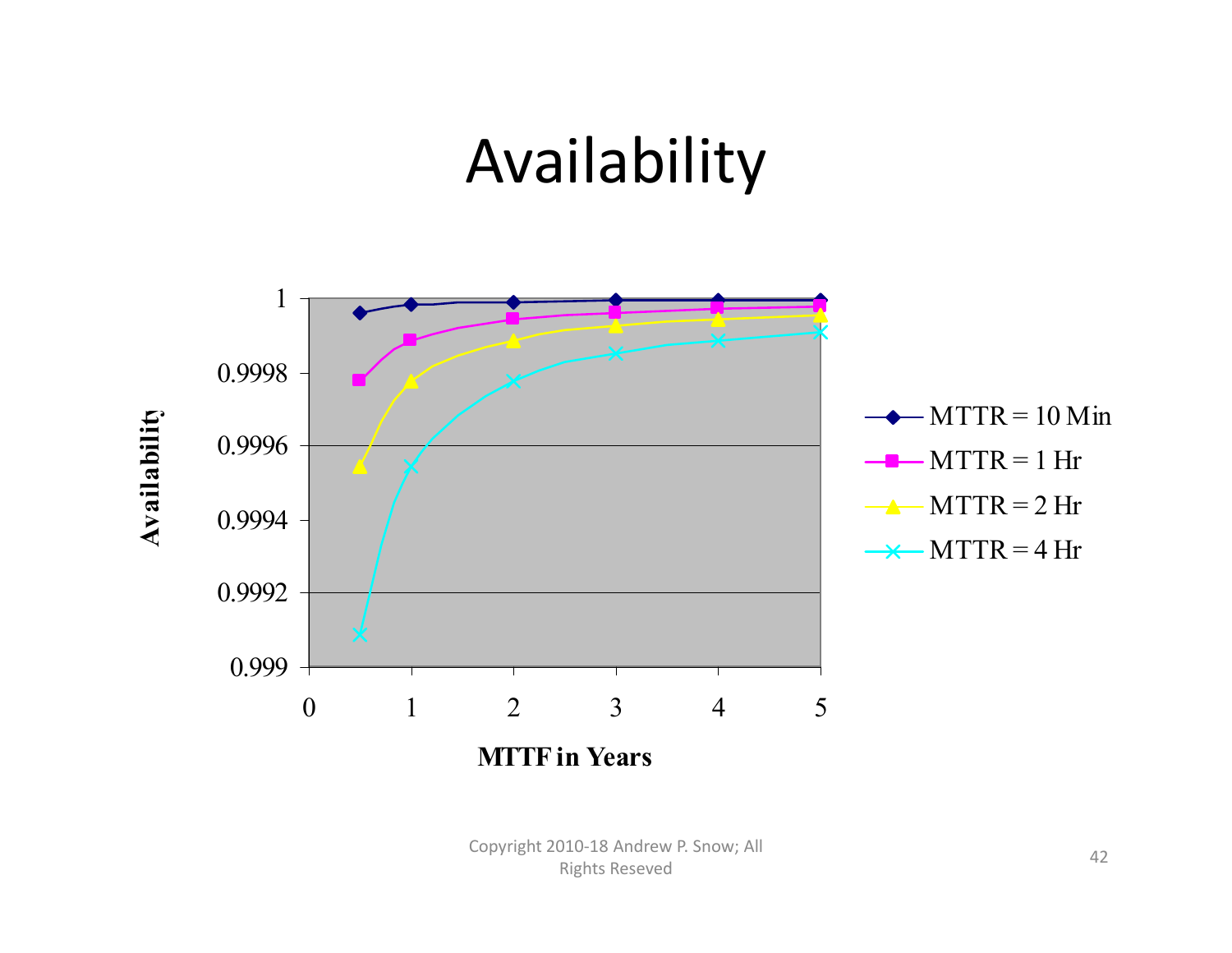### Outage Profile

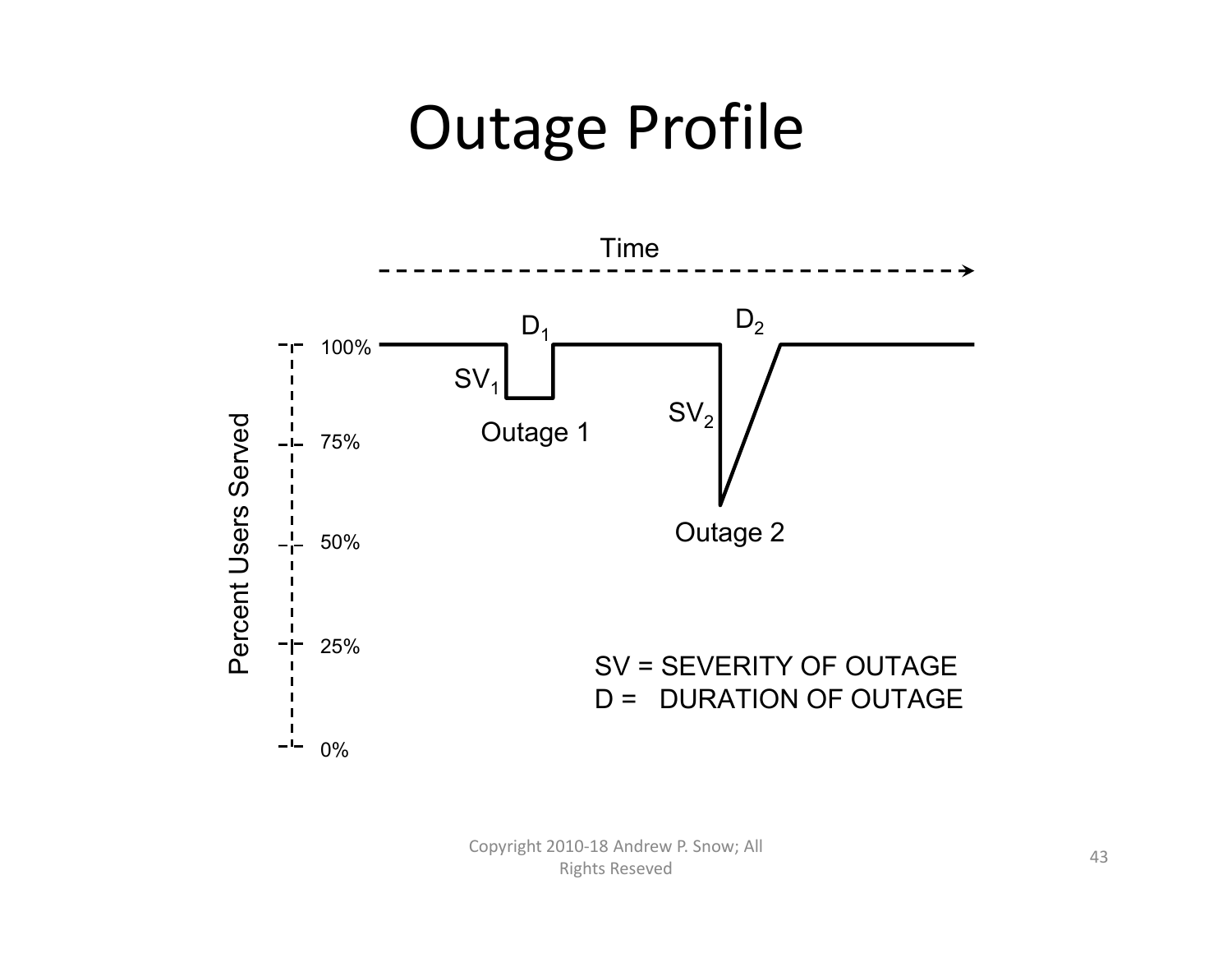## Survivability

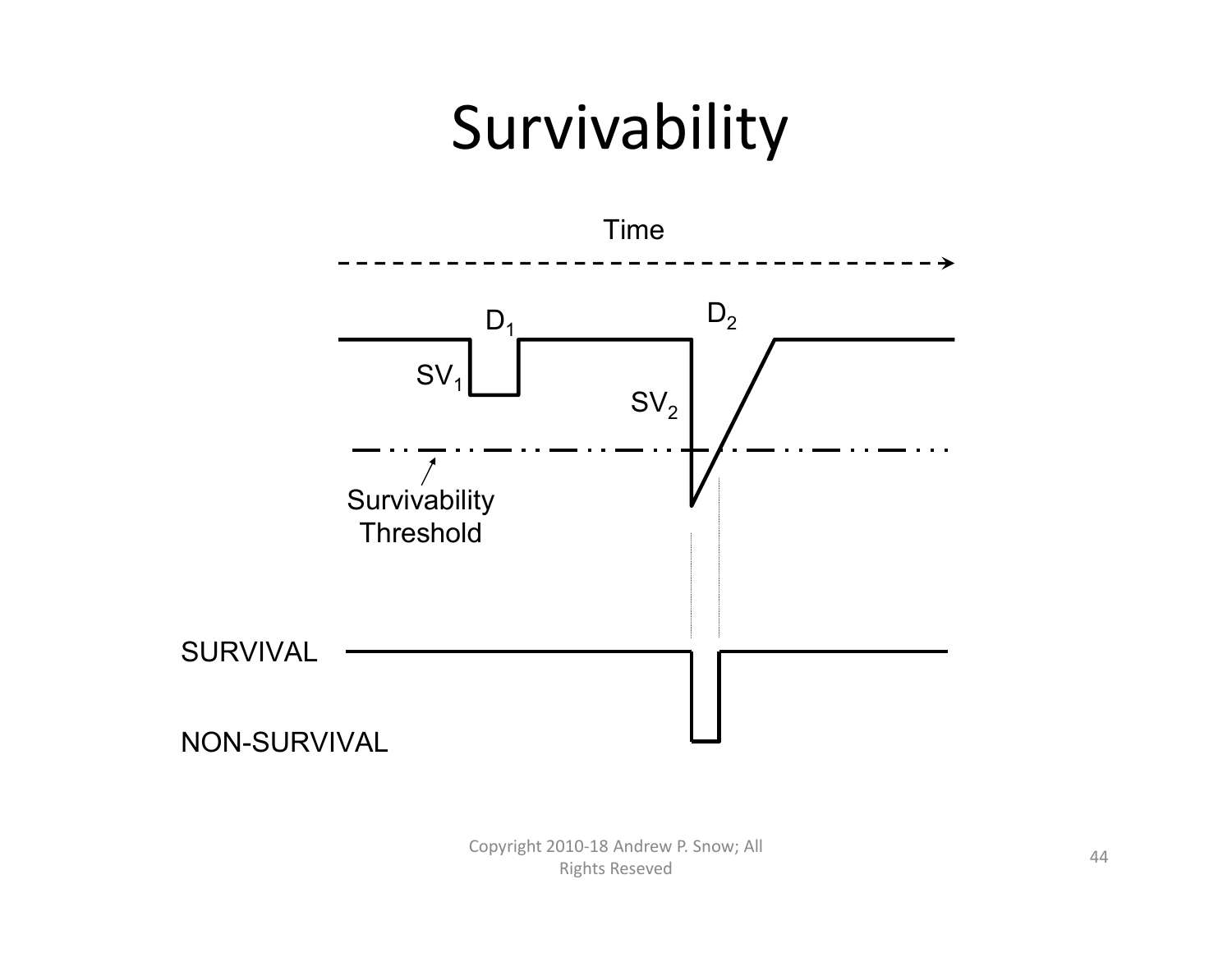### Illustrated Differences: RAMS

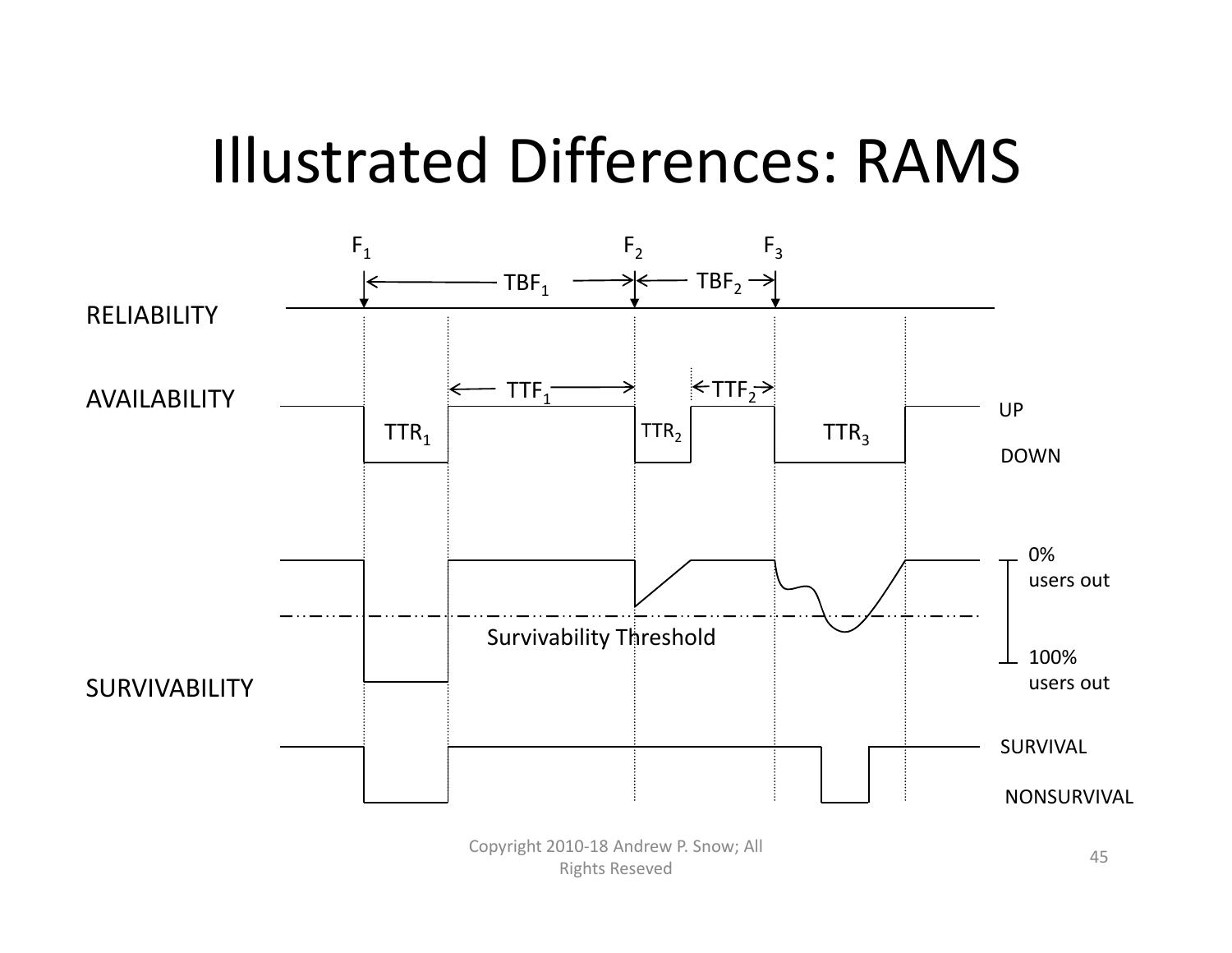## Network Concept (Architecture Phase)

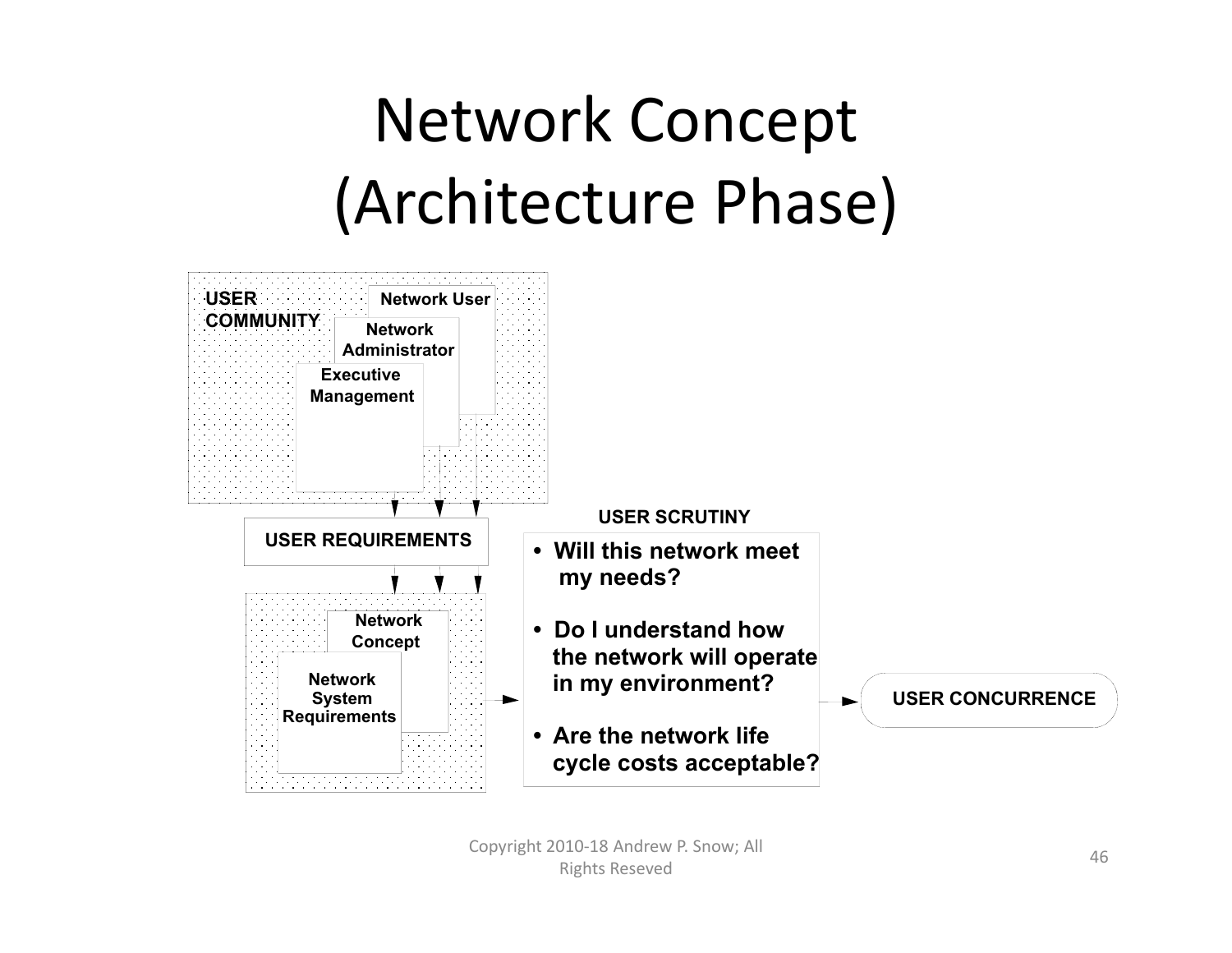### Objective: Pick the "Best Approach"

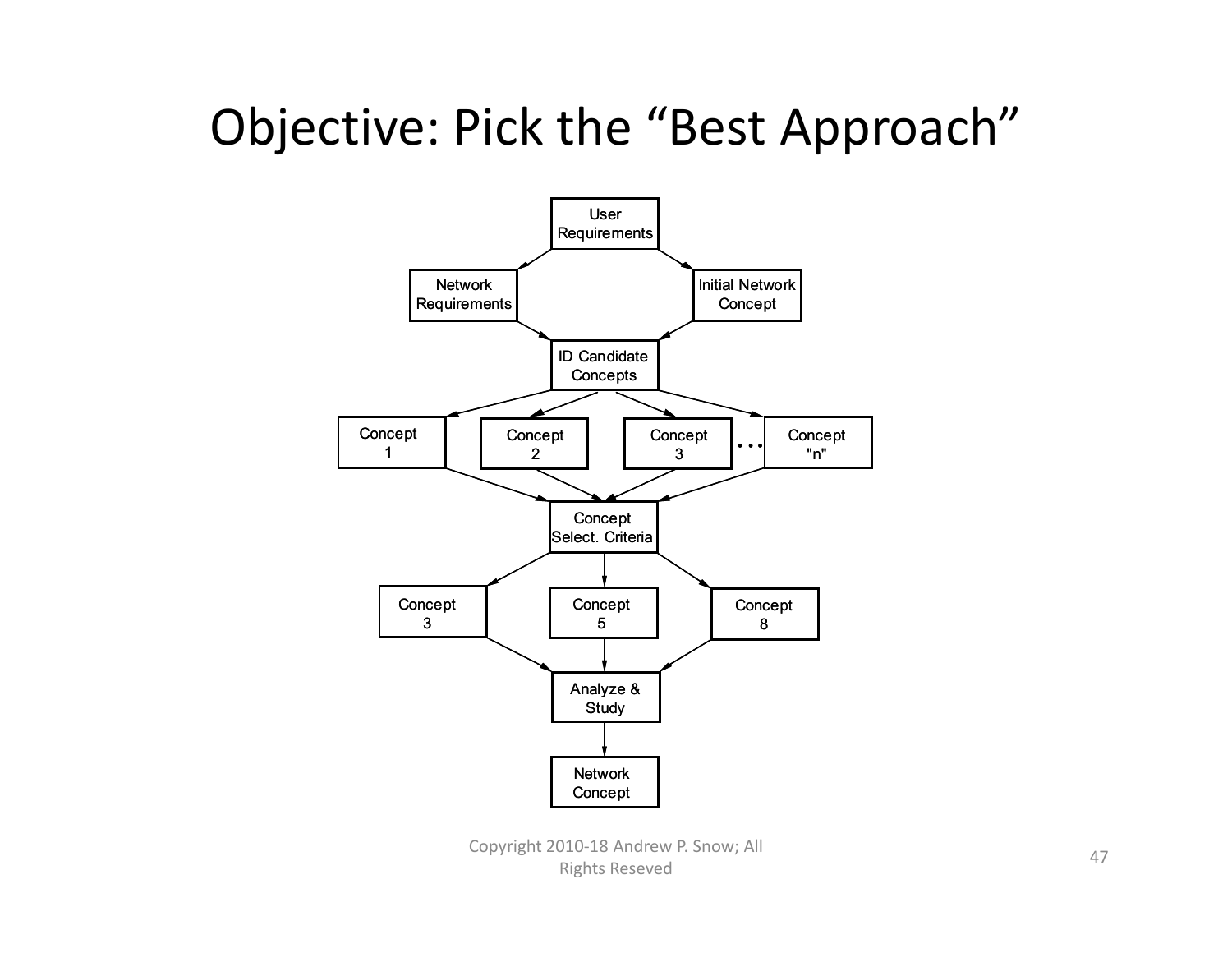## Lifecycle Skills Mix

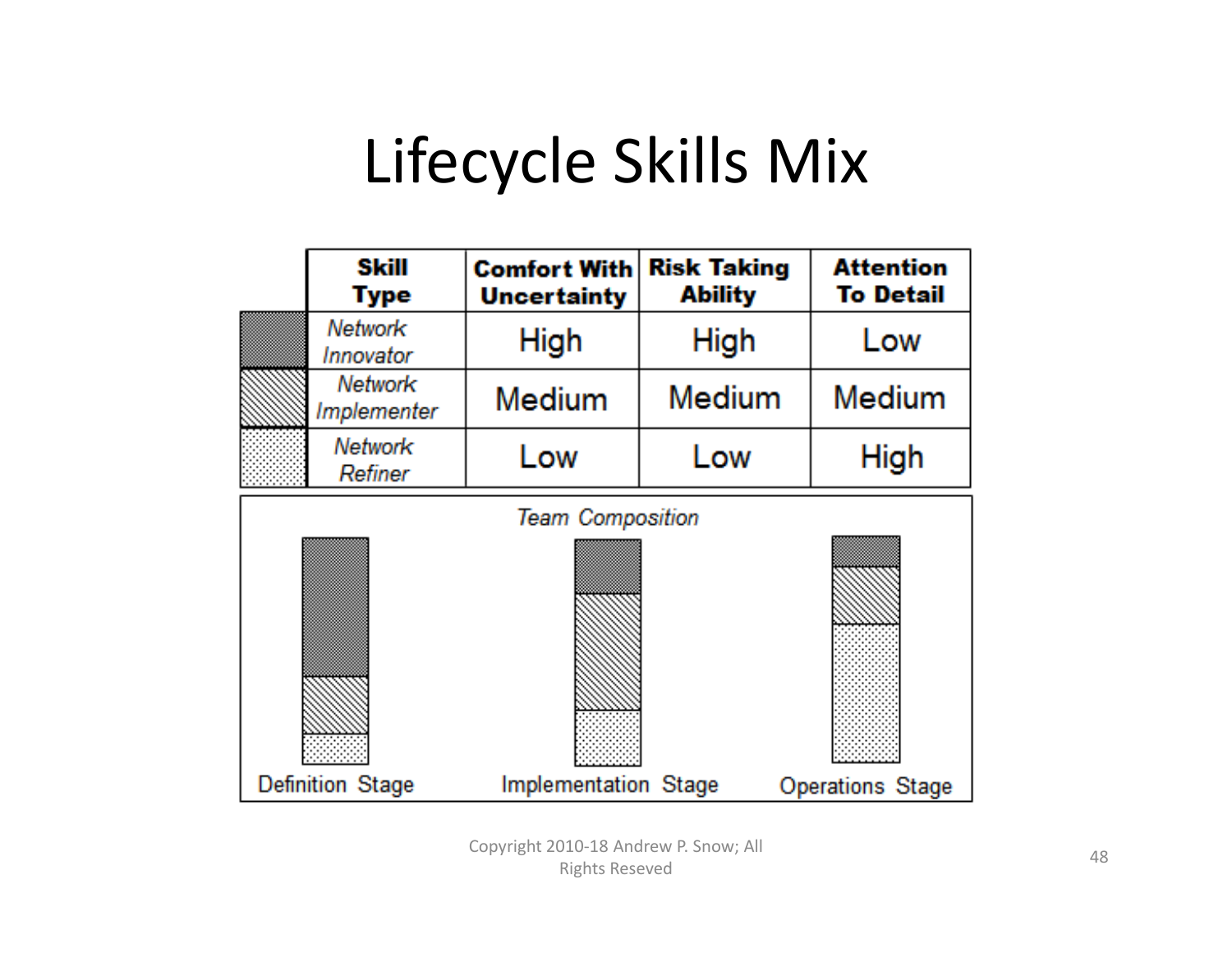### A Network System Perspective

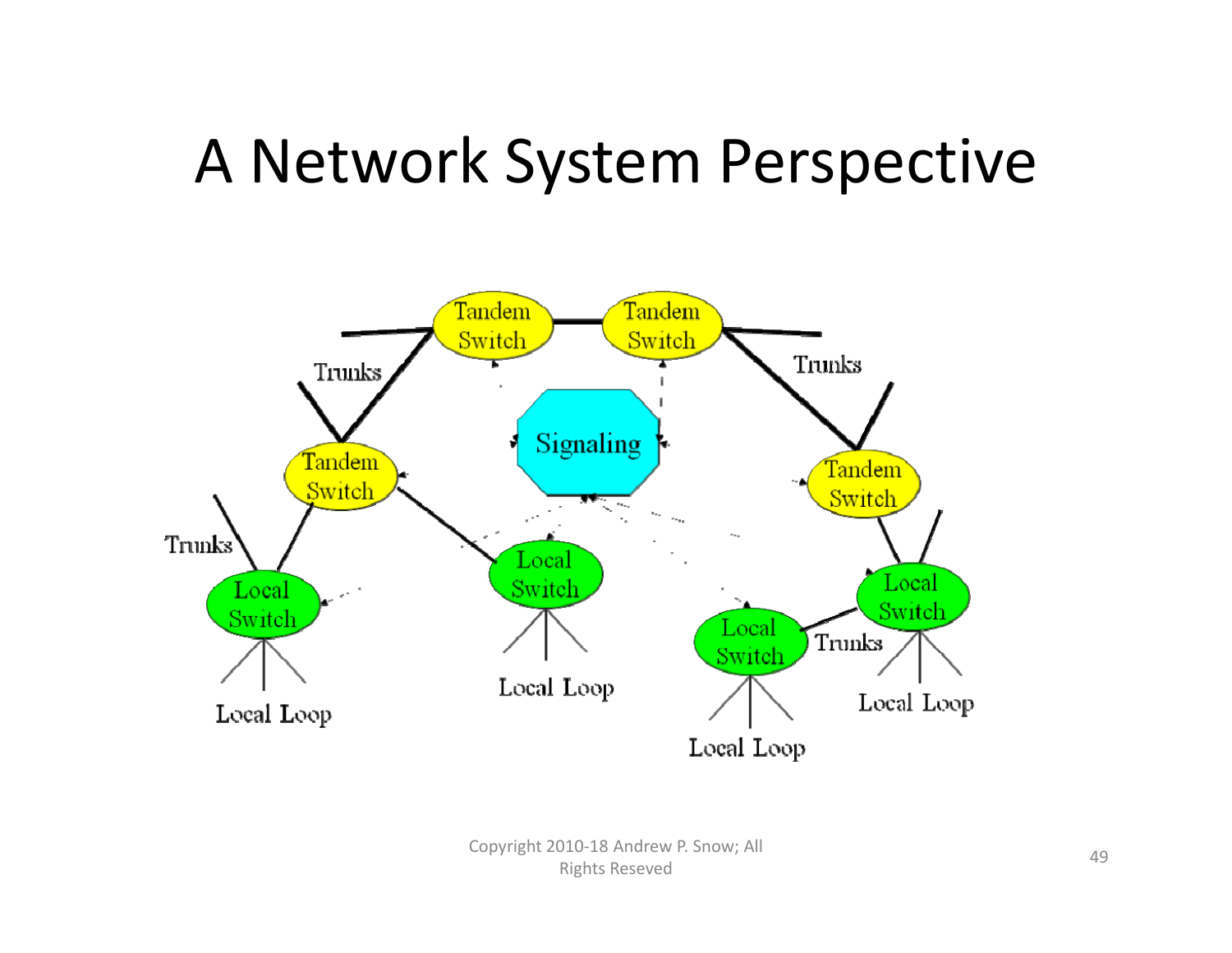### Another Network System Perspective

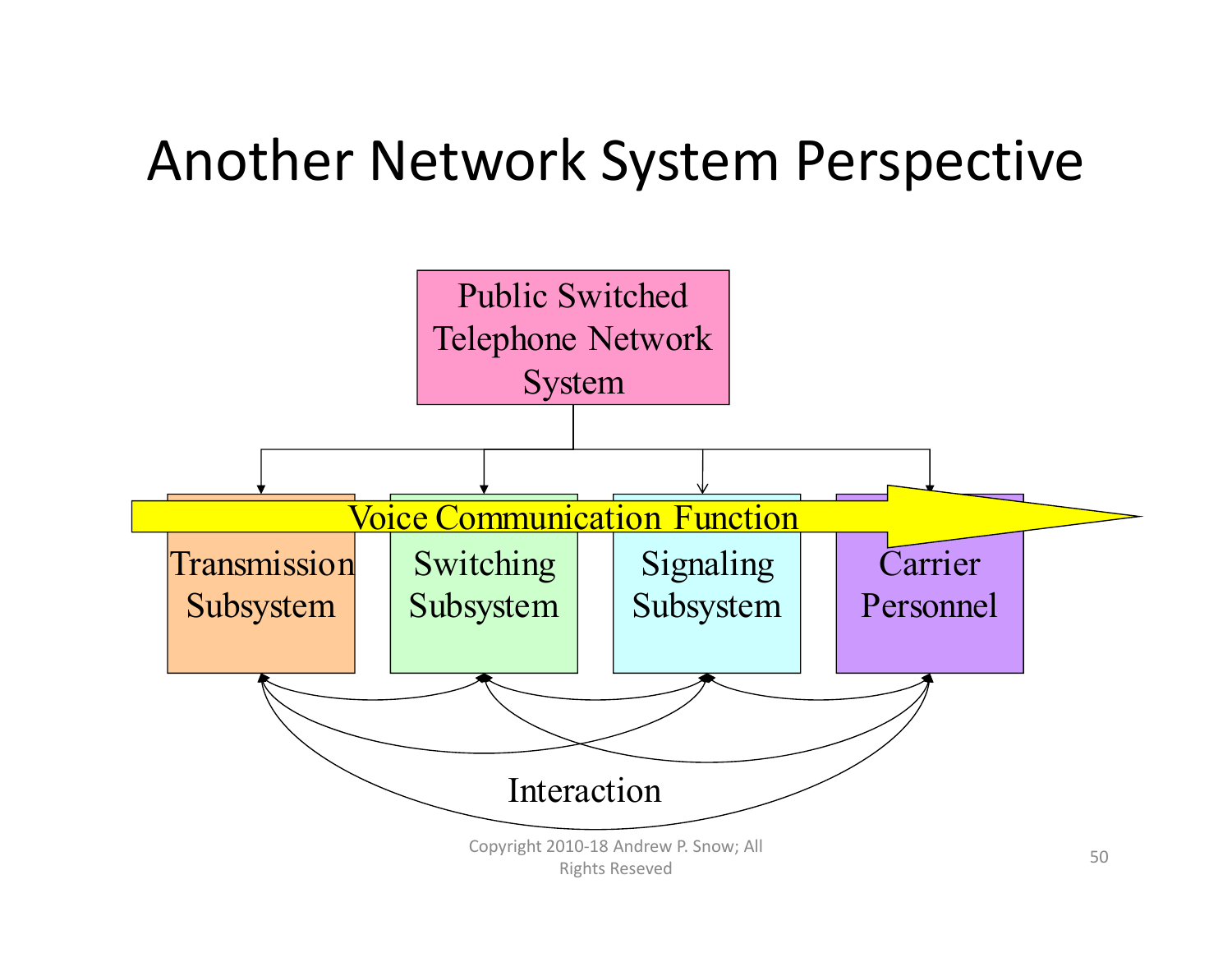## Network System Decomposition

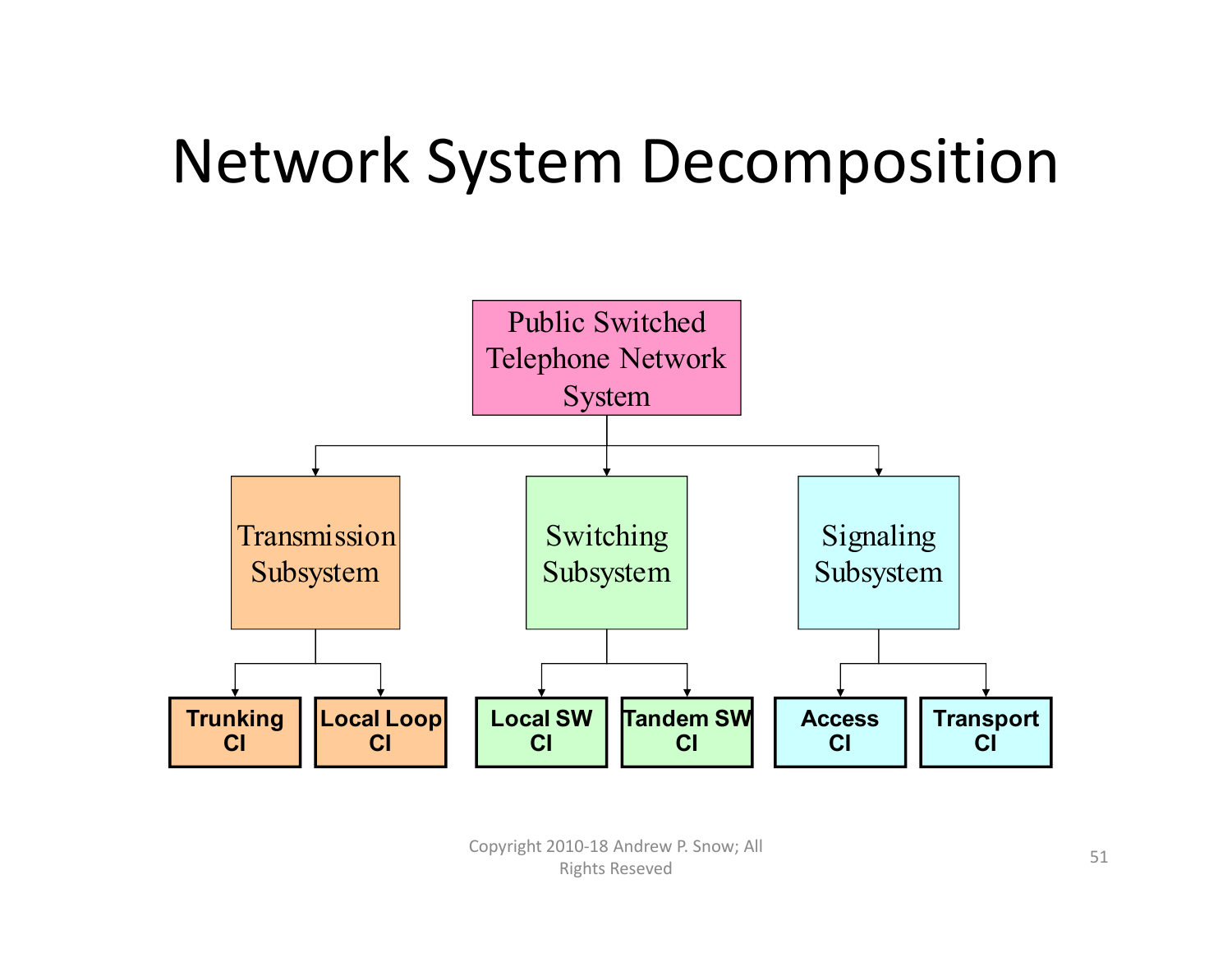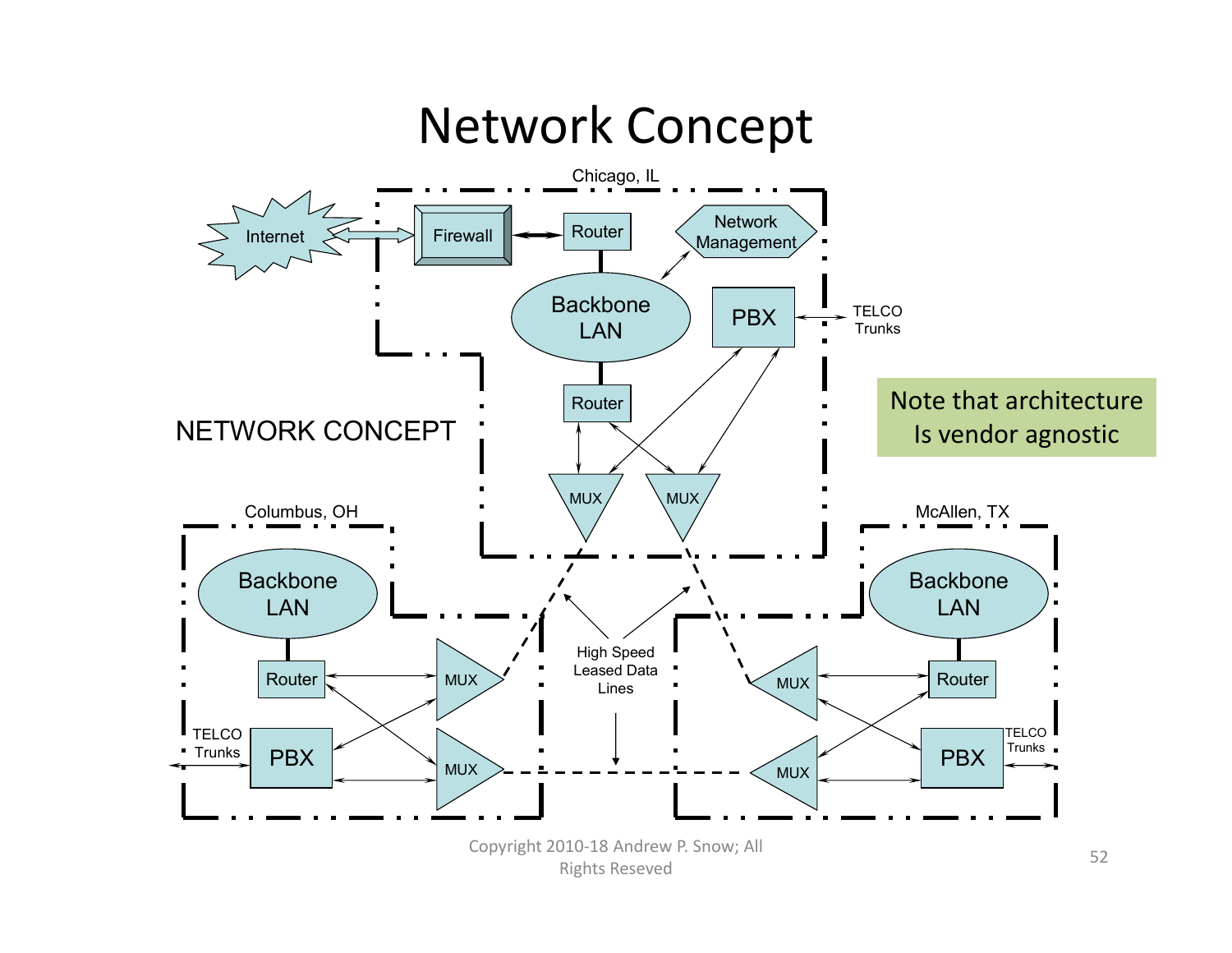#### Linking Equipment Specs to User Requirements

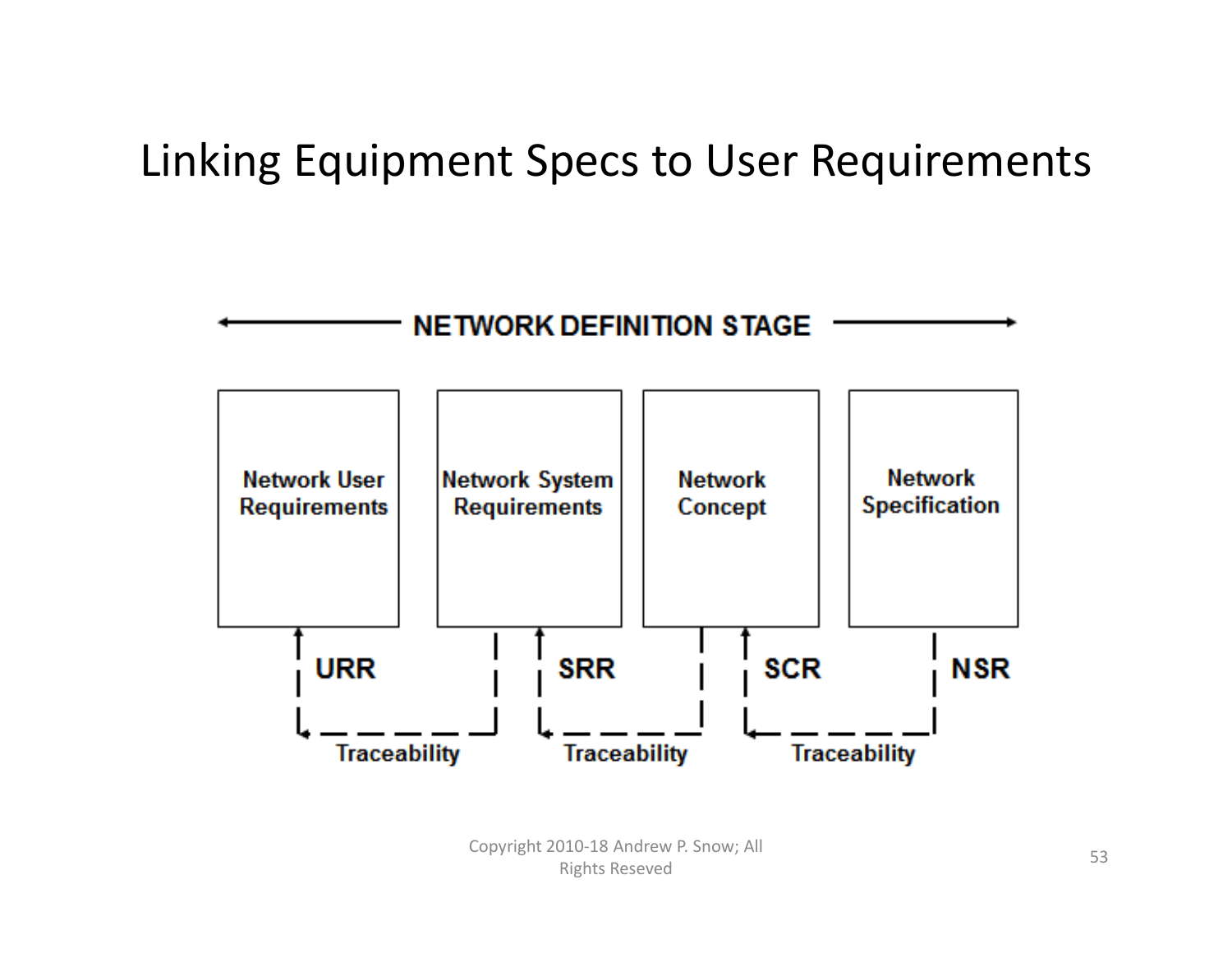### Specifying Equipment Reliability and Maintainability

| C <sub>I</sub>      | MTTF (hours) | MTTR (hours)                   | Availability |
|---------------------|--------------|--------------------------------|--------------|
| <b>User Station</b> | 35,040       | 0.25                           | 0.999992865  |
| <b>Voice Wiring</b> | 87,600       | 1                              | 0.999988585  |
| <b>PBX</b>          | 87,600       | $\mathbf{1}$                   | 0.999988585  |
| Multiplexer         | 64,560       | $\mathbf{1}$                   | 0.999984511  |
| <b>Leased Line</b>  | 8,760        | 0.1                            | 0.999988585  |
| Multiplexer         | 64,560       | $\mathbf{1}$                   | 0.999984511  |
| <b>PBX</b>          | 87,600       | 1                              | 0.999988585  |
| <b>Voice Wiring</b> | 87,600       | 1                              | 0.999988585  |
| <b>User Station</b> | 35,040       | 0.25                           | 0.999992865  |
|                     |              | <b>Voice Call Availability</b> | 0.999904814  |

#### SR <sup>=</sup> **0.9999**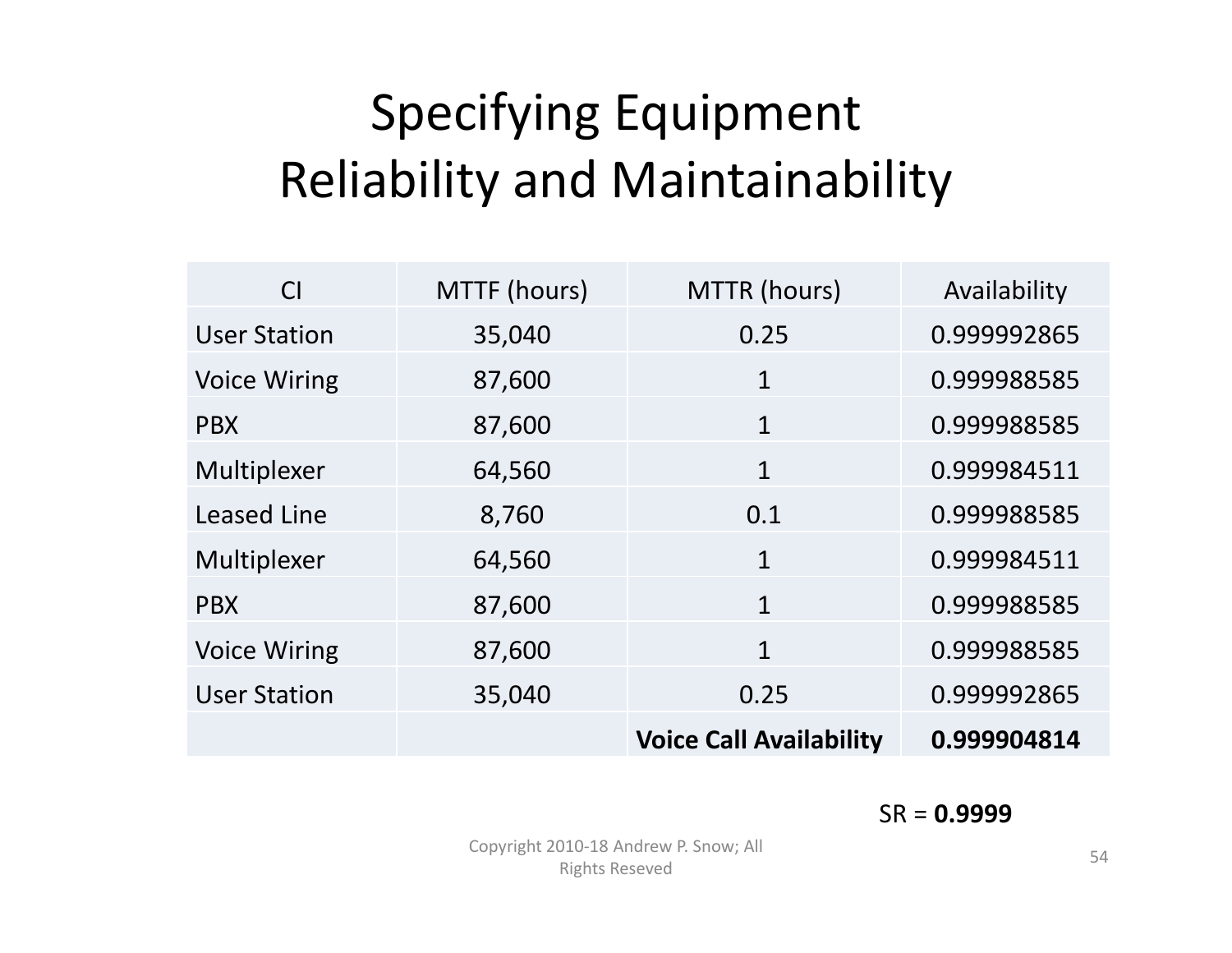### Allocating System Requirements to Equipment Specs

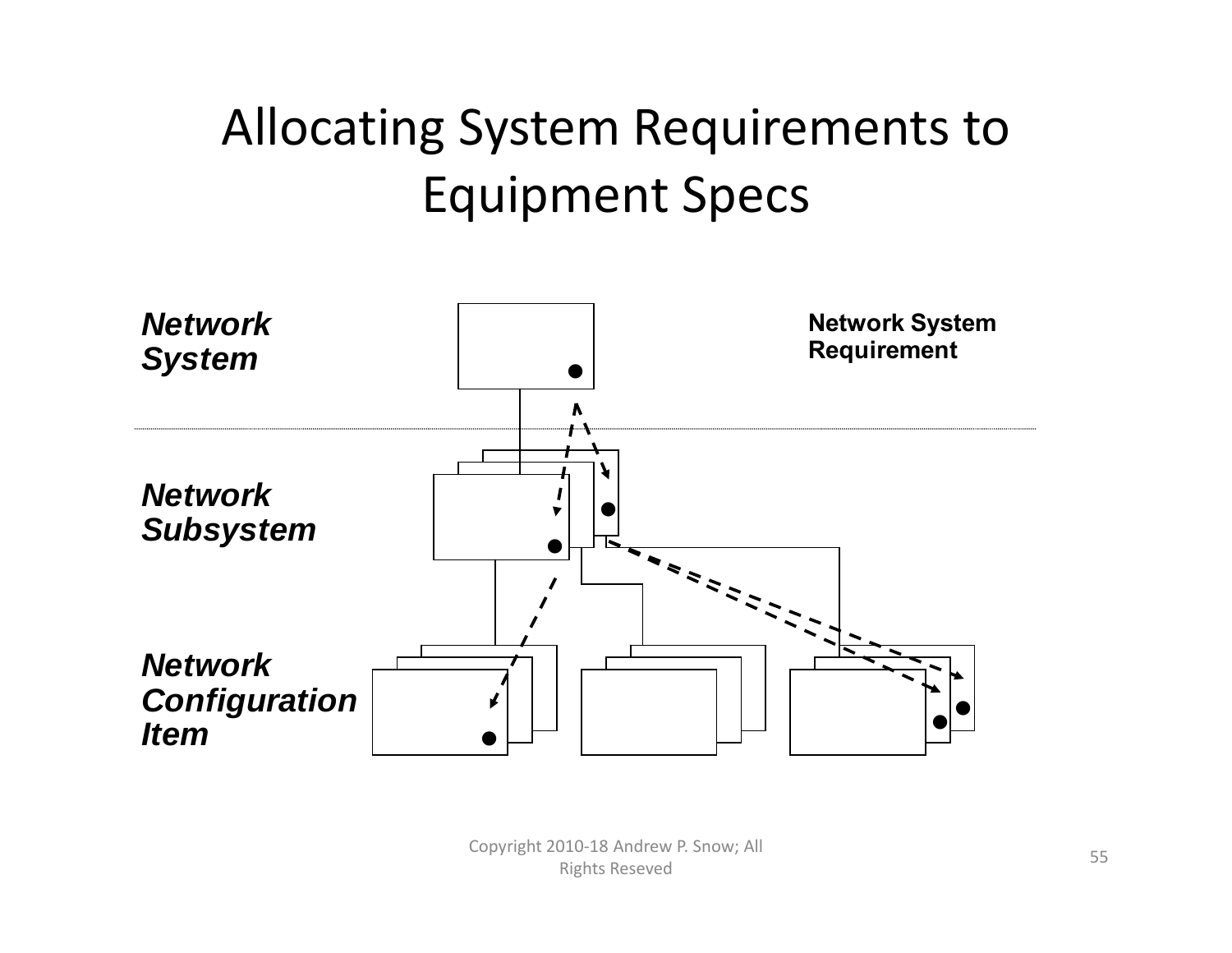### SR Allocation Illustration

| User<br><b>Requirements</b><br><b>Net. System</b><br><b>Requirements</b><br><b>Network</b><br><b>Specs</b> | UR 53: The Network Operator shall be able to monitor<br><b>Usage on the network</b><br>SR 92: The network administrator shall be alerted within<br>10 sec. whenever traffic exceeds an operator<br>selected threshold.<br>1. Router CIs shall have SNMP capability<br>2. The Net Mgt server CI shall have SNMP capability<br>3. The Net Mgt server CI shall have SNMP MIB capability<br>The Net Mgt server CI shall send alerts to the console<br>4.<br>5. The Net Opns Console CI shall display alerts in red | <b>Network</b><br><b>Definition</b><br><b>Stage</b> |
|------------------------------------------------------------------------------------------------------------|----------------------------------------------------------------------------------------------------------------------------------------------------------------------------------------------------------------------------------------------------------------------------------------------------------------------------------------------------------------------------------------------------------------------------------------------------------------------------------------------------------------|-----------------------------------------------------|
| <b>CI</b> Design<br><b>Specs</b>                                                                           | <b>Part of Network Implementation Stage</b>                                                                                                                                                                                                                                                                                                                                                                                                                                                                    |                                                     |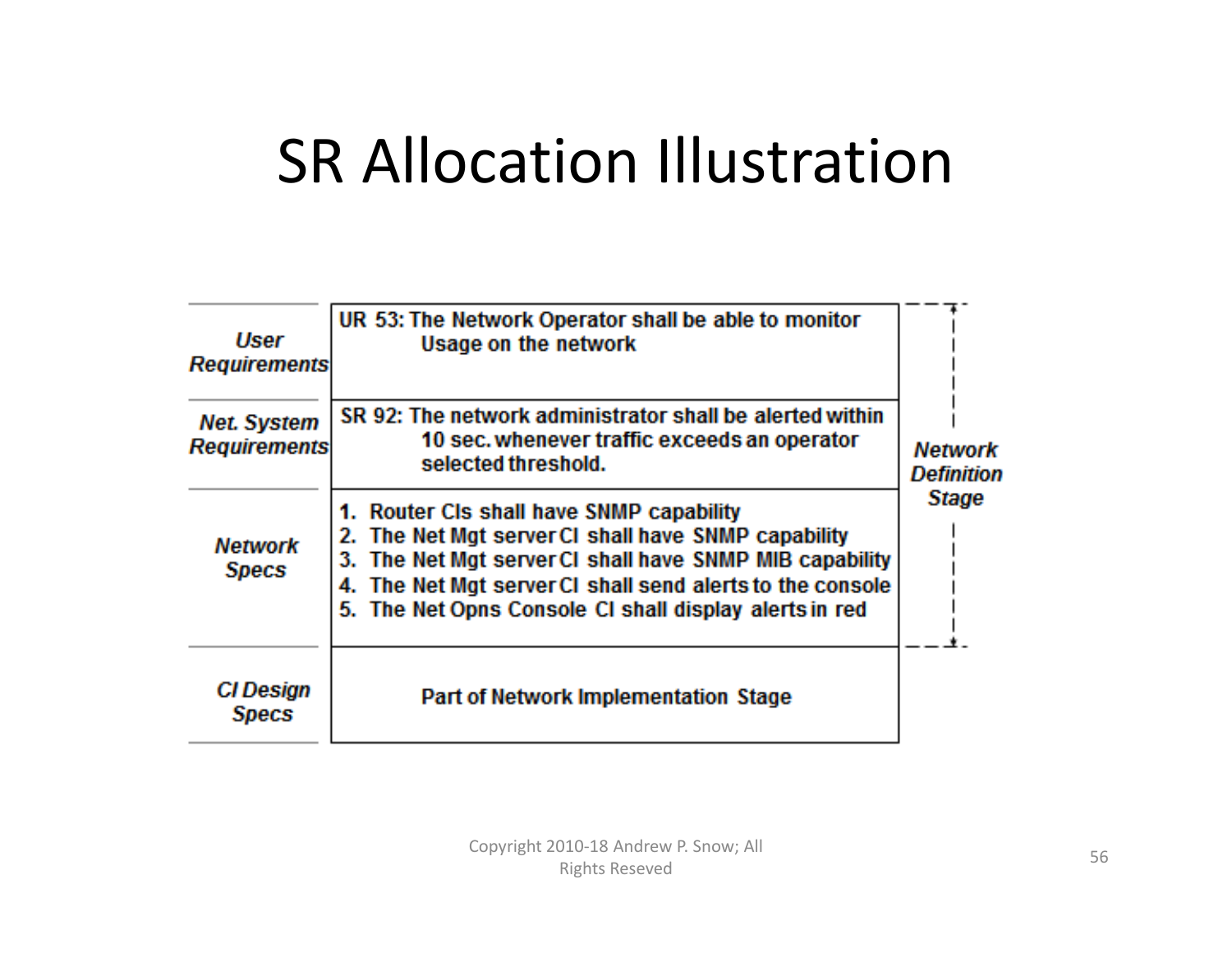#### Common Technique to Enhance Reliability & Availability

- •Hot Standby Spare
- • Sensing Switch to Detect Failure and automatically switch to spare unit
- •• Both Units must fail before loss service
- $\bullet$ Equipment or link hot standby

• 
$$
A_{HS} = 1 - (1 - A_P)^*(1 - A_B)
$$

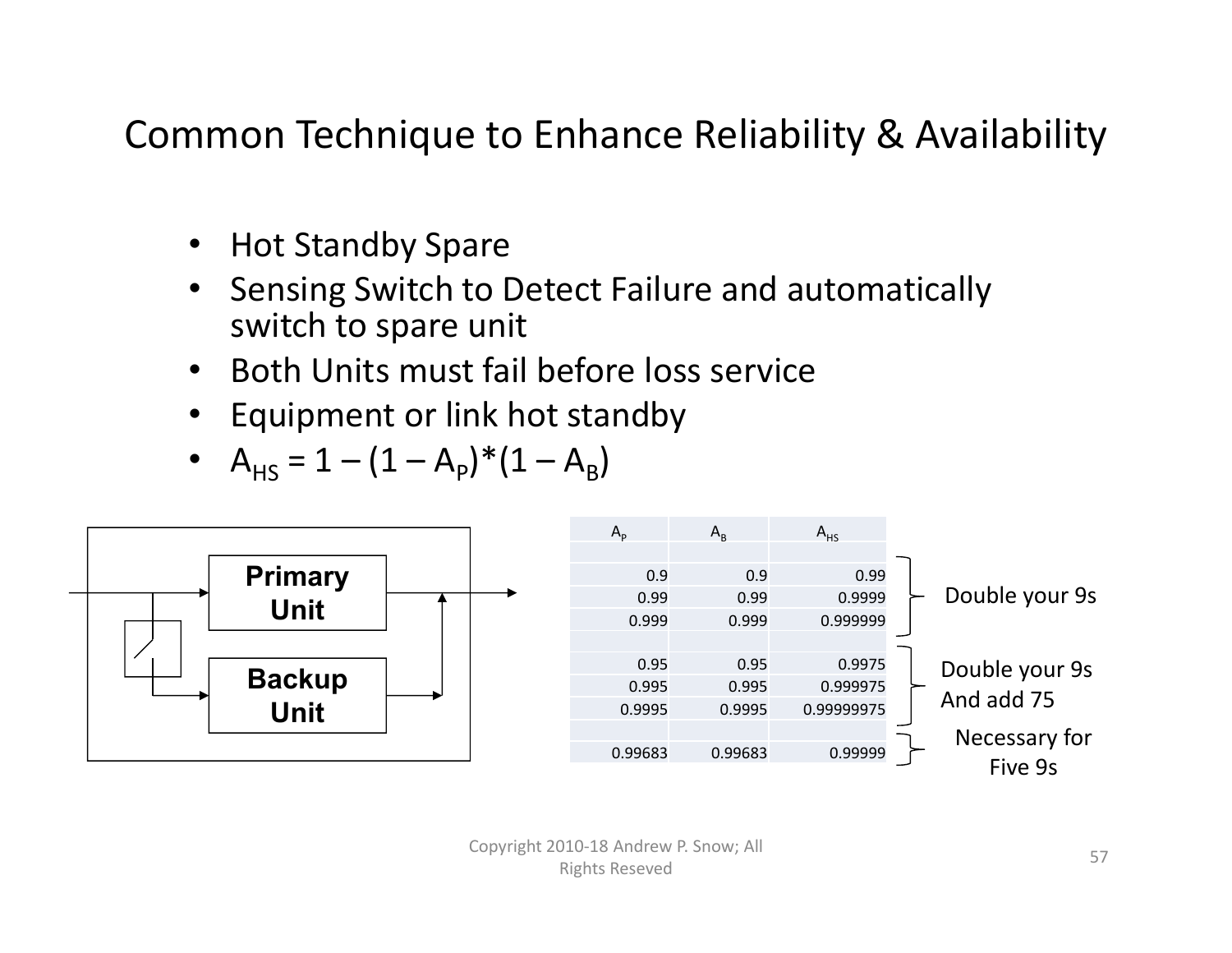## Cautions About Hot Standby

- If Primary Unit Fails it has to be fixed!
- •Sensing Switch can fail
- Power can be lost to the unit
- Hardware hot standby can be cost effective
- Software hot standby is very complex and very expensive



Copyright 2010‐18 Andrew P. Snow; All Product and the control of the control of the control of the control of the control of the control of the control of the control of the control of the control of the control of the control of the control of the control of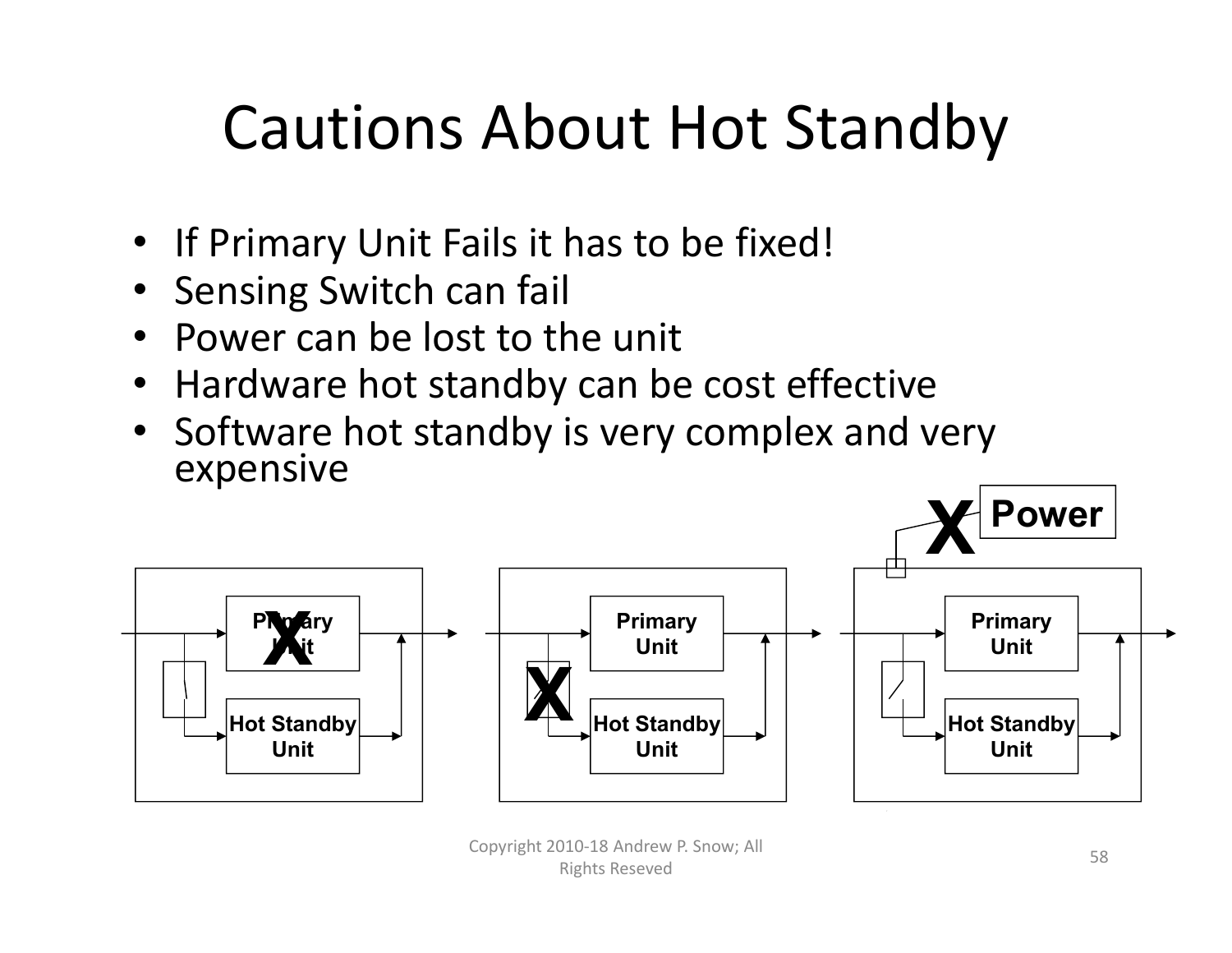## Planning Phase

- A complete plan includes the following:
	- Tasks/subtask definition
	- Schedule/milestones for tasks/subtasks
	- Resources required for each task/subtask
	- Responsibility for each task/subtask
- Proceed at your own hazard without <sup>a</sup> complete plan!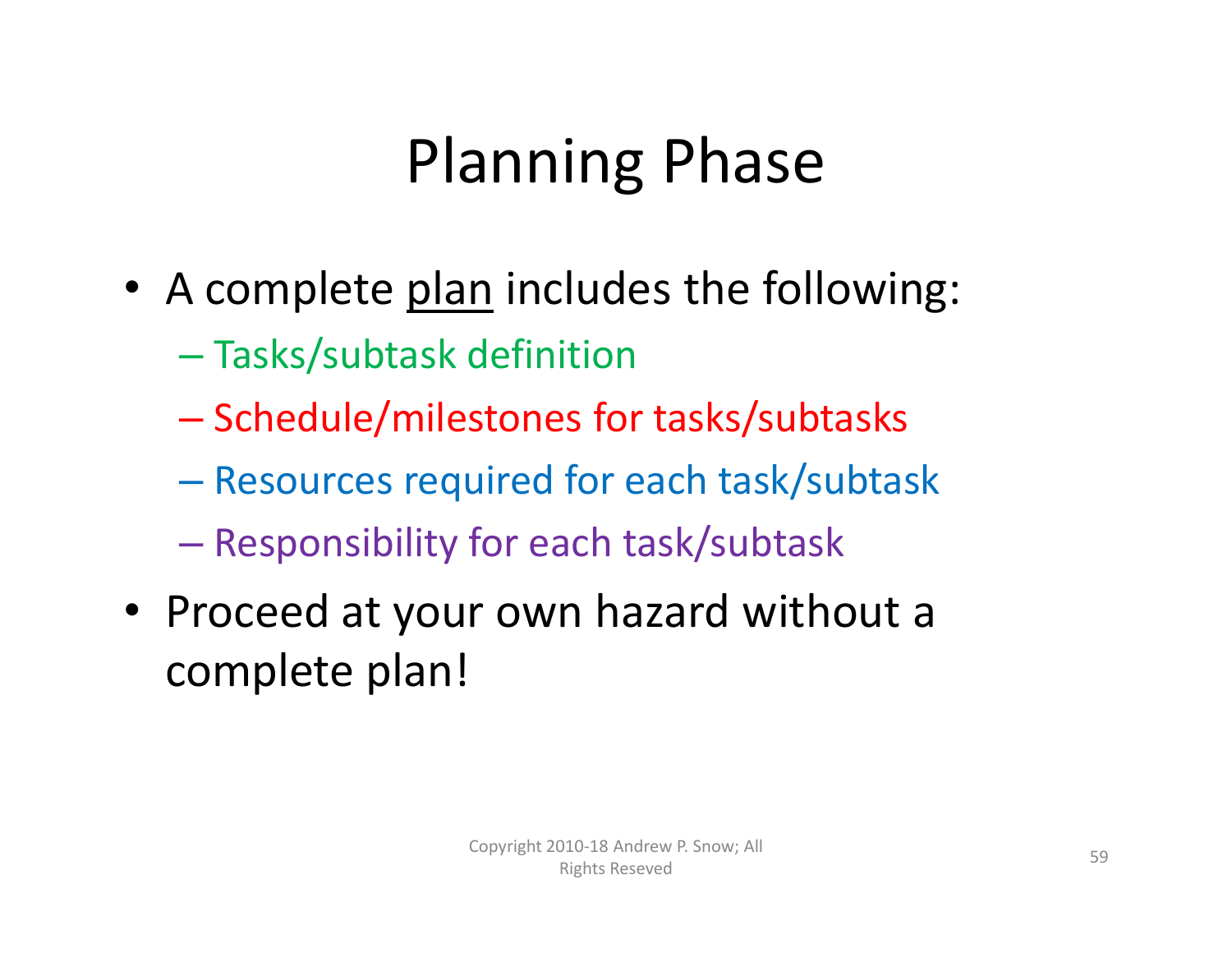## Planning – First Define the Necessary Work

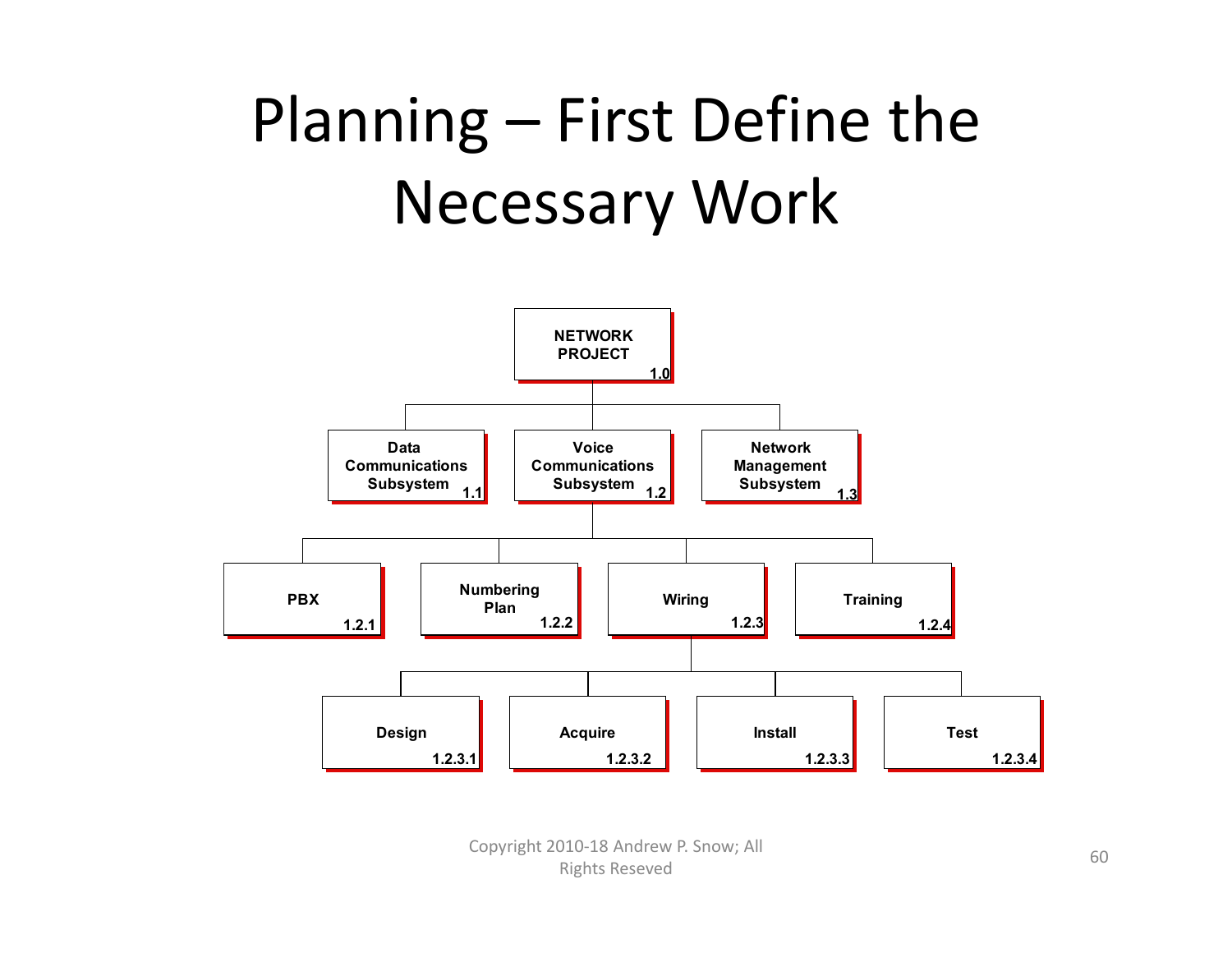#### Developing Gantt and Critical Path Schedules

|    |            |                             |   | Month 1 |       |    | Month <sub>2</sub> |    |                 |      | Month <sub>3</sub> |    |    |    | Month 4 |   |       | M  |
|----|------------|-----------------------------|---|---------|-------|----|--------------------|----|-----------------|------|--------------------|----|----|----|---------|---|-------|----|
| ID | <b>WBS</b> | Task Name                   | 2 | 9       | 16 23 | 30 | 6                  | 13 | 20 <sub>1</sub> | 27   | 4                  | 11 | 18 | 25 |         | 8 | 15 22 | 29 |
| 1  | 1.         | <b>NETWORK PROJECT</b>      |   |         |       |    |                    |    |                 |      |                    |    |    |    |         |   |       |    |
| 2  | 1.2        | <b>Voice Communications</b> |   |         |       |    |                    |    |                 |      |                    |    |    |    |         |   |       |    |
| 3  | 1.2.1      | <b>PBX</b>                  |   |         |       |    |                    |    |                 |      |                    |    |    |    |         |   |       |    |
| 4  | 1.2.2      | <b>Wiiring</b>              |   |         |       |    |                    |    |                 |      |                    |    |    |    |         |   |       |    |
| 5  | 1.2.2.1    | Create Design               |   |         |       |    |                    |    |                 |      |                    |    |    |    |         |   |       |    |
| 6  | 1.2.2.2    | <b>Acquire Materials</b>    |   |         |       |    |                    |    |                 |      |                    |    |    |    |         |   |       |    |
| 7  | 1.2.2.3    | Install Wiring              |   |         |       |    |                    |    |                 |      |                    |    |    |    |         |   |       |    |
| 8  | 1.2.2.4    | Perform Testing             |   |         |       |    |                    |    |                 |      |                    |    |    |    |         |   |       |    |
| 9  | 1.2.2.5    | <b>Acceptance Review</b>    |   |         |       |    |                    |    |                 | 4/22 |                    |    |    |    |         |   |       |    |
| 10 | 1.2.3      | Numbering Plan              |   |         |       |    |                    |    |                 |      |                    |    |    |    |         |   |       |    |
| 11 | 1.2.4      | Training                    |   |         |       |    |                    |    |                 |      |                    |    |    |    |         |   |       |    |

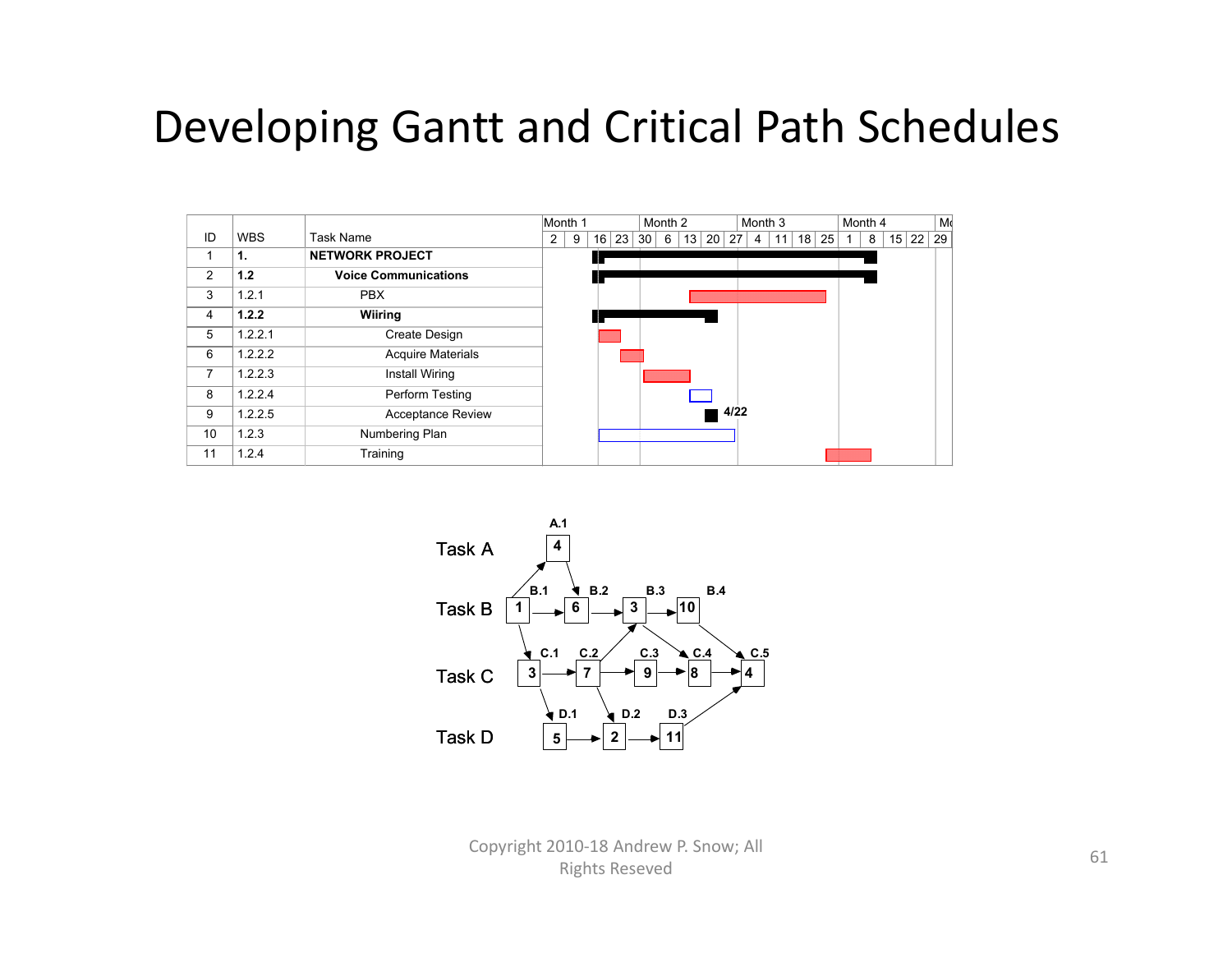### Hierarchical Schedules

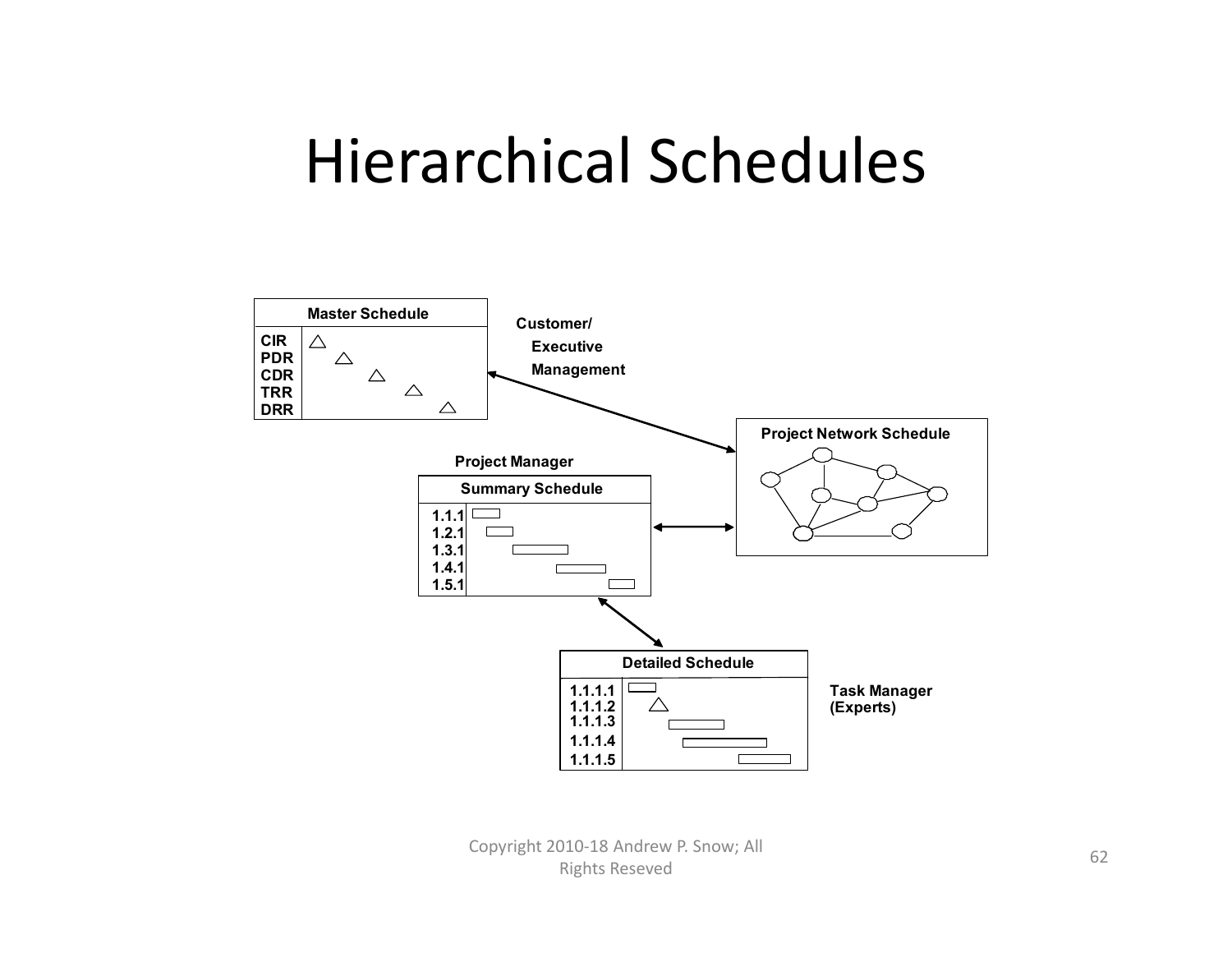### Identifying Who is Responsible for Work

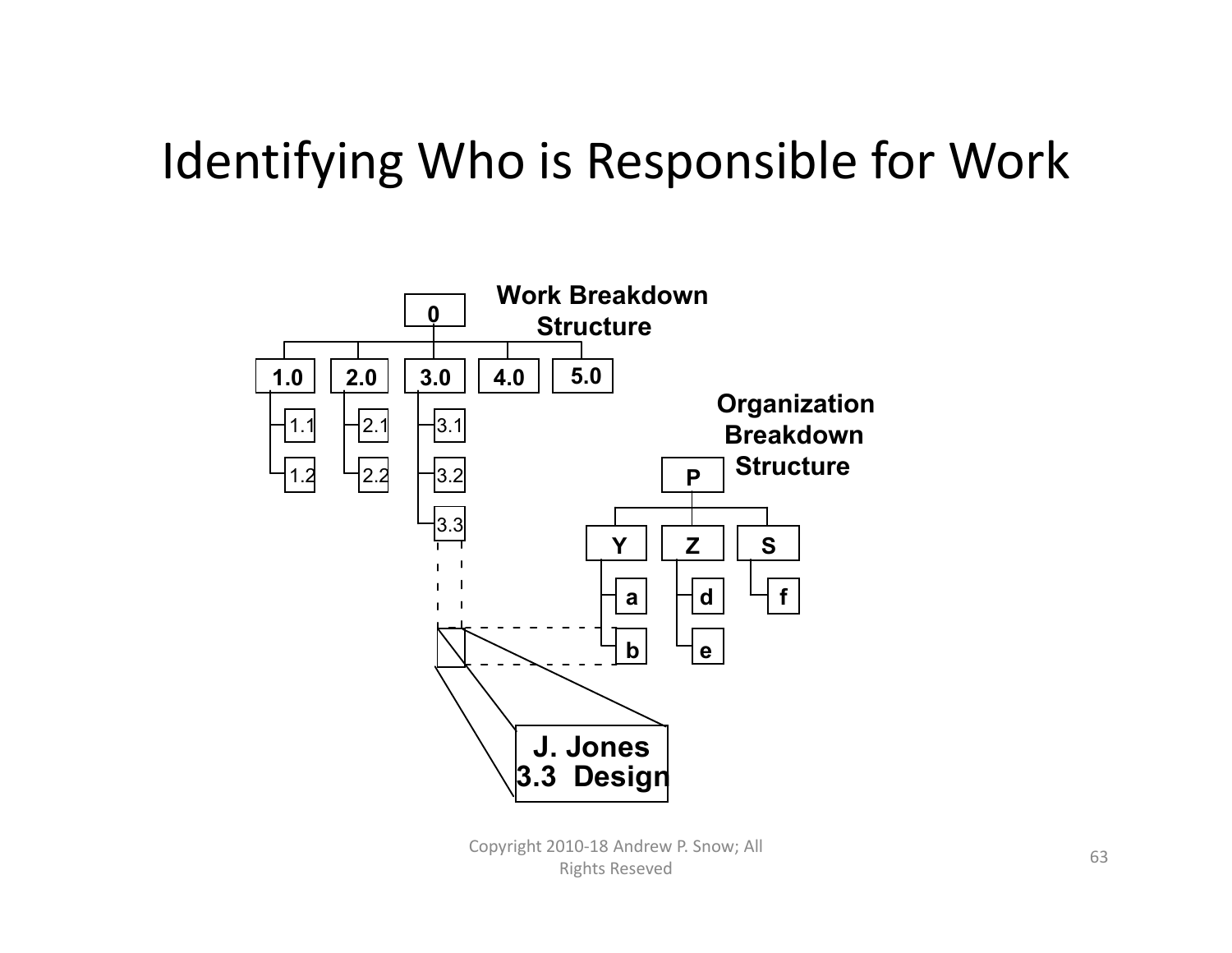## Estimating Cost of Project

- Labor: Categories, level of expertise, hours required, hourly price
- Materials: Equipment, software, raw materials, tools and non‐consumable supplies
- Other Costs: Travel, reproduction, consumable supplies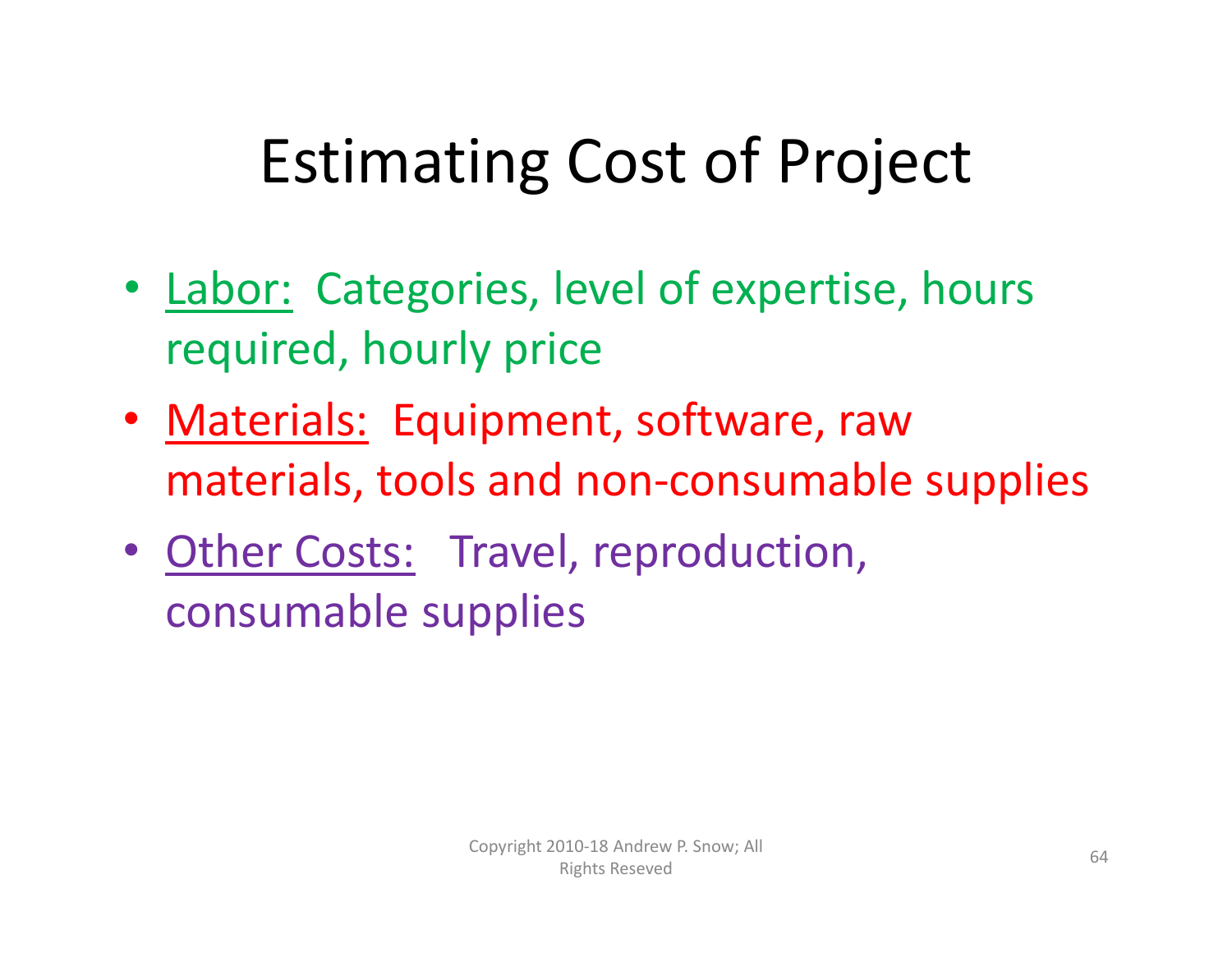## Implementation Stage

- Network Source Selection: Acquire external resources (services/products)
- Network Design: Develop a detailed network design to allow network integration and deployment/rollout
- Network Integration: Build, configure, integrate, test, and stage network equipment in preparation for network deployment/rollout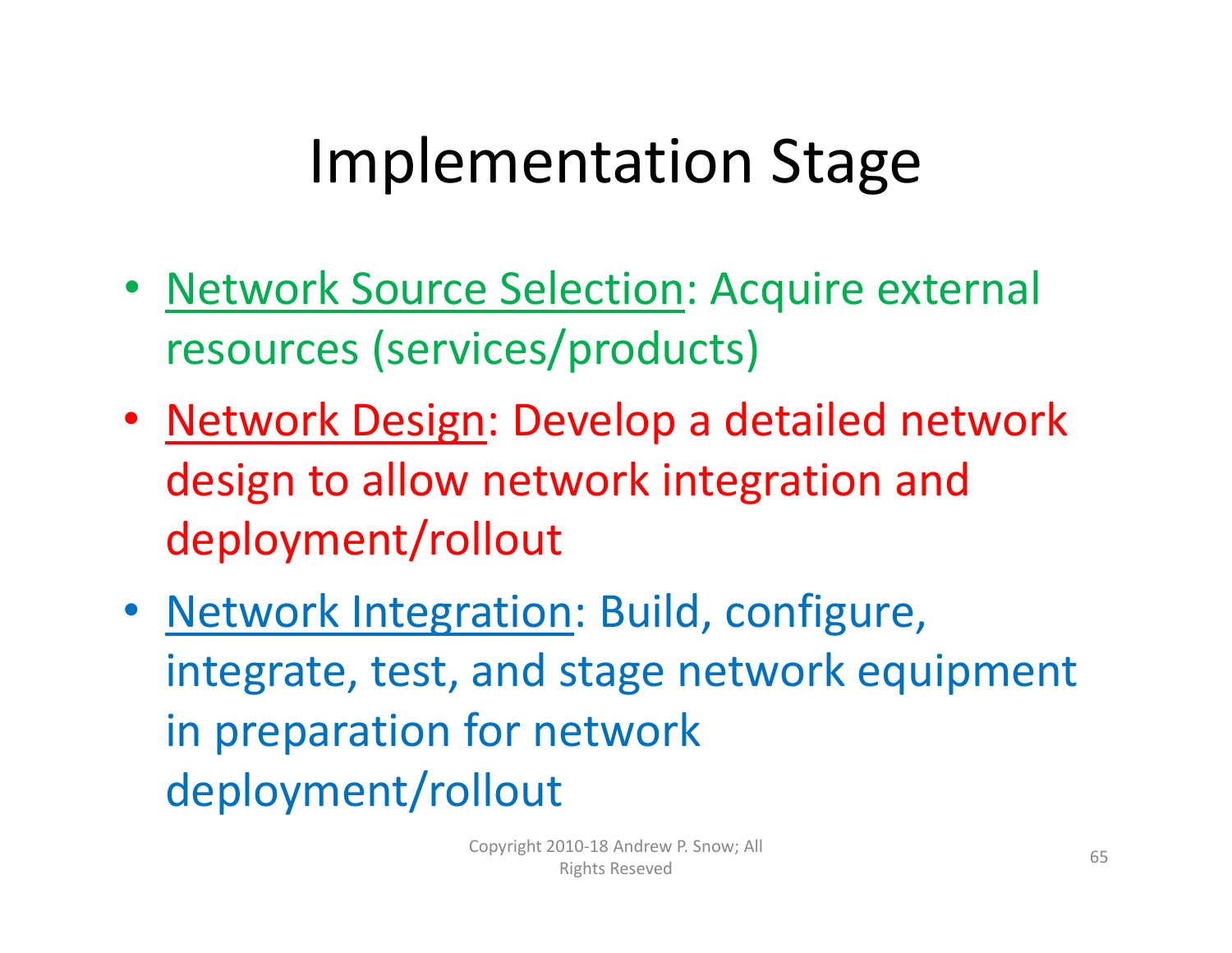### Network Implementation Stage

| <b>STAGES &amp;</b> | <b>NETWORK IMPLEMENTATION STAGE</b> |                                       |                             |                                        |                                     |                      |  |  |  |  |  |
|---------------------|-------------------------------------|---------------------------------------|-----------------------------|----------------------------------------|-------------------------------------|----------------------|--|--|--|--|--|
| <b>PHASES</b>       |                                     | <b>Network Source Selection Phase</b> | <b>Network Design Phase</b> |                                        | <b>Network Integration Phase</b>    |                      |  |  |  |  |  |
|                     | Prepare Request                     | Evaluate Proposals                    | <b>Update Network</b>       | Prepare "Design-to" Prepare "Build-to" |                                     | Assemble/Config      |  |  |  |  |  |
|                     | for Proposal(s)                     |                                       | Implementation Plan         | Specifications                         | Specifications                      | Equipment            |  |  |  |  |  |
| MAJOR ACTVITIES     |                                     | Select Vendor(s)                      |                             |                                        |                                     |                      |  |  |  |  |  |
|                     | Prepare Request                     |                                       | <b>Identify Resources</b>   | <b>Update Verification</b>             | Verify Design meets Prepare Network |                      |  |  |  |  |  |
|                     | for Quote(s)                        | Negotiate Contract(s)                 |                             | Plan                                   | Performance Regts                   | Maintenance          |  |  |  |  |  |
|                     |                                     |                                       | <b>Commit Resources</b>     |                                        |                                     | Manuals              |  |  |  |  |  |
|                     | Develop Evaluation                  |                                       |                             | Develop Network                        | <b>Prepare Verification</b>         |                      |  |  |  |  |  |
|                     | Plan                                |                                       |                             | Integr. Approach                       | Procedures                          | Prepare              |  |  |  |  |  |
|                     |                                     |                                       |                             |                                        |                                     | Network Opns         |  |  |  |  |  |
|                     |                                     |                                       |                             | Develop Network                        | Conduct Pilot(s)/                   | Manuals              |  |  |  |  |  |
|                     |                                     |                                       |                             | Deployment                             | Create Prototype(s)                 |                      |  |  |  |  |  |
|                     |                                     |                                       |                             | Approach                               |                                     | Perform Testing      |  |  |  |  |  |
|                     |                                     |                                       |                             |                                        |                                     |                      |  |  |  |  |  |
|                     | <b>RFPs</b>                         | Signed Contract(s)                    | <b>Revised Network</b>      | Network "Design-to' Network "Build-to" |                                     | Maintenance          |  |  |  |  |  |
|                     |                                     |                                       | <b>Implementation Plan</b>  | Specifications                         | Specifications                      | Manuals              |  |  |  |  |  |
|                     | Proposal RFP                        |                                       |                             |                                        |                                     |                      |  |  |  |  |  |
|                     | <b>Evaluation Plan</b>              |                                       | <b>Project Team</b>         | <b>Verification Plan</b>               | <b>Traceability Matrix</b>          | Operations           |  |  |  |  |  |
|                     |                                     |                                       | Assignments                 |                                        |                                     | Manuals              |  |  |  |  |  |
|                     | Equipment RFQs                      |                                       |                             | Network Integration Verification       |                                     |                      |  |  |  |  |  |
| PRODUCTS            |                                     |                                       |                             | Plan                                   | Procedures                          | <b>Test Results</b>  |  |  |  |  |  |
|                     |                                     |                                       |                             |                                        |                                     |                      |  |  |  |  |  |
|                     |                                     |                                       |                             | <b>Initial Network</b>                 | Pilot(s)/Prototype(s) Final Network |                      |  |  |  |  |  |
|                     |                                     |                                       |                             | Deployment Plan                        |                                     | Deployment Plan      |  |  |  |  |  |
|                     |                                     |                                       |                             |                                        |                                     |                      |  |  |  |  |  |
| <b>CONTROL</b>      | Proposal                            | <b>Contract Award</b>                 | Network Project             | <b>Network Prelim</b>                  | <b>Network Critical</b>             | <b>Test Rediness</b> |  |  |  |  |  |
|                     | Evaluation Review                   | Review                                | Implementation Review       | Design Review                          | Design Review                       | Review               |  |  |  |  |  |
| <b>GATES</b>        | (PER)                               | (CAR)                                 | (PIR)                       | (PDR)                                  | (CDR)                               | (TRR)                |  |  |  |  |  |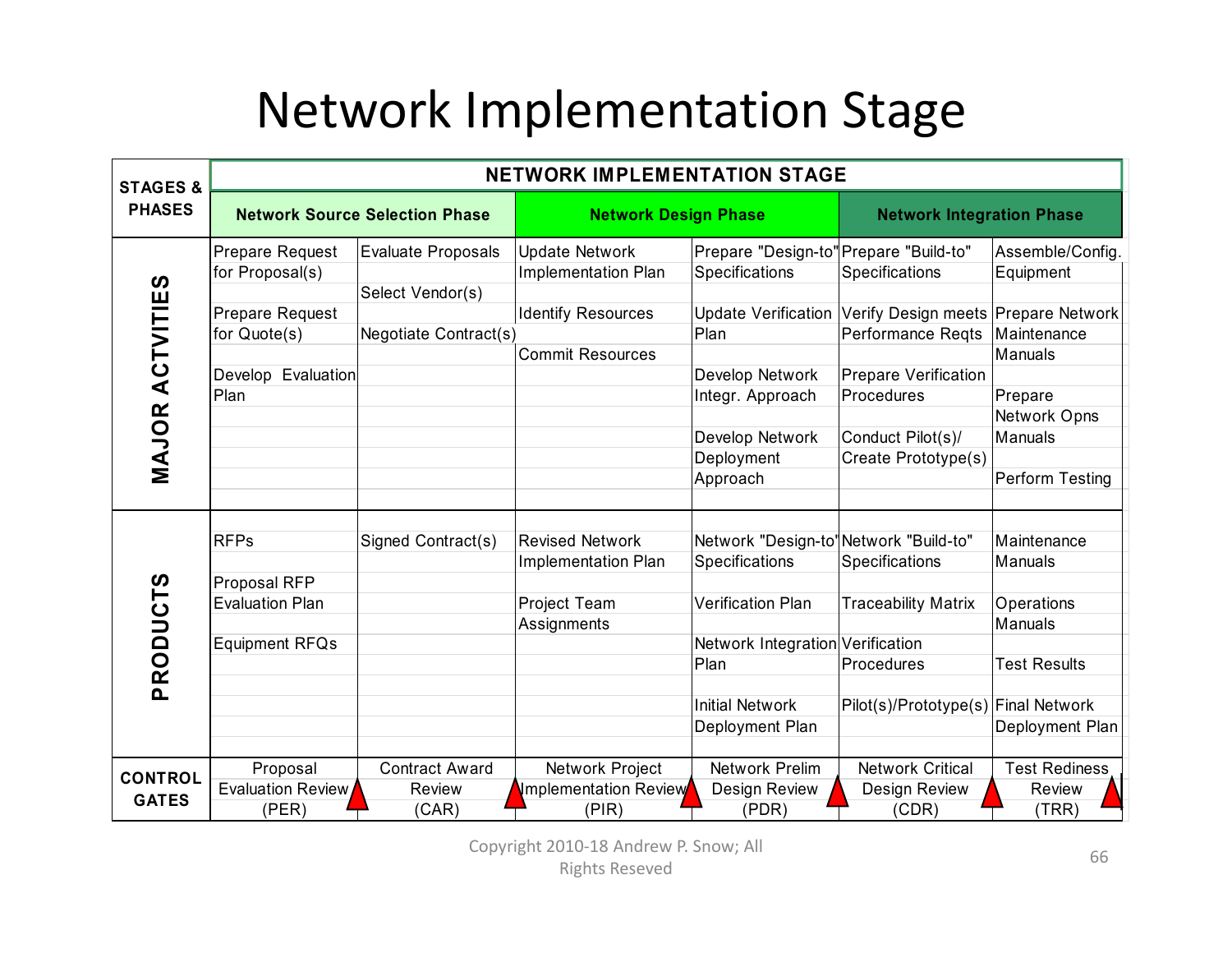### Negotiated Procurements

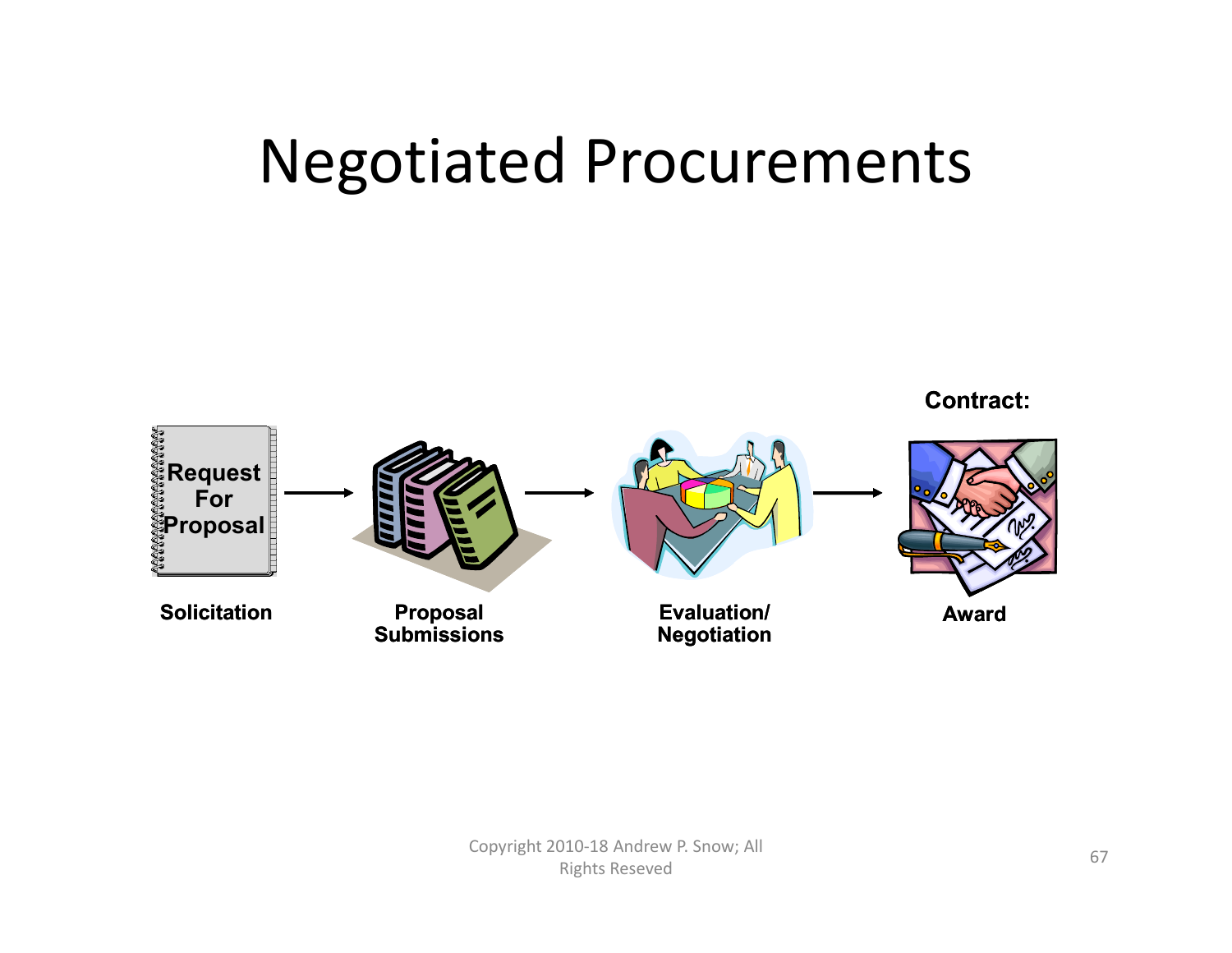### Solicitation Vocabulary

- $\bullet$ Solicitation – Request for Proposal (RFP)
- •Buyer – the customer or client who issues the RFP desiring systems and services
- •• Seller – the firm or group of firms responding to the RFP, also called the "supplier" or "bidder"
- $\bullet$ • Prime Contractor – the lead firm for the proposed system/ services who is to be legally responsible to the buyer for the required system/services, and who will manage the effort if there is a win. Sometimes referred to as the "Integrator".
- $\bullet$ • Subcontractor – a firm responsible to the prime for a portion of the buyer's system and/or services.
- $\bullet$ • Vendor – a firm providing equipment to a prime or subcontractor.
- $\bullet$  Incumbent – firm(s) already performing work or providing equipment for/to the buyer which is identical, or similar, to that requested in the RFP.
- $\bullet$ • Bid-No Bid Review – a control gate used by a prospective bidder to decide whether to bid on an RFP or not
- $\bullet$ • Red Team Review – a control gate used by a prospective bidder to insure the proposal is compliant, responsive and competitive.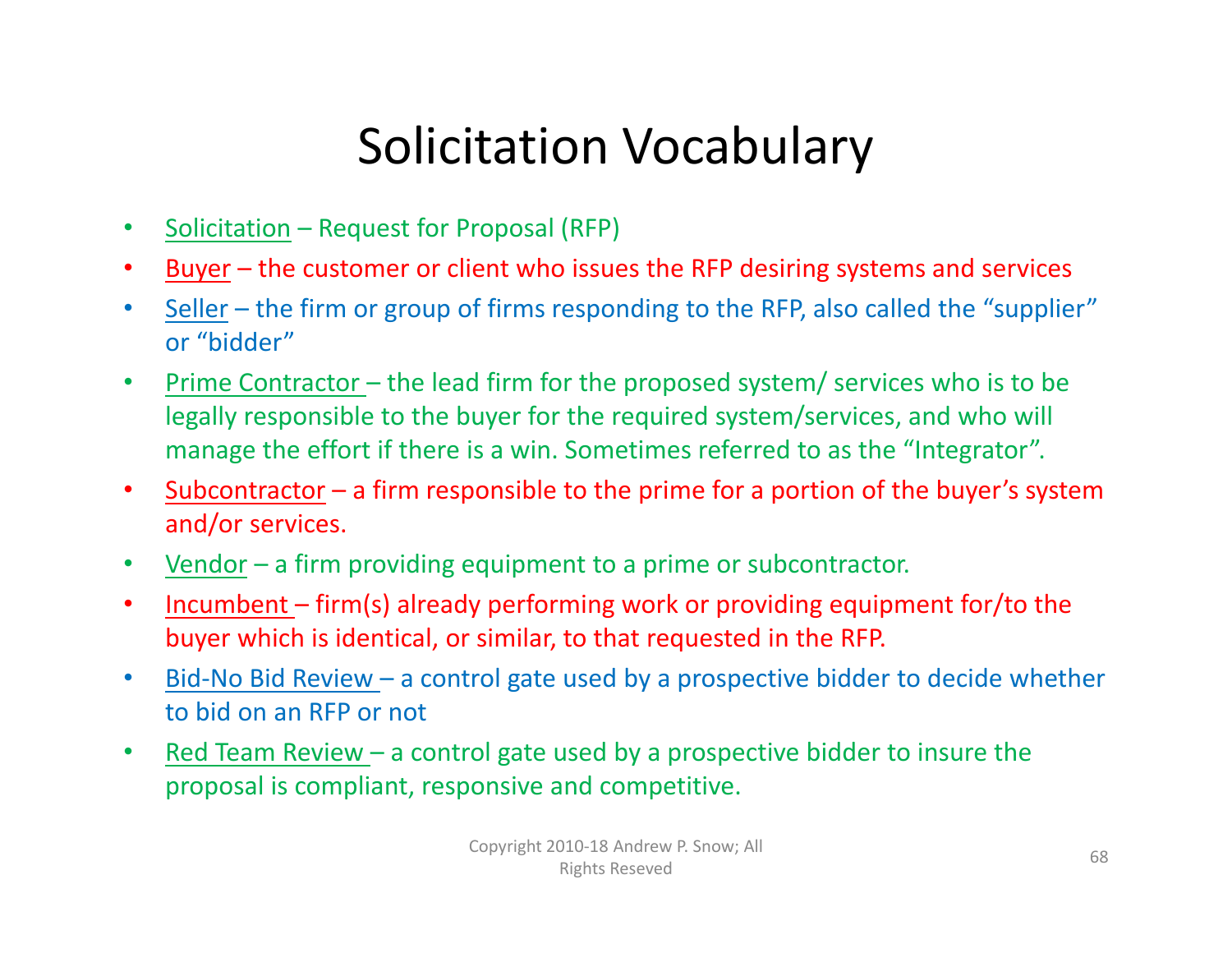# Design in the Lifecycle

| <b>User Requirement</b>       | Data transfer between Columbus OH and McAllen TX               |  |  |  |  |
|-------------------------------|----------------------------------------------------------------|--|--|--|--|
| <b>System Requirement</b>     | Peak Information Transfer Rate (ITR) of 985 Kbps between       |  |  |  |  |
|                               | <b>Columbus and McAllen</b>                                    |  |  |  |  |
| <b>Network Concept Phase</b>  | <b>High speed digital line between Columbus and McAllen, a</b> |  |  |  |  |
|                               | major component                                                |  |  |  |  |
| <b>Specification Phase</b>    | DS1 digital circuit (1.544 Mbps) between Columbus and          |  |  |  |  |
|                               | <b>McAllen</b>                                                 |  |  |  |  |
| <b>Source Selection Phase</b> | <b>Vendors selected</b>                                        |  |  |  |  |
|                               |                                                                |  |  |  |  |
| <b>Design</b>                 | <b>DS1 line from Verizon</b>                                   |  |  |  |  |
| <b>Phase</b>                  | <b>Columbus: 386 High Street Suite 1100, Rm 101</b>            |  |  |  |  |
|                               | McAllen: 525 Main St., Suite 200, Rm 21                        |  |  |  |  |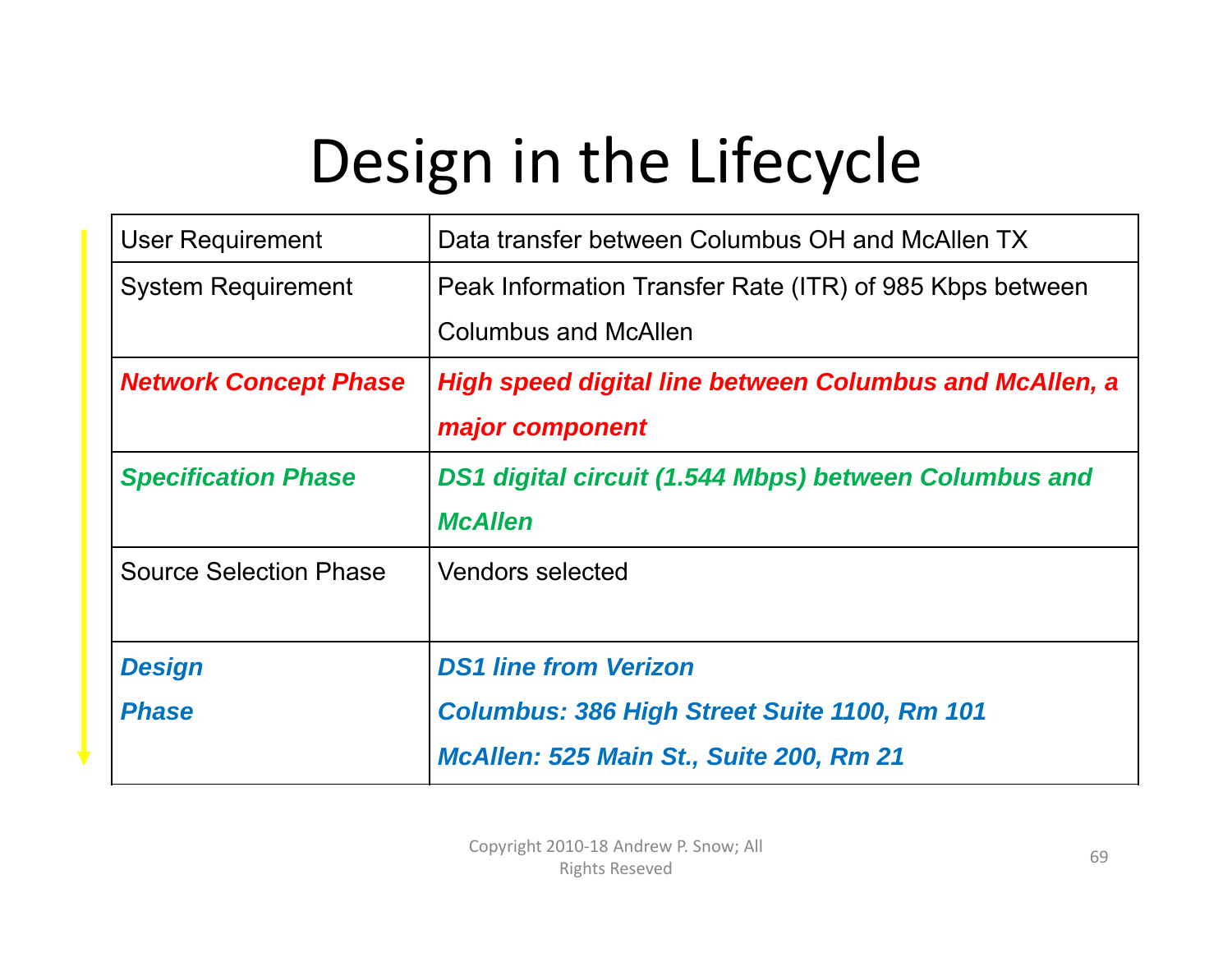### Preliminary Design Example

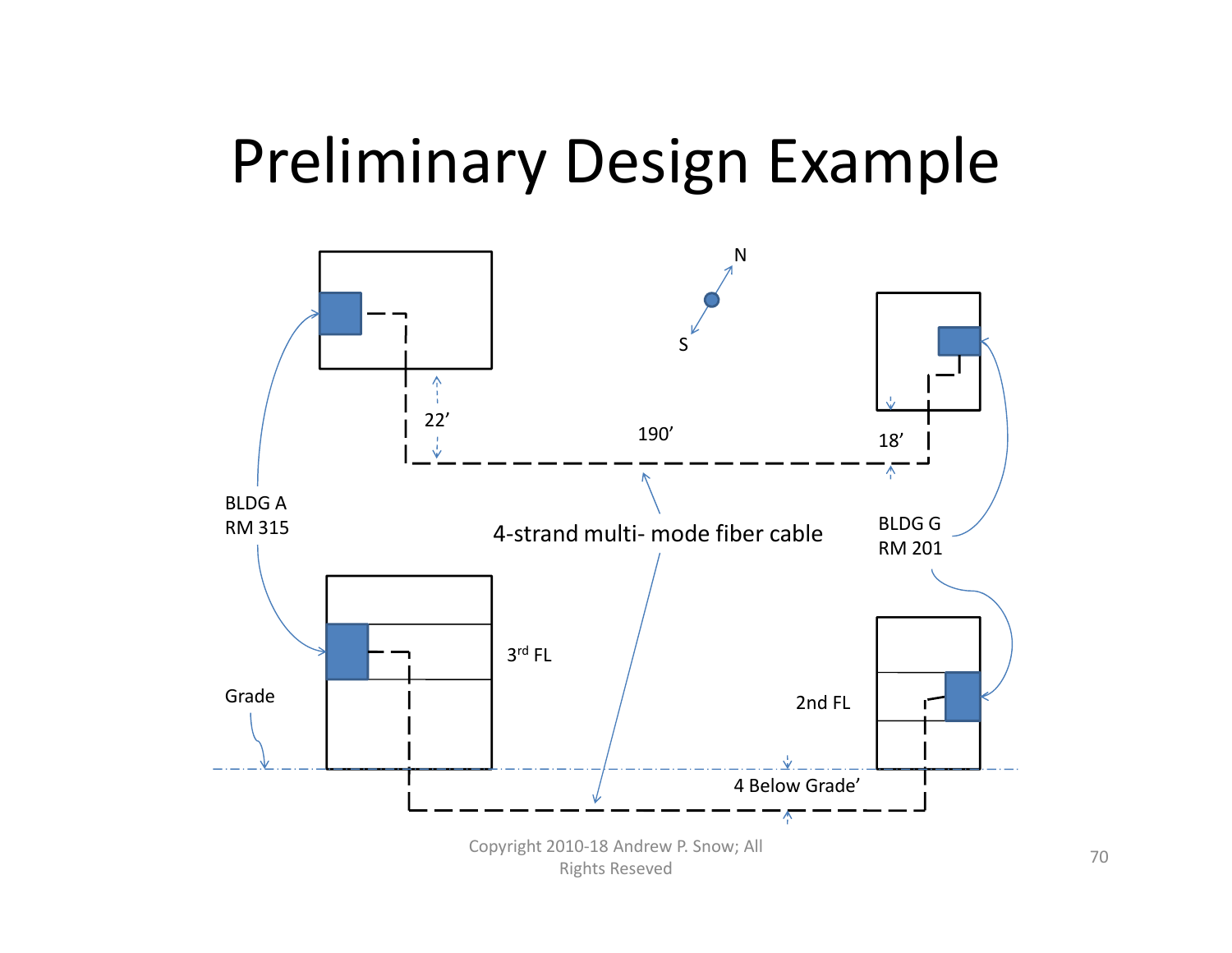### Network Systems Integration

- Perform critical design
- $\bullet$  The purpose of the network integration phase is also to
	- Assemble
	- **Configure**
	- Integrate
	- Test, and
	- Stage network equipment in preparation for network deployment/rollout.
- Includes
	- Development of Network Operations manuals
	- Network Maintenance manuals, and
	- Reporting of test results.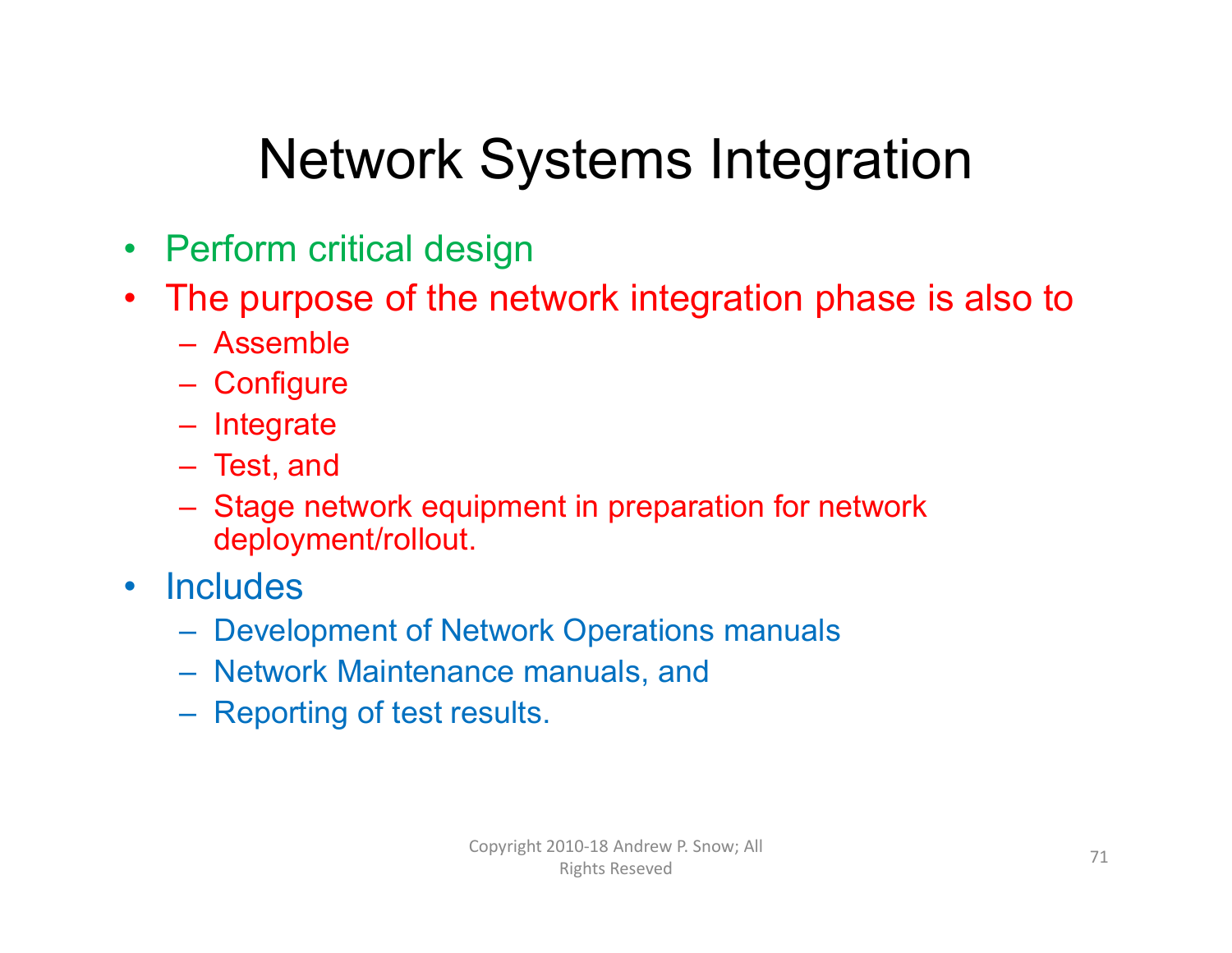## Critical Design Example



72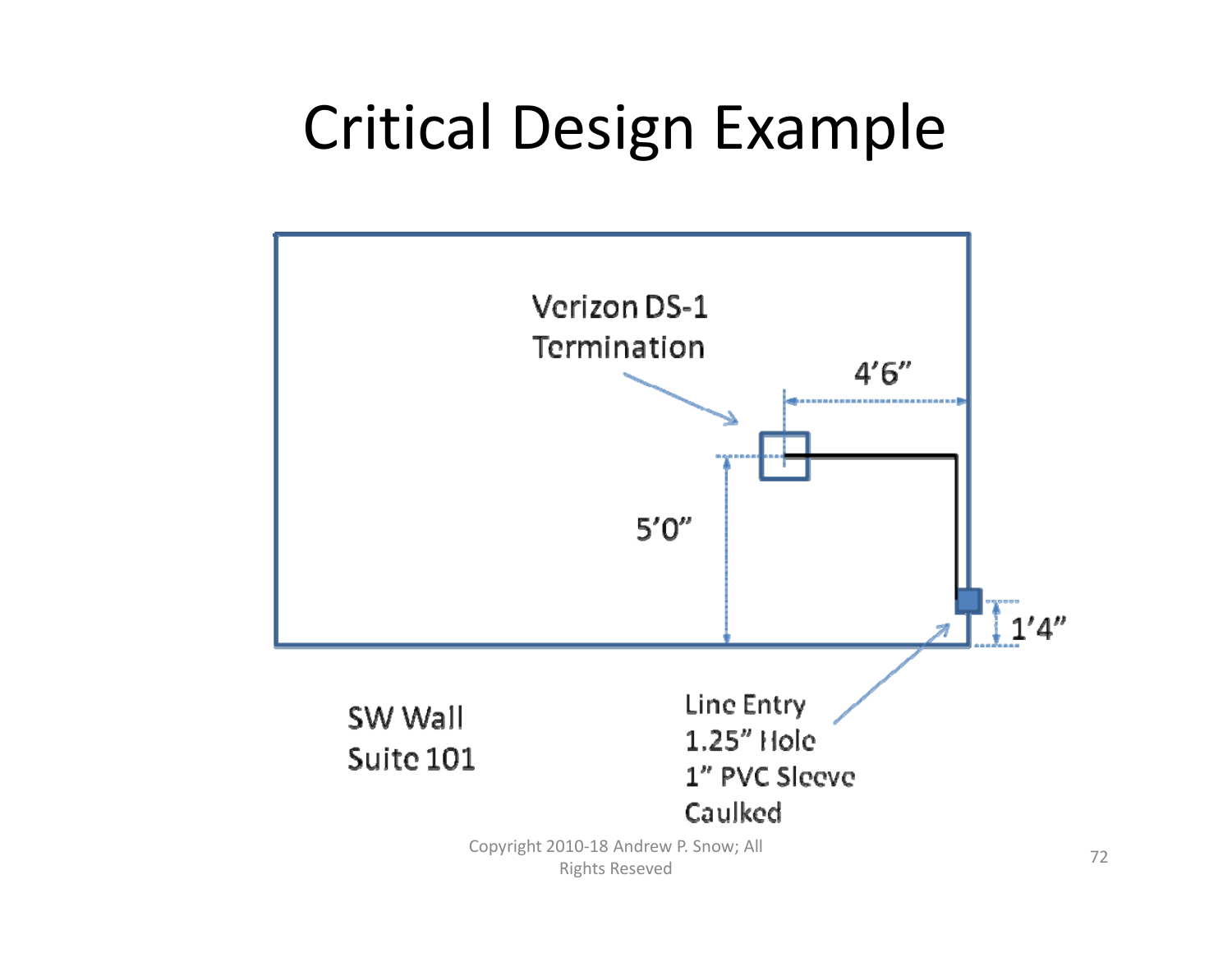#### Network Operations Stage

| <b>STAGES &amp;</b><br><b>PHASES</b> | <b>NETWORK OPERATIONS STAGE</b> |                          |                            |                                            |
|--------------------------------------|---------------------------------|--------------------------|----------------------------|--------------------------------------------|
|                                      | <b>Network Deployment Phase</b> |                          |                            | <b>Network Opns</b><br>& Maintenance Phase |
| <b>MAJOR ACTVITIES</b>               | Prepare                         | <b>Install Network</b>   | Conduct DTAI               | Operate the Network                        |
|                                      | Deployment                      |                          | Acceptance                 |                                            |
|                                      | Procedures                      | Prepare DTAI             |                            | Perform Maintenance                        |
|                                      |                                 | Acceptance Proc.         | Resolve                    |                                            |
|                                      | Prepare Site(s)                 | - Demo                   | Discrepancies              | <b>Sustain Training</b>                    |
|                                      |                                 | - Test                   |                            |                                            |
|                                      |                                 | - Analysis               | Update                     |                                            |
|                                      |                                 | - Inspect                | Documentation              |                                            |
|                                      |                                 |                          |                            |                                            |
|                                      |                                 | <b>Conduct Network</b>   | Review                     |                                            |
|                                      |                                 | <b>Operator Training</b> | Lessons Learned            |                                            |
|                                      |                                 |                          |                            |                                            |
|                                      |                                 |                          |                            |                                            |
| PRODUCTS                             |                                 |                          |                            |                                            |
|                                      | <b>Network</b>                  | Installed                | Signed                     | <b>Activity Reports</b>                    |
|                                      | Deployment                      | Network                  | Acceptance                 |                                            |
|                                      | Procedures                      |                          |                            | <b>Failure Reports</b>                     |
|                                      |                                 | Acceptance               | Updated                    |                                            |
|                                      | Completed                       | Procedures               | Documentation              | <b>Network Modifications</b>               |
|                                      | Facility                        |                          |                            |                                            |
|                                      | Certification                   | Training                 | Operational                | <b>Training Certificates</b>               |
|                                      |                                 | Certificates             | <b>Network Certificate</b> |                                            |
|                                      |                                 |                          |                            | Periodic Network                           |
|                                      |                                 |                          | Lessons Learned            | Performance Report                         |
|                                      |                                 |                          |                            |                                            |
| <b>CONTROL</b><br><b>GATES</b>       | Deployment                      | <b>Network Test</b>      | <b>Network</b>             | Periodic Network                           |
|                                      | Readiness Rev.                  | Readiness Rev.           | Acceptance Rev.            | Perf. Review                               |
|                                      | (DRR)                           | (TRR)                    | (NAR)                      | (NPR)                                      |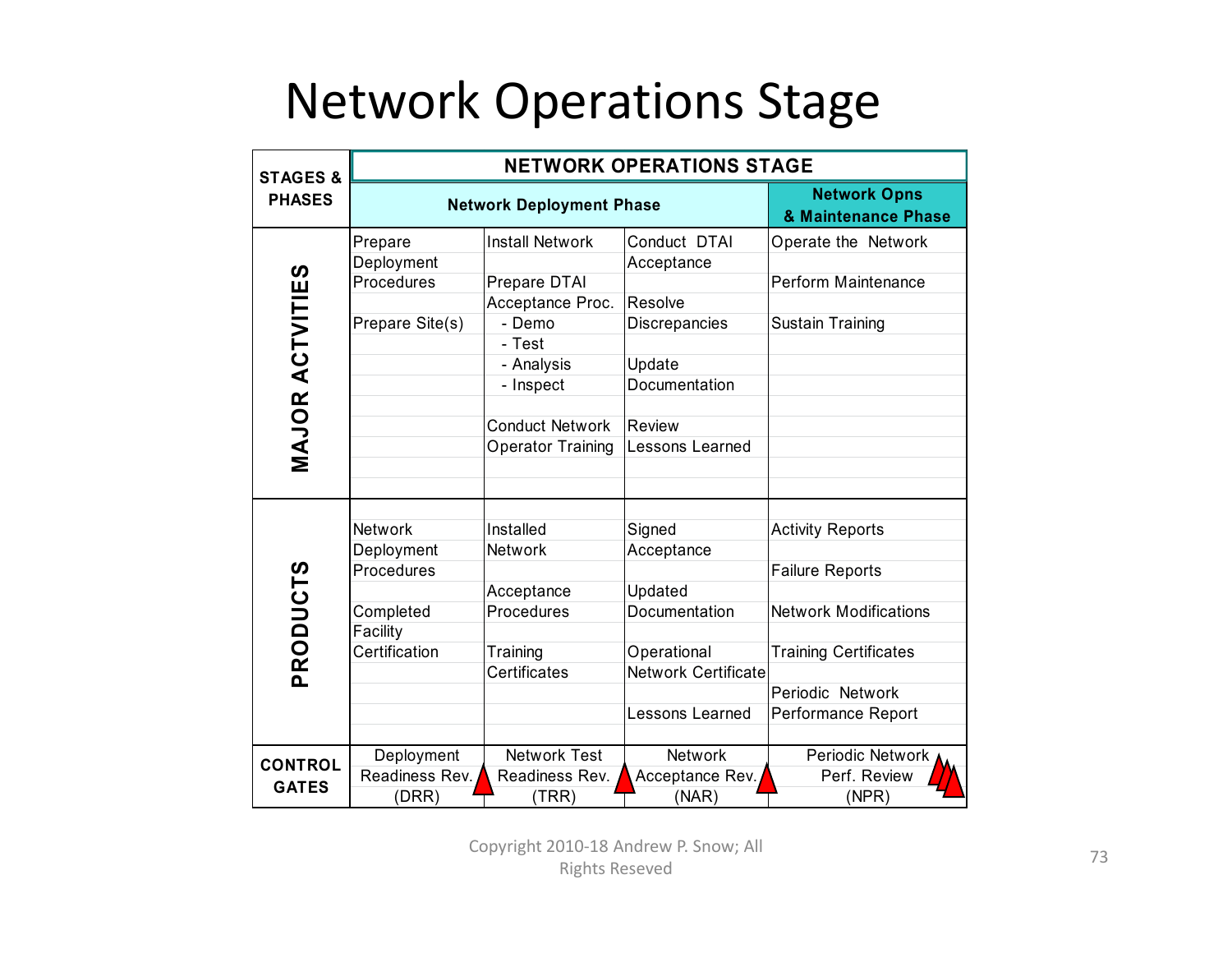# Operations Stage

- $\bullet$ • Network Deployment: Culminate the project with an operational network that is installed, tested, documented, accepted, and turned over to the operations and maintenance organization.
	- Detailed design documentation used to install network at customers site
	- –Well developed transition and back‐out plans are required
	- – $-$  System Requirements are the criteria for acceptance
	- SR are accepted through DTIA ( demo, test, analysis, and inspection)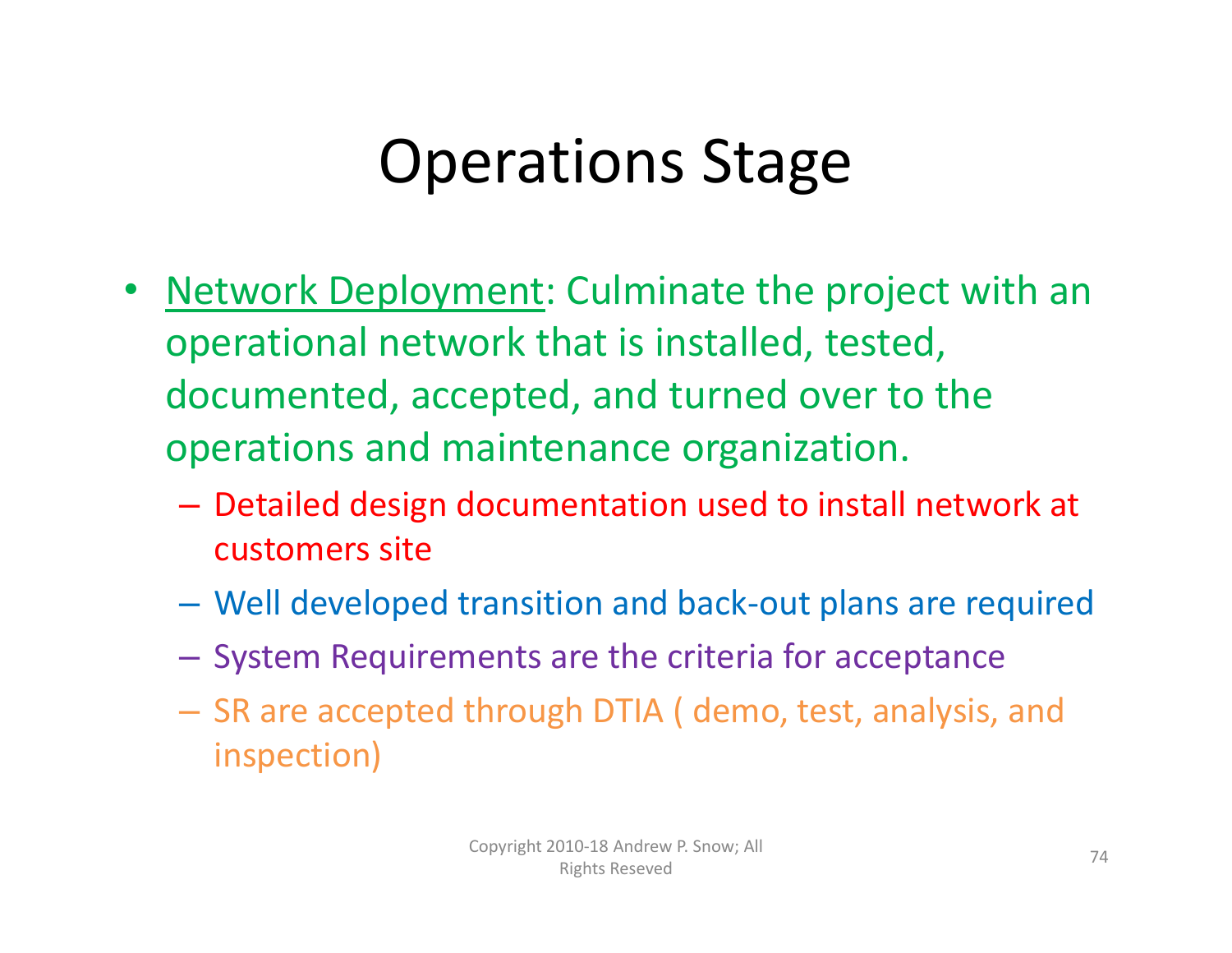#### Network Operations

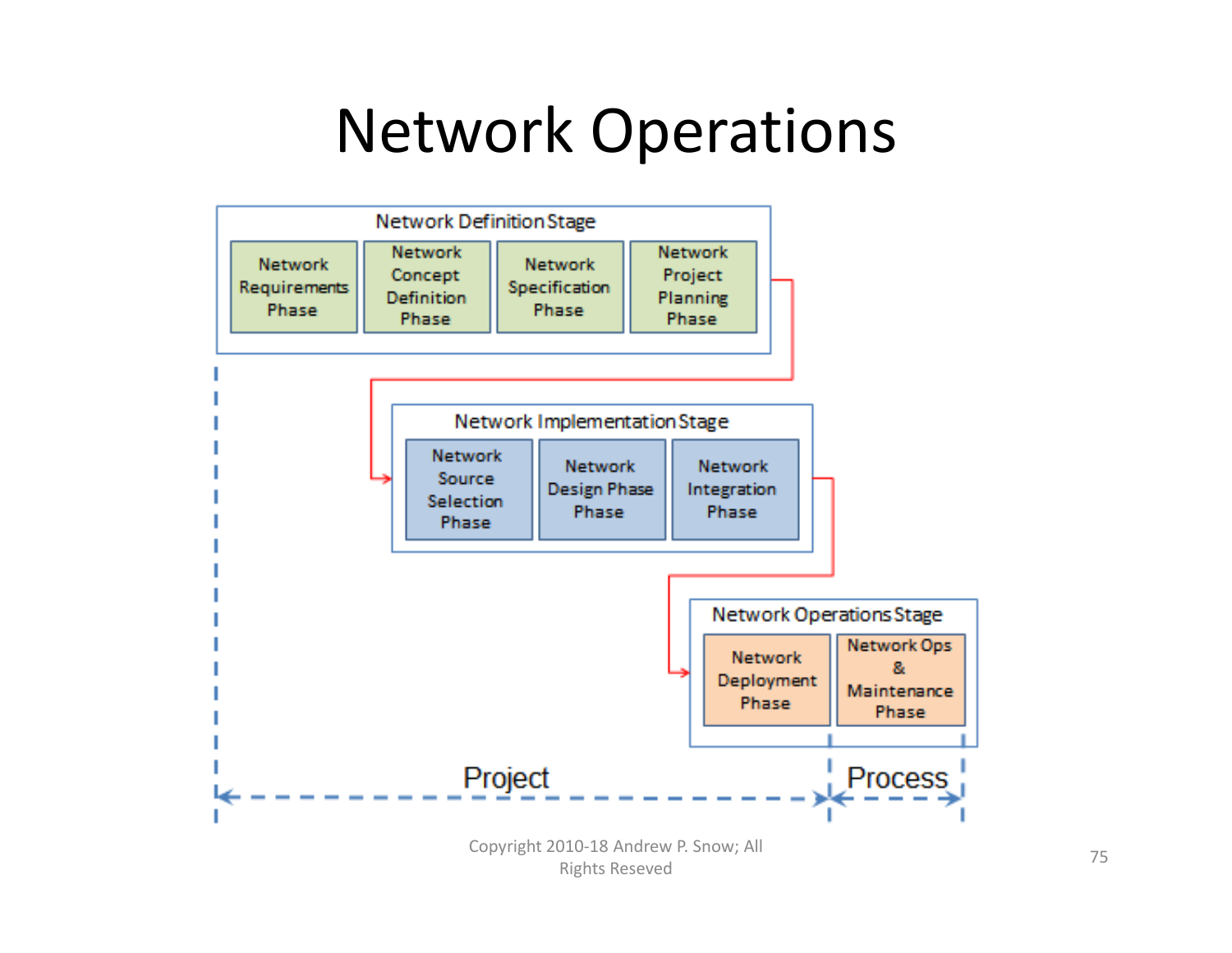#### Operations Stage

- • Operations & Maintenance:
	- Operate the network system for the remaining lifetime of the network
	- **Links of the Company**  $-$  In a way that satisfies the ongoing mission of the enterprise or users utilizing the network.
	- The O&M organization must insure timely delivery of network functionality, performance, and uptime.
		- Fault Management
		- Performance Management
		- Security management
		- Configuration Management
		- Accounting Management
	- The network will most likely evolve through
		- O&M projects
		- Network Enhancement projects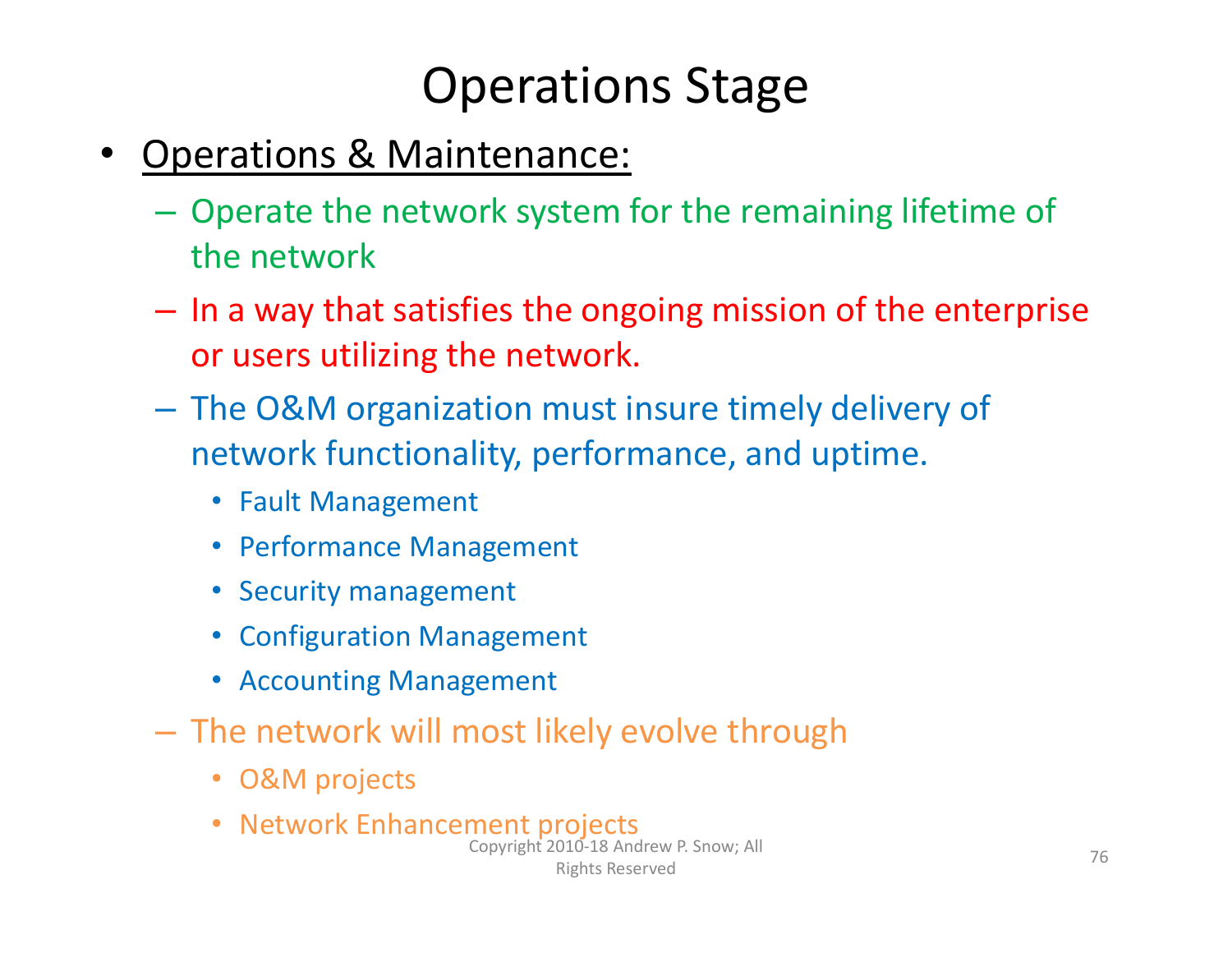# Configuration Management

- Changes will happen whether you manage them or not
- Projects and O&M can be undermined if change is not managed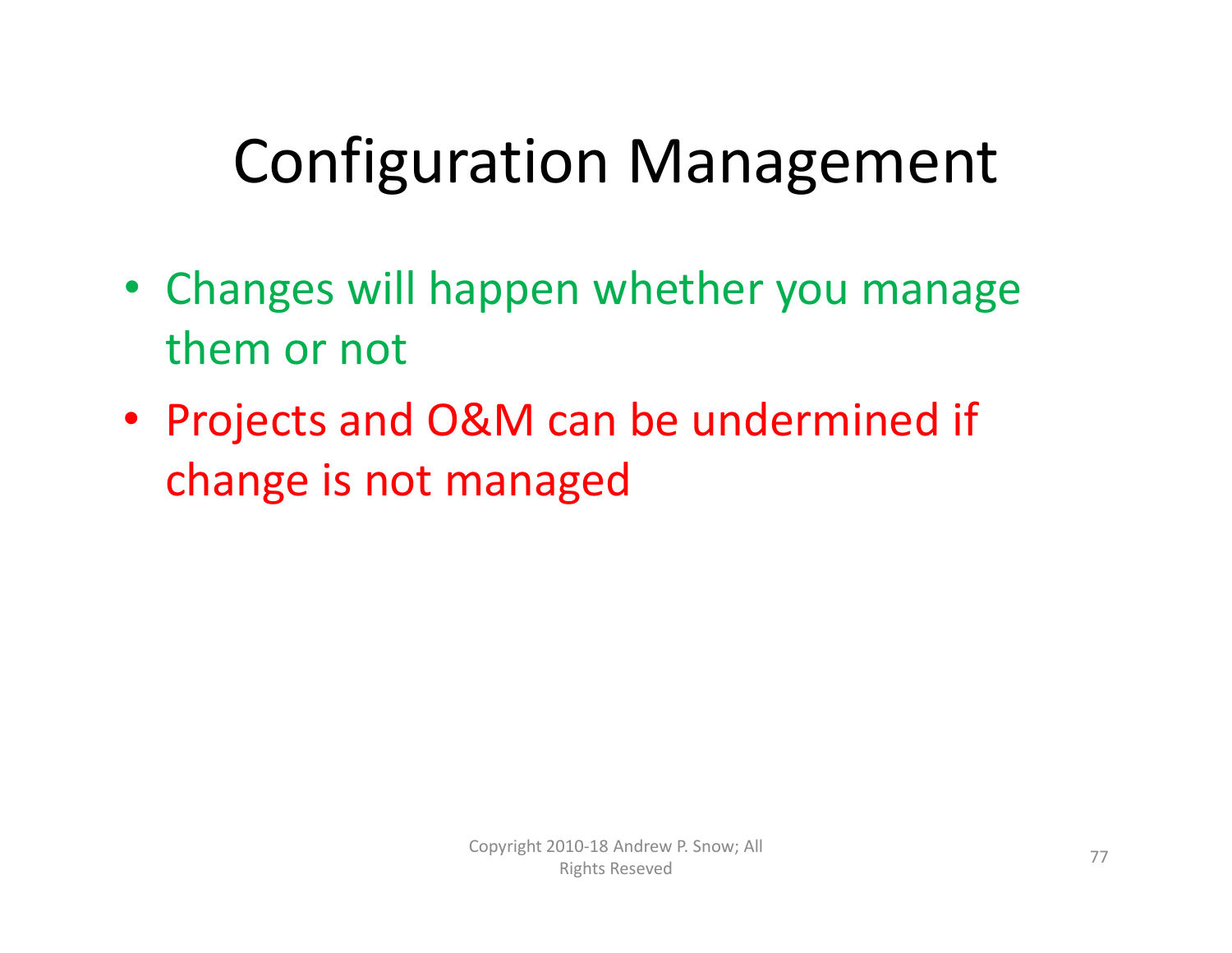#### Too Much Change Can Doom <sup>a</sup> Project

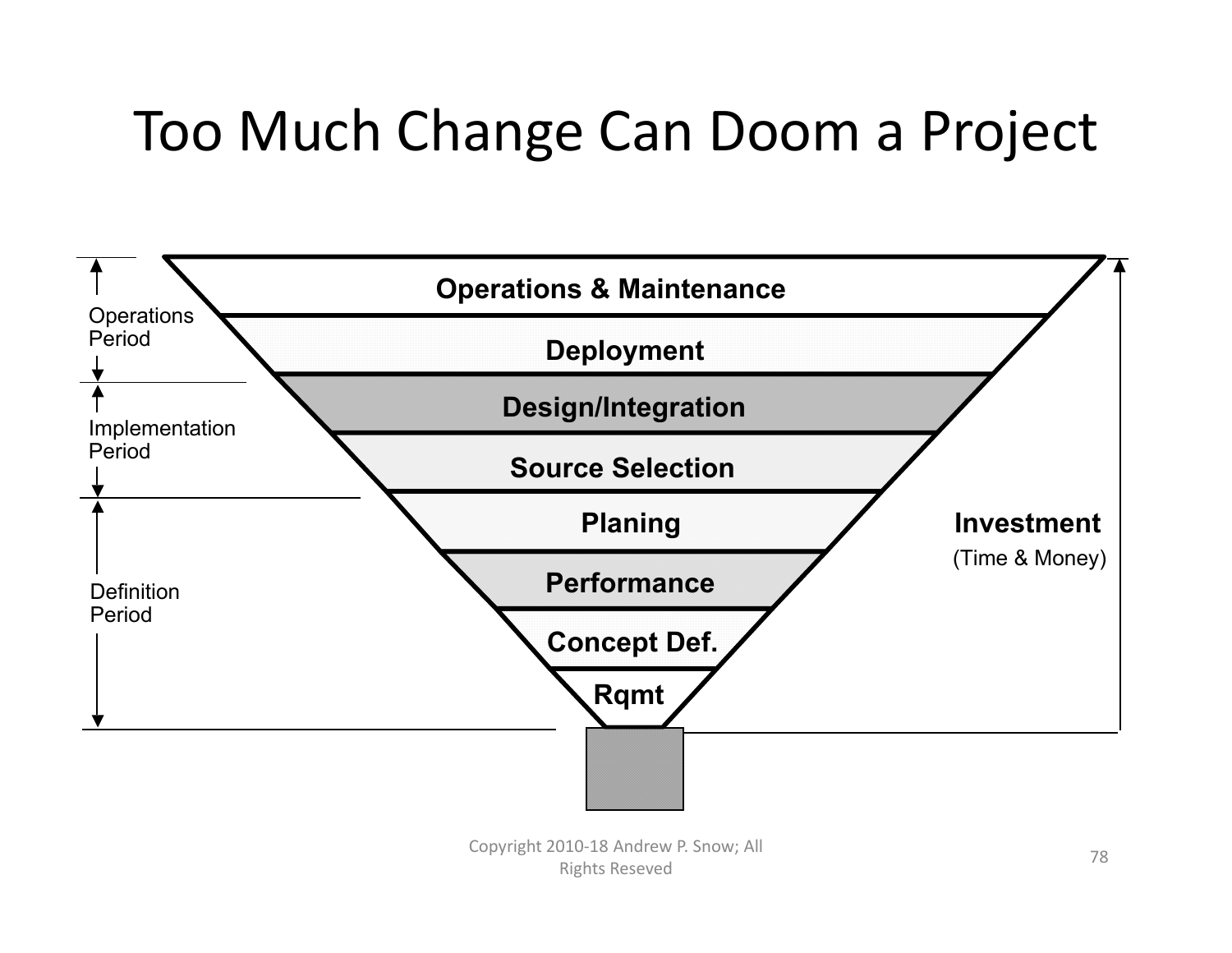### Configuration Management

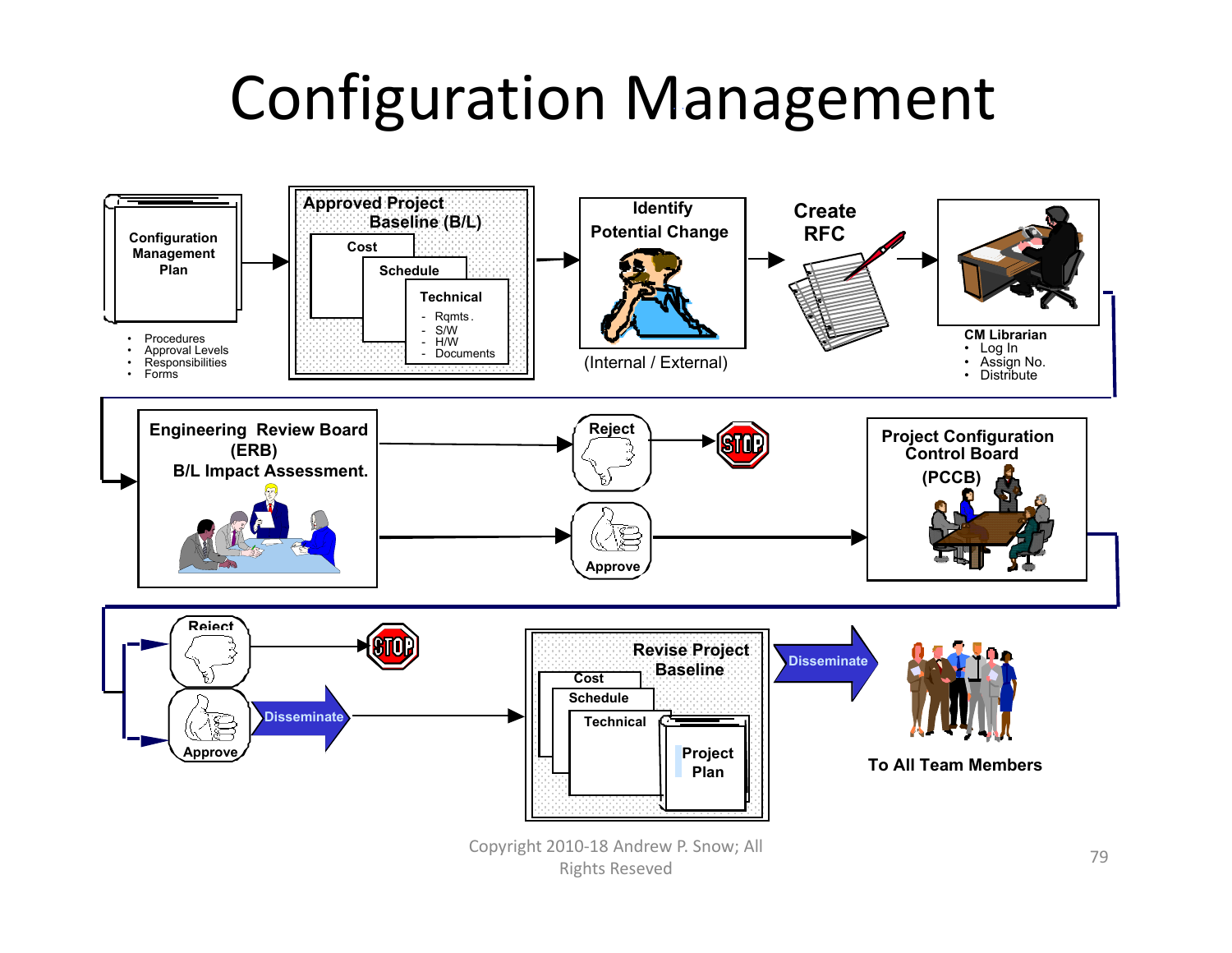## Self Assessment Q1

- • You are <sup>a</sup> network analyst at Boeing. You accompany your boss, the Director of Network Services, to brief the President the Boeing Aircraft Company on the new digital services you would like to procure to support design and manufacturing. You brief the network concept and technology for the new services and then your boss proudly tells the President that this new network system will save the company \$1.2M per year. The President replies "<u>I drop over \$2M dollars on the shop room floor</u> everyday. So at this point, I really don't care about your proposal or the technology. If I were to use your technology, *how many more 747s can I produce <sup>a</sup> month?* Come back in <sup>a</sup> month with an answer and I will consider your proposal."
	- $A<sub>1</sub>$ have no idea how to answer this question
	- $B<sub>1</sub>$  have an idea how to answer this question, and with enough time could figure it out.
	- $C<sub>1</sub>$ I am confident I know exactly how to go about answering the question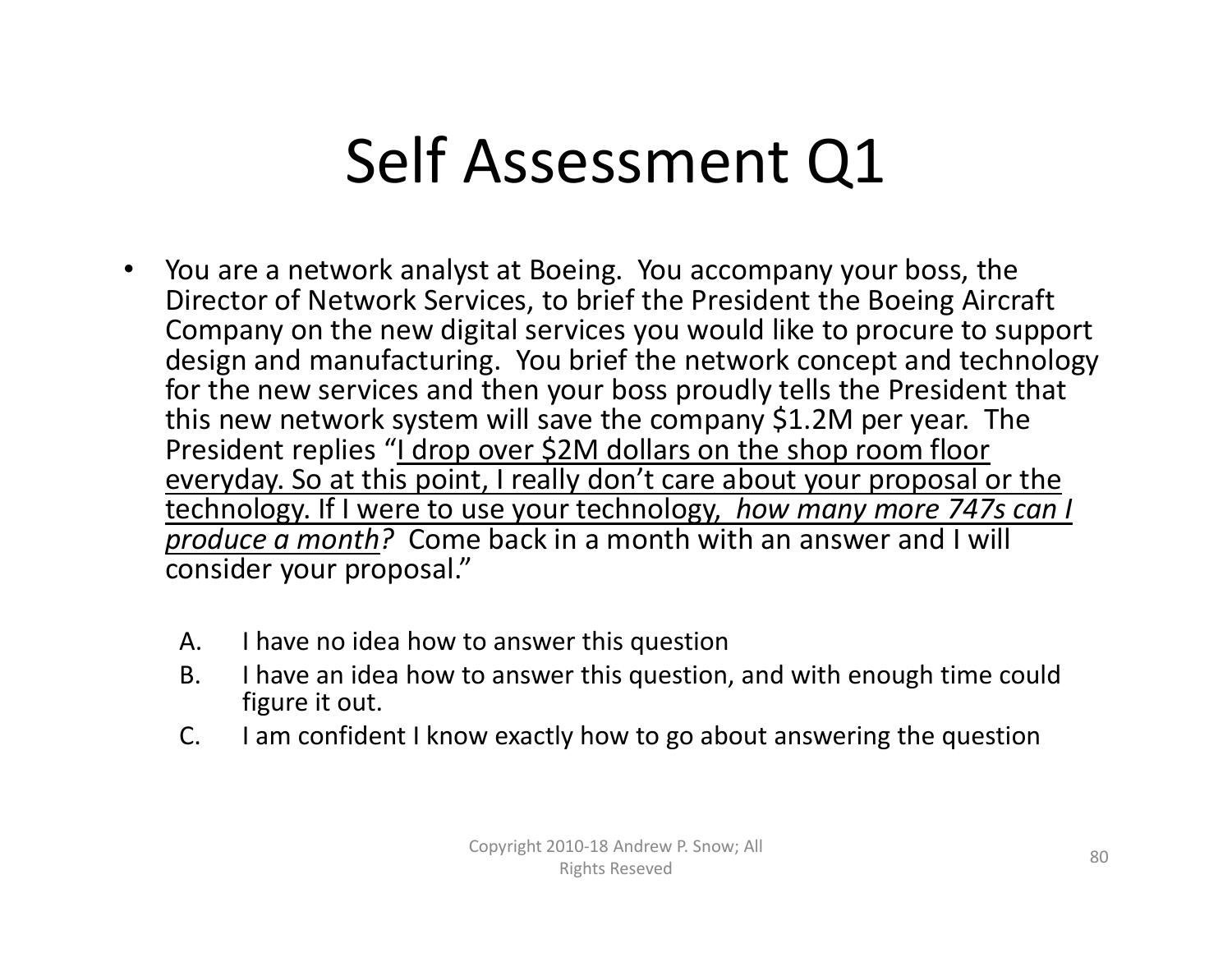# Self Assessment Q2

- • You are on <sup>a</sup> project team at <sup>a</sup> corporation considering leasing Virtual Private Network (VPN) services from <sup>a</sup> telecommunication service provider to interconnect your 55 nationwide offices. The vendor tells you the mean time between failures (MTBF) for their VPN service is 4200 hours (about once every ½ year). You share this good news with your project manager and <sup>a</sup> major internal customer, the Vice President for Sales, telling them this indicates the network rarely breaks down. The VP insists you relate this statistic to her business mission. You ask what she means and she says, *"Well, for instance, if we use such <sup>a</sup> network, what's the chance that <sup>a</sup> salesperson will be able to successfully place their weekly orders sometime during the business day on Friday's?"*
- $A<sub>1</sub>$ have no idea how to answer this question
- $B<sub>1</sub>$  have <sup>a</sup> pretty good idea how to answer question, and with enough time could figure it out.
- $C_{1}$ am confident I know exactly how to go about answering the question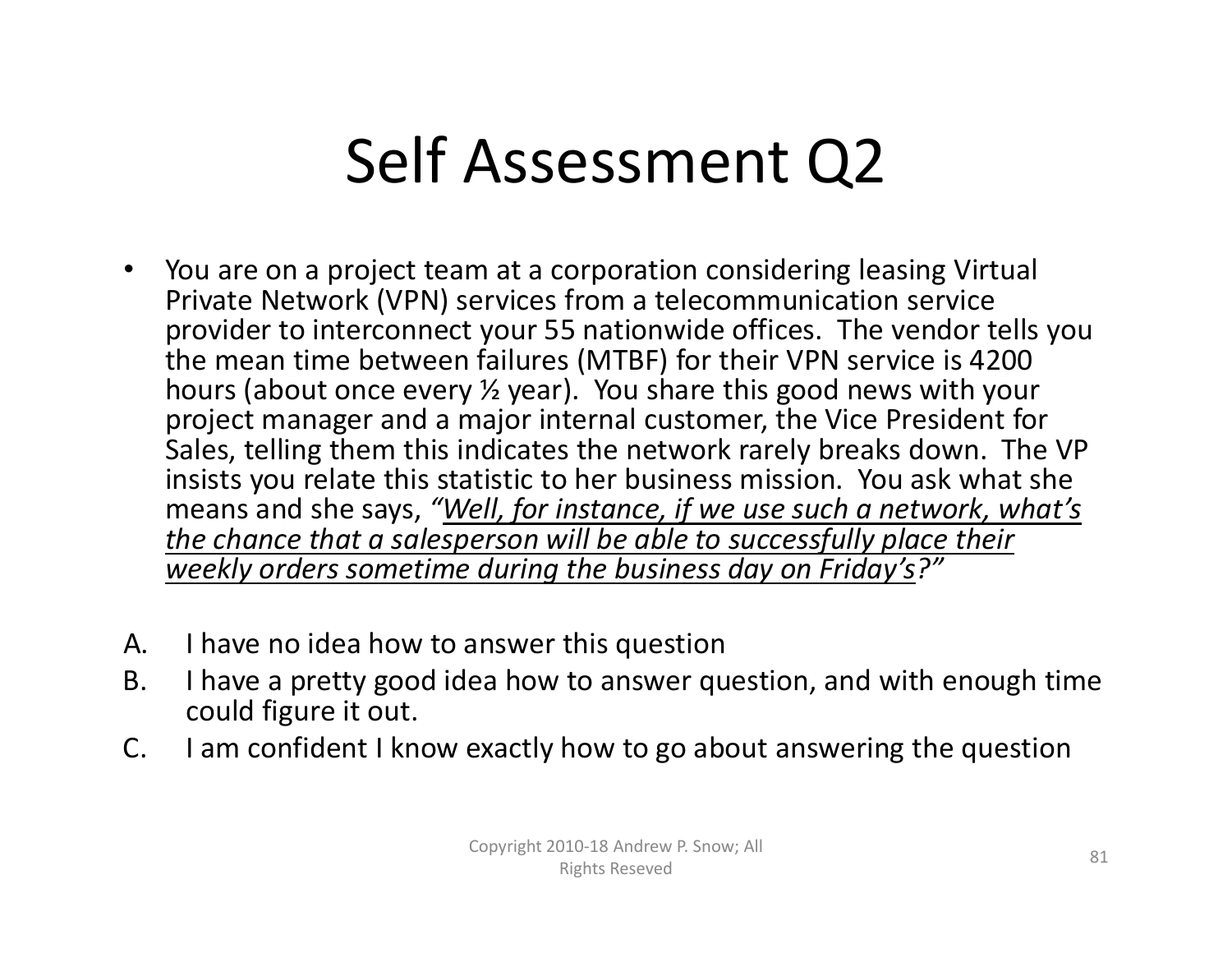# Self Assessment Q3

- $\bullet$  A junior network consultant at Accenture is tasked to assess the network enhancement needs of <sup>a</sup> client. The consultant visits and the client's VP tells her he wants <sup>a</sup> 100Mbps backbone LAN, <sup>a</sup> firewall, and some T3 (45 Mbps) access lines to the Internet. In addition, he wants her to design this system and recommend <sup>a</sup> vendor to put in the network. Months after implementation, the VP complains to her manager that the system is not allowing his workers to be productive and is too expensive. Exasperated, the junior consultant says she gave him what he asked for, so she cannot understand why he was upset with her services. The VP replies – "Hey, I hired Accenture and paid your premium rates to do the right thing and keep me out of trouble. Now I have egg on my face – Accenture let me down." *In retrospect, how could this situation have been prevented by the junior consultant?*
	- $A<sub>1</sub>$ have no idea how to answer this question
	- $B<sub>1</sub>$  have <sup>a</sup> pretty good idea how to answer question, and with enough time could figure it out.
	- $C<sub>1</sub>$ I am confident I know exactly how to go about answering the question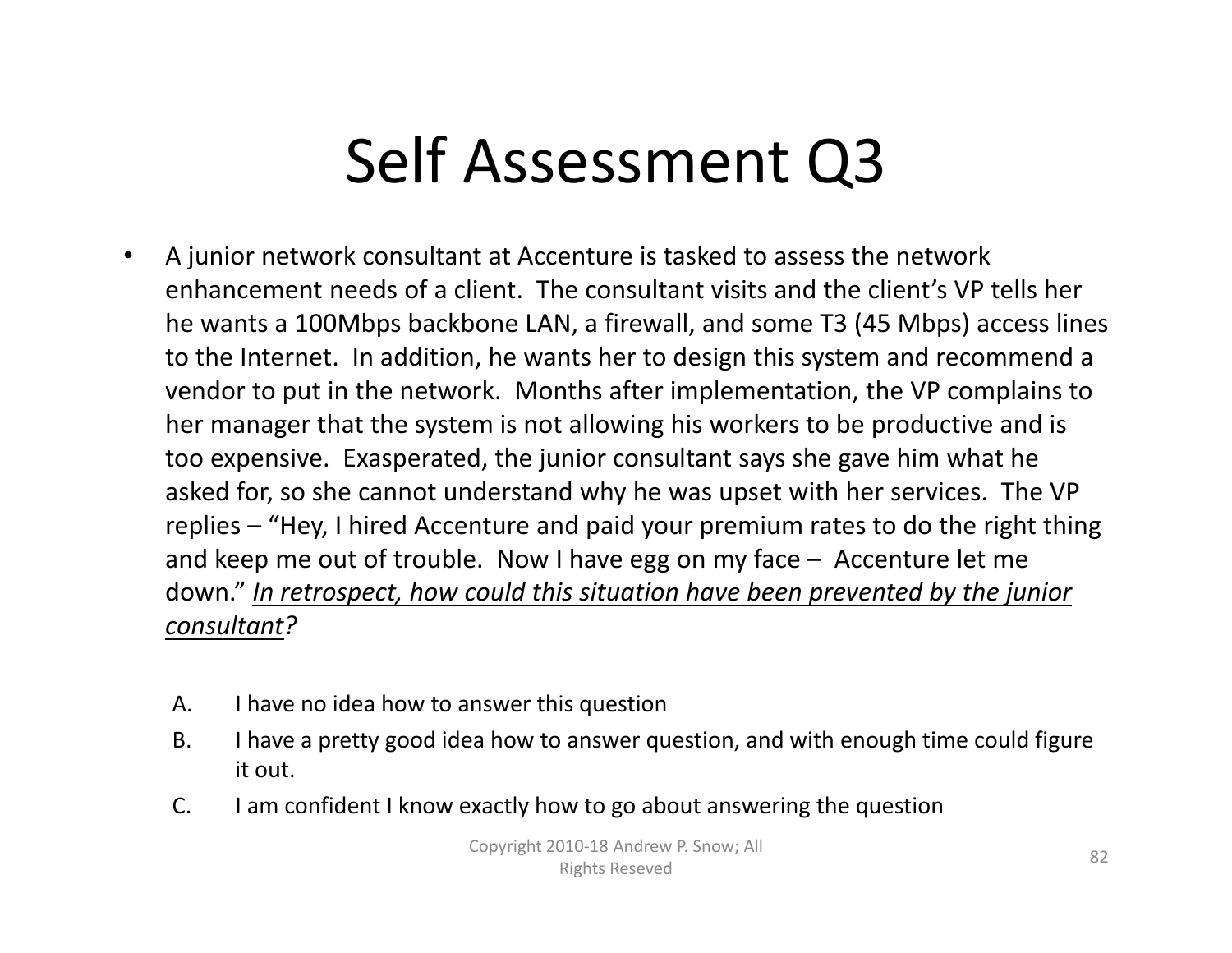### Before & After Self Assessment

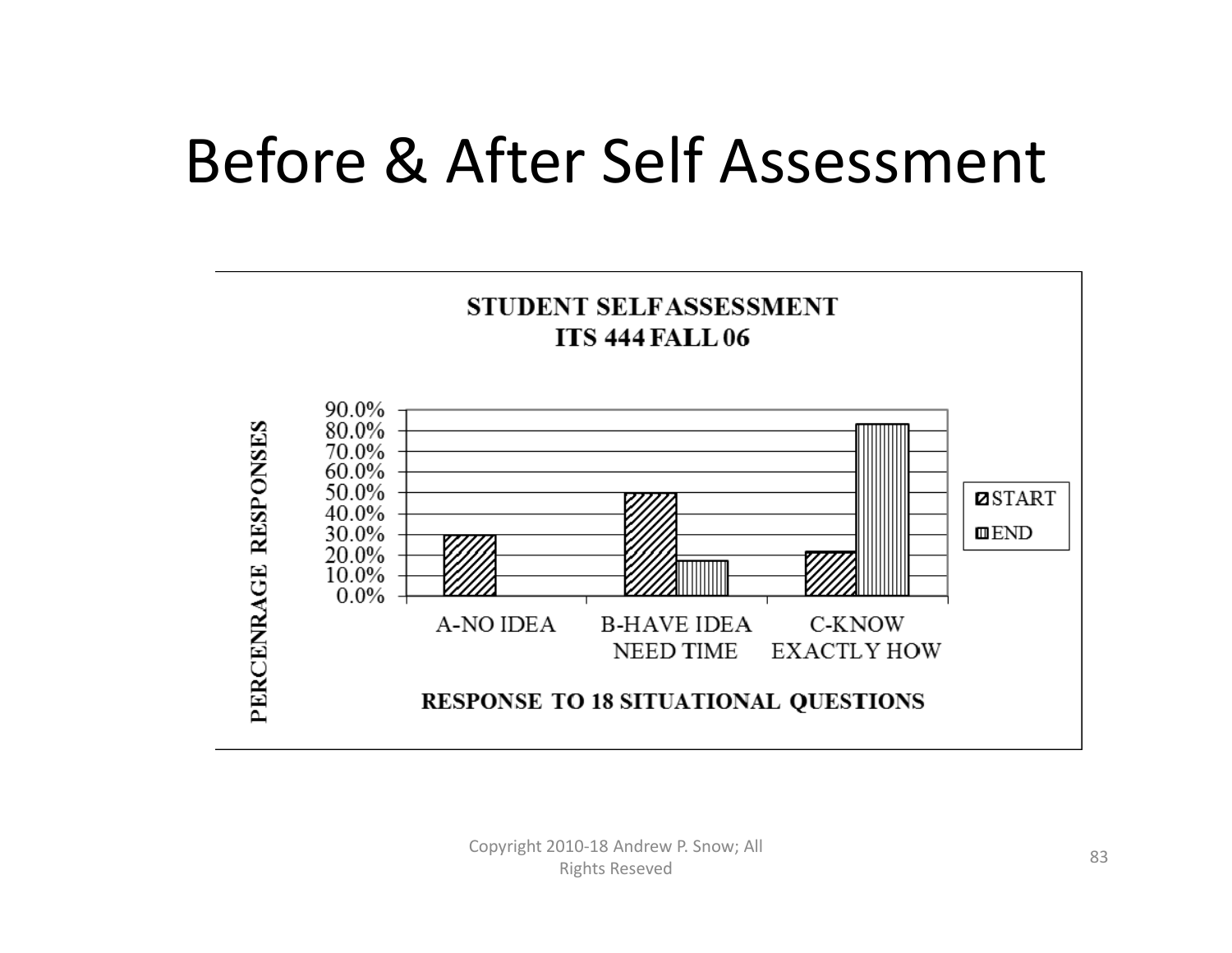#### Questions?

Copyright <sup>2010</sup>‐<sup>18</sup> Andrew P. Snow; All Rights Reseved